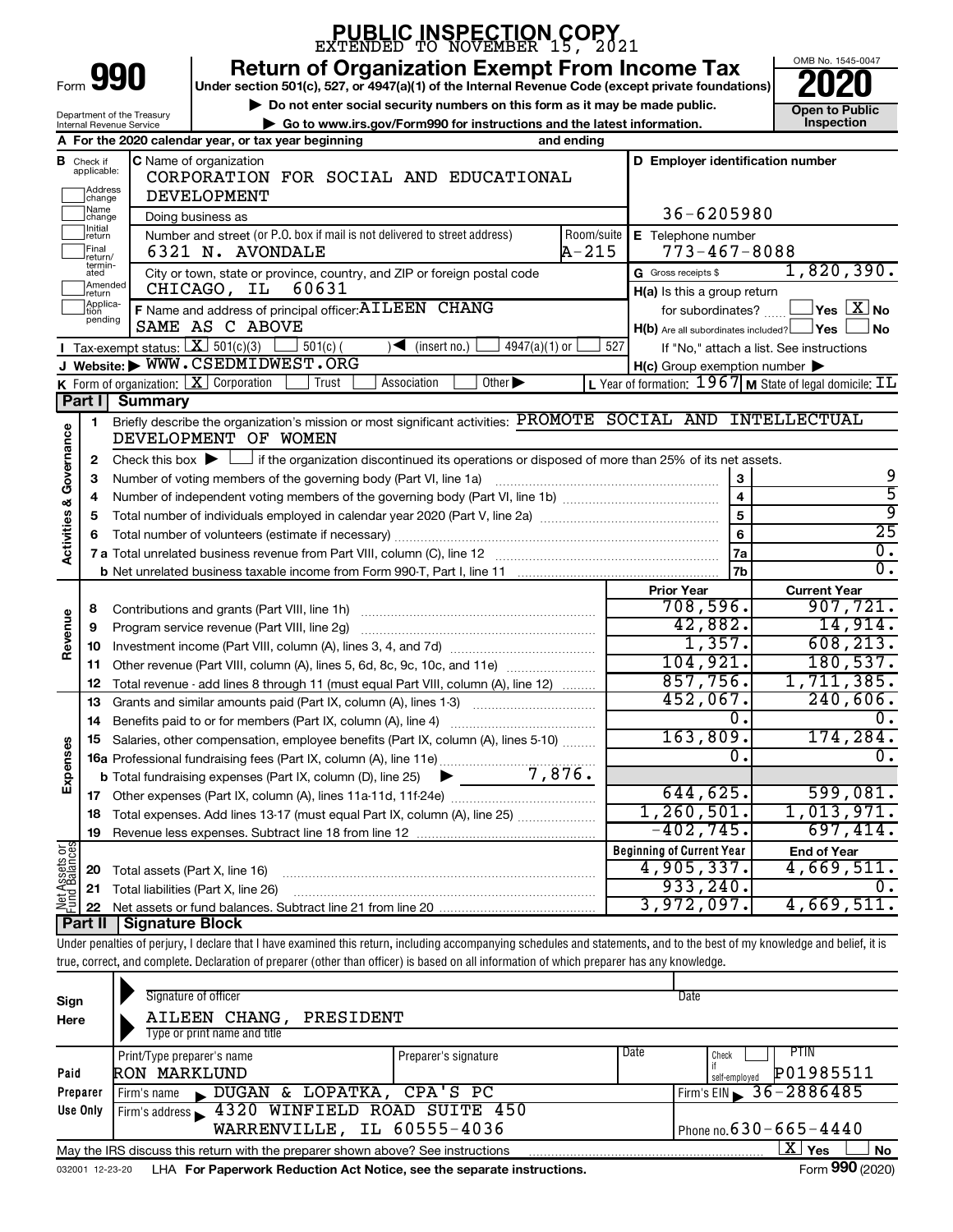|              | <b>PUBLIC INSPECTION COPY</b><br>CORPORATION FOR SOCIAL AND EDUCATION<br>$36 - 6205980$<br><b>DEVELOPMENT</b>                                                      |
|--------------|--------------------------------------------------------------------------------------------------------------------------------------------------------------------|
|              | Page 2<br>Form 990 (2020)<br>Part III   Statement of Program Service Accomplishments                                                                               |
|              |                                                                                                                                                                    |
| 1.           | Briefly describe the organization's mission:                                                                                                                       |
|              | TO PROMOTE INTELLECTUAL, MORAL, CULTURAL AND RELIGIOUS DEVELOPMENT                                                                                                 |
|              | IRRESPECTIVE OF RACE, COLOR, CREED, NATIONALITY AND FINANCIAL                                                                                                      |
|              | RESOURCES.                                                                                                                                                         |
|              |                                                                                                                                                                    |
| $\mathbf{2}$ | Did the organization undertake any significant program services during the year which were not listed on the                                                       |
|              | $\Box$ Yes $\boxed{\text{X}}$ No<br>prior Form 990 or 990-EZ?                                                                                                      |
|              | If "Yes," describe these new services on Schedule O.                                                                                                               |
| 3            | $\Box$ Yes $\boxed{\text{X}}$ No<br>Did the organization cease conducting, or make significant changes in how it conducts, any program services?                   |
|              | If "Yes," describe these changes on Schedule O.                                                                                                                    |
| 4            | Describe the organization's program service accomplishments for each of its three largest program services, as measured by expenses.                               |
|              | Section 501(c)(3) and 501(c)(4) organizations are required to report the amount of grants and allocations to others, the total expenses, and                       |
|              | revenue, if any, for each program service reported.                                                                                                                |
| 4a           | $240,606.$ (Revenue \$)<br>69,088.<br>$656$ , $387$ . including grants of \$<br>) (Expenses \$<br>(Code:                                                           |
|              | PROMOTE, FUND AND GIVE MANAGEMENT SUPPORT TO CENTERS AND THEIR PROGRAMS                                                                                            |
|              | AND ACTIVITIES THAT INCLUDE: VARIOUS PROGRAM SERVICE ACTIVITIES FOR                                                                                                |
|              | TEENAGE GIRLS AND WOMEN TO INCLUDE: SPIRITUAL RETREATS; STUDY CLASSES;                                                                                             |
|              | ELEMENTARY SCHOOL CLUBS; DAY CAMPS; LEADERSHIP PROGRAMS FOR HIGH                                                                                                   |
|              | SCHOOL, COLLEGE AND PROFESSIONAL WOMEN. DURING THE YEAR THERE WERE 150<br>CAMP PARTICIPANTS, 700 HIGH SCHOOL LEADERSHIP PROGRAM PARTICIPANTS,                      |
|              | 1,225 EDUCATIONAL TRAINING PARTICIPANTS, 5,300 SPIRITUAL RETREAT                                                                                                   |
|              | PARTICIPANTS, 620 SOCIAL SERVICE PROJECT PARTICIPANTS, AND 575 YOUTH                                                                                               |
|              | CLUB PARTICIPANTS.                                                                                                                                                 |
|              |                                                                                                                                                                    |
|              |                                                                                                                                                                    |
| 4b           | 126, 363.<br>$\overline{252}$ , 052. including grants of \$<br>) (Revenue \$<br>) (Expenses \$<br>(Code:<br>THE HOUSING OF VARIOUS INDIVIDUALS WORKING ON PROJECTS |
|              |                                                                                                                                                                    |
|              |                                                                                                                                                                    |
| 4c           | $\left(\text{Code:}\right)$<br>) (Expenses \$<br>Revenue \$<br>including grants of \$                                                                              |
|              |                                                                                                                                                                    |
|              |                                                                                                                                                                    |
|              |                                                                                                                                                                    |
|              |                                                                                                                                                                    |
| 4d           | Other program services (Describe on Schedule O.)                                                                                                                   |
|              | (Expenses \$<br>(Revenue \$<br>including grants of \$                                                                                                              |
| 4е —         | 908, 439.<br>Total program service expenses                                                                                                                        |
|              | Form 990 (2020)                                                                                                                                                    |
|              | 032002 12-23-20                                                                                                                                                    |
|              |                                                                                                                                                                    |
|              | 15240722 759574 1250<br>2020.04001 CORPORATION FOR SOCIAL AND<br>1250                                                                                              |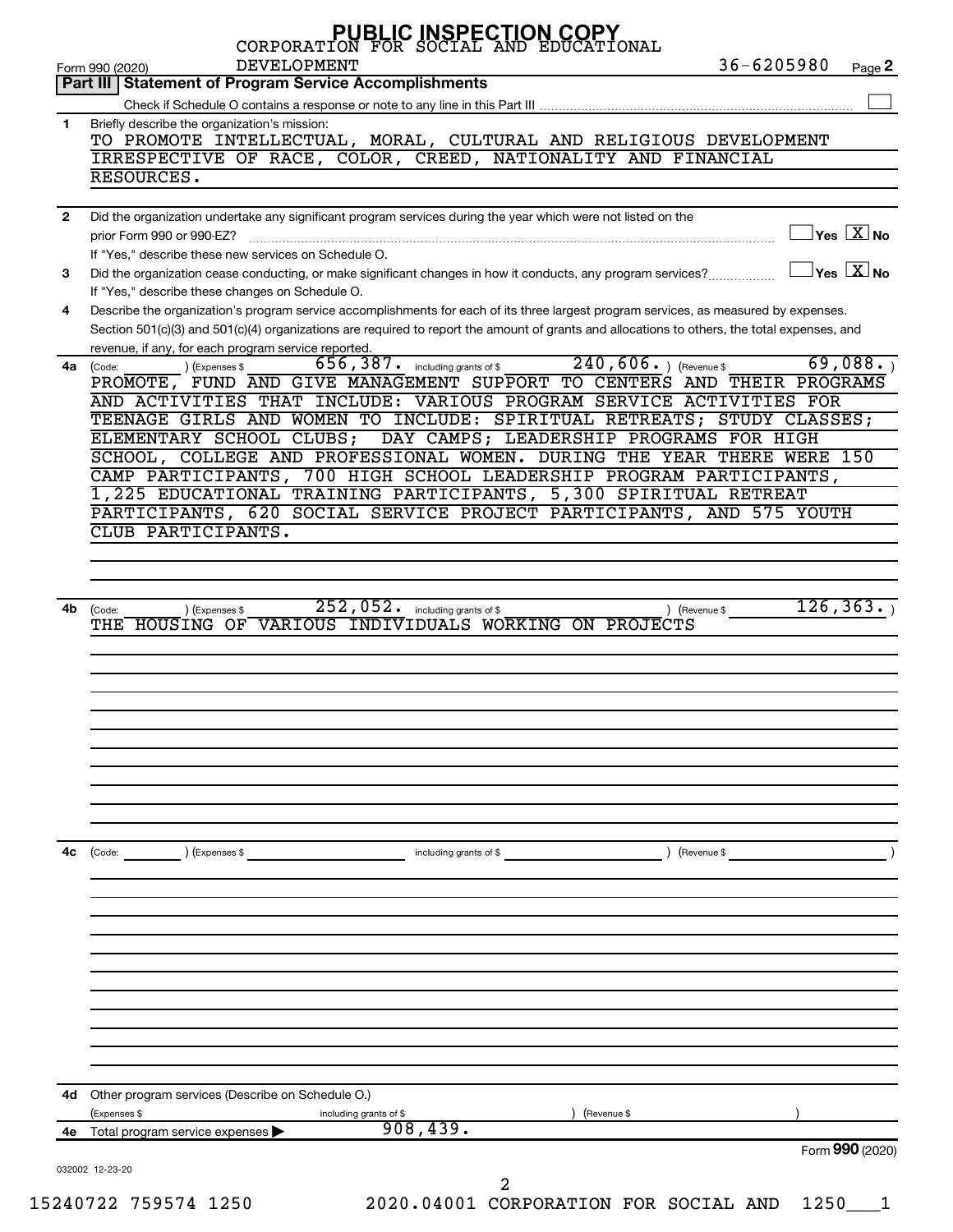**Part IV Checklist of Required Schedules**

| Form 990 (2020) |  | <b>DEVELOPMENT</b> | 36-6205980 | <b>C</b> Page |
|-----------------|--|--------------------|------------|---------------|
|-----------------|--|--------------------|------------|---------------|

|     |                                                                                                                                                                                                                                                            |                 | Yes                   | No                      |
|-----|------------------------------------------------------------------------------------------------------------------------------------------------------------------------------------------------------------------------------------------------------------|-----------------|-----------------------|-------------------------|
| 1.  | Is the organization described in section $501(c)(3)$ or $4947(a)(1)$ (other than a private foundation)?                                                                                                                                                    |                 |                       |                         |
|     | If "Yes," complete Schedule A                                                                                                                                                                                                                              | 1               | х                     |                         |
| 2   | Is the organization required to complete Schedule B, Schedule of Contributors? [11] the organization required to complete Schedule B, Schedule of Contributors?                                                                                            | $\overline{2}$  | $\overline{\text{x}}$ |                         |
| 3   | Did the organization engage in direct or indirect political campaign activities on behalf of or in opposition to candidates for                                                                                                                            |                 |                       |                         |
|     |                                                                                                                                                                                                                                                            | 3               |                       | х                       |
| 4   | Section 501(c)(3) organizations. Did the organization engage in lobbying activities, or have a section 501(h) election in effect                                                                                                                           | 4               |                       | х                       |
| 5.  | Is the organization a section 501(c)(4), 501(c)(5), or 501(c)(6) organization that receives membership dues, assessments, or                                                                                                                               |                 |                       |                         |
|     |                                                                                                                                                                                                                                                            | 5               |                       | х                       |
| 6   | Did the organization maintain any donor advised funds or any similar funds or accounts for which donors have the right to                                                                                                                                  |                 |                       |                         |
|     | provide advice on the distribution or investment of amounts in such funds or accounts? If "Yes," complete Schedule D, Part I                                                                                                                               | 6               |                       | х                       |
| 7   | Did the organization receive or hold a conservation easement, including easements to preserve open space,                                                                                                                                                  |                 |                       |                         |
|     |                                                                                                                                                                                                                                                            | $\overline{7}$  |                       | х                       |
| 8   | Did the organization maintain collections of works of art, historical treasures, or other similar assets? If "Yes," complete                                                                                                                               |                 |                       |                         |
|     |                                                                                                                                                                                                                                                            | 8               |                       | х                       |
| 9   | Did the organization report an amount in Part X, line 21, for escrow or custodial account liability, serve as a custodian for<br>amounts not listed in Part X; or provide credit counseling, debt management, credit repair, or debt negotiation services? | 9               |                       | х                       |
| 10  | Did the organization, directly or through a related organization, hold assets in donor-restricted endowments                                                                                                                                               |                 |                       |                         |
|     |                                                                                                                                                                                                                                                            | 10              |                       | x                       |
| 11  | If the organization's answer to any of the following questions is "Yes," then complete Schedule D, Parts VI, VII, VIII, IX, or X<br>as applicable.                                                                                                         |                 |                       |                         |
|     | a Did the organization report an amount for land, buildings, and equipment in Part X, line 10? If "Yes," complete Schedule D,                                                                                                                              |                 |                       |                         |
|     | Part VI                                                                                                                                                                                                                                                    | 11a             | х                     |                         |
|     | <b>b</b> Did the organization report an amount for investments - other securities in Part X, line 12, that is 5% or more of its total                                                                                                                      |                 |                       |                         |
|     |                                                                                                                                                                                                                                                            | 11 <sub>b</sub> |                       | х                       |
|     | c Did the organization report an amount for investments - program related in Part X, line 13, that is 5% or more of its total                                                                                                                              | 11c             |                       | x                       |
|     | d Did the organization report an amount for other assets in Part X, line 15, that is 5% or more of its total assets reported in                                                                                                                            |                 |                       |                         |
|     |                                                                                                                                                                                                                                                            | 11d             |                       | x                       |
|     |                                                                                                                                                                                                                                                            | <b>11e</b>      |                       | $\overline{\text{x}}$   |
| f   | Did the organization's separate or consolidated financial statements for the tax year include a footnote that addresses                                                                                                                                    |                 |                       |                         |
|     | the organization's liability for uncertain tax positions under FIN 48 (ASC 740)? If "Yes," complete Schedule D, Part X                                                                                                                                     | 11f             | x                     |                         |
|     | 12a Did the organization obtain separate, independent audited financial statements for the tax year? If "Yes," complete                                                                                                                                    |                 |                       |                         |
|     | Schedule D, Parts XI and XII                                                                                                                                                                                                                               | 12a             | х                     |                         |
|     | b Was the organization included in consolidated, independent audited financial statements for the tax year?                                                                                                                                                |                 |                       |                         |
|     | If "Yes," and if the organization answered "No" to line 12a, then completing Schedule D, Parts XI and XII is optional <i>www.</i>                                                                                                                          | 12 <sub>b</sub> |                       | ∡⊾                      |
| 13  | Is the organization a school described in section $170(b)(1)(A)(ii)$ ? If "Yes," complete Schedule E                                                                                                                                                       | 13              |                       | $\overline{\textbf{x}}$ |
| 14a | Did the organization maintain an office, employees, or agents outside of the United States?                                                                                                                                                                | 14a             |                       | $\overline{\texttt{X}}$ |
|     | <b>b</b> Did the organization have aggregate revenues or expenses of more than \$10,000 from grantmaking, fundraising, business,                                                                                                                           |                 |                       |                         |
|     | investment, and program service activities outside the United States, or aggregate foreign investments valued at \$100,000                                                                                                                                 |                 |                       |                         |
|     |                                                                                                                                                                                                                                                            | 14b             |                       | x                       |
| 15  | Did the organization report on Part IX, column (A), line 3, more than \$5,000 of grants or other assistance to or for any                                                                                                                                  |                 |                       |                         |
|     |                                                                                                                                                                                                                                                            | 15              |                       | x                       |
| 16  | Did the organization report on Part IX, column (A), line 3, more than \$5,000 of aggregate grants or other assistance to                                                                                                                                   | 16              |                       | x                       |
| 17  | Did the organization report a total of more than \$15,000 of expenses for professional fundraising services on Part IX,                                                                                                                                    |                 |                       |                         |
|     |                                                                                                                                                                                                                                                            | 17              |                       | х                       |
| 18  | Did the organization report more than \$15,000 total of fundraising event gross income and contributions on Part VIII, lines                                                                                                                               |                 |                       |                         |
|     |                                                                                                                                                                                                                                                            | 18              |                       | x                       |
| 19  | Did the organization report more than \$15,000 of gross income from gaming activities on Part VIII, line 9a? If "Yes,"                                                                                                                                     |                 |                       |                         |
|     |                                                                                                                                                                                                                                                            | 19              |                       | х                       |
|     |                                                                                                                                                                                                                                                            | 20a             |                       | $\overline{\text{X}}$   |
|     | <b>b</b> If "Yes" to line 20a, did the organization attach a copy of its audited financial statements to this return?                                                                                                                                      | 20 <sub>b</sub> |                       |                         |
| 21  | Did the organization report more than \$5,000 of grants or other assistance to any domestic organization or                                                                                                                                                |                 |                       |                         |
|     | domestic government on Part IX, column (A), line 1? If "Yes," complete Schedule I, Parts I and II                                                                                                                                                          | 21              | х                     |                         |
|     | 032003 12-23-20                                                                                                                                                                                                                                            |                 |                       | Form 990 (2020)         |
|     | 3                                                                                                                                                                                                                                                          |                 |                       |                         |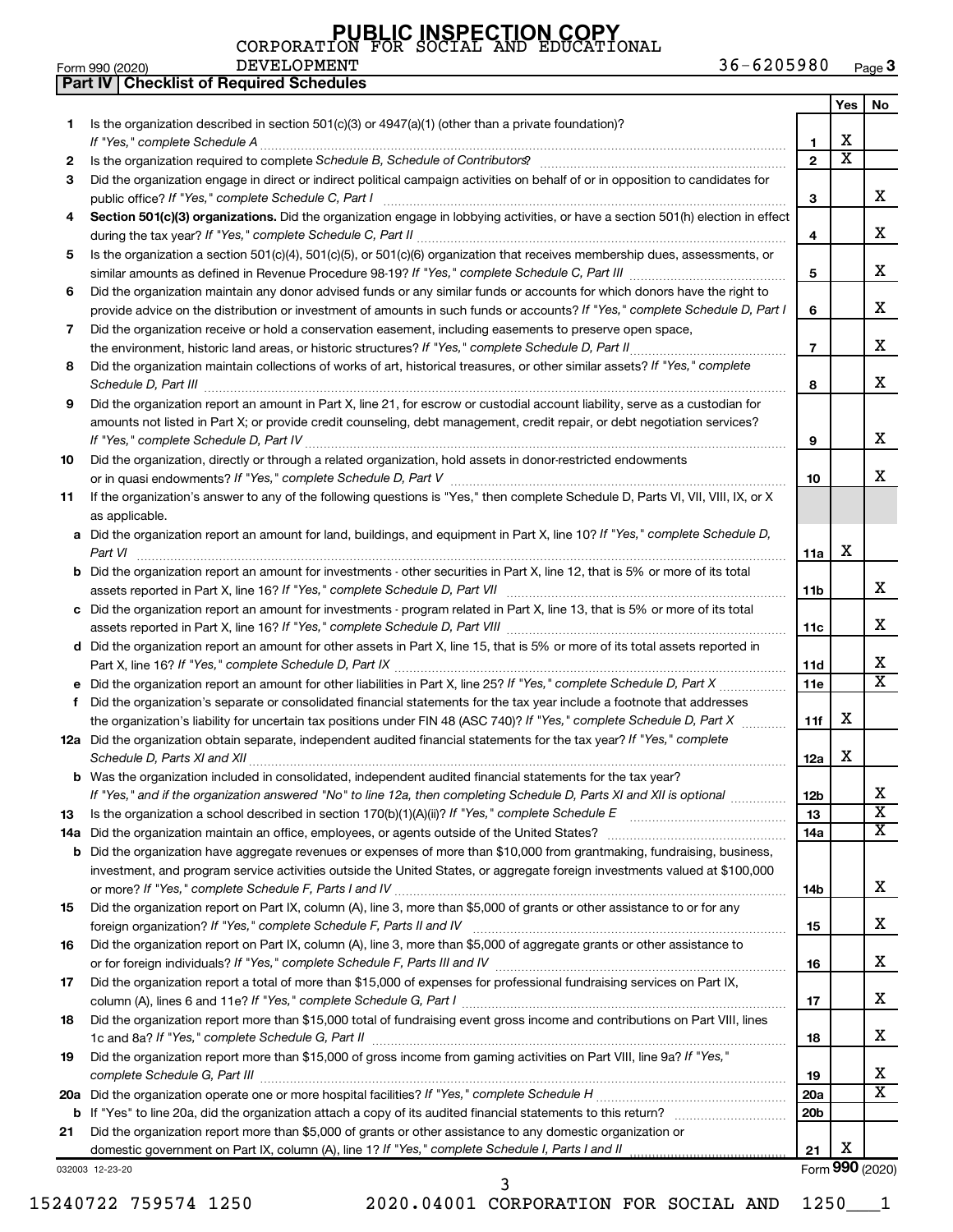**Part IV Checklist of Required Schedules**

| <b>PUBLIC INSPECTION COPY</b><br>CORPORATION FOR SOCIAL AND EDUCATIONAL |  |  |  |
|-------------------------------------------------------------------------|--|--|--|
|                                                                         |  |  |  |
| DEVELOPMENT                                                             |  |  |  |
|                                                                         |  |  |  |

*(continued)*

|               |                                                                                                                                                                                                                                              |                 | Yes             | No                         |
|---------------|----------------------------------------------------------------------------------------------------------------------------------------------------------------------------------------------------------------------------------------------|-----------------|-----------------|----------------------------|
| 22            | Did the organization report more than \$5,000 of grants or other assistance to or for domestic individuals on                                                                                                                                |                 |                 |                            |
|               | Part IX, column (A), line 2? If "Yes," complete Schedule I, Parts I and III [11]] [11]] [11] [11] [11] [11] [1                                                                                                                               | 22              |                 | x                          |
| 23            | Did the organization answer "Yes" to Part VII, Section A, line 3, 4, or 5 about compensation of the organization's current<br>and former officers, directors, trustees, key employees, and highest compensated employees? If "Yes," complete |                 |                 |                            |
|               | Schedule J                                                                                                                                                                                                                                   | 23              |                 | x                          |
|               | 24a Did the organization have a tax-exempt bond issue with an outstanding principal amount of more than \$100,000 as of the                                                                                                                  |                 |                 |                            |
|               | last day of the year, that was issued after December 31, 2002? If "Yes," answer lines 24b through 24d and complete                                                                                                                           |                 |                 |                            |
|               |                                                                                                                                                                                                                                              | 24a             |                 | x                          |
|               |                                                                                                                                                                                                                                              | 24b             |                 |                            |
|               | c Did the organization maintain an escrow account other than a refunding escrow at any time during the year to defease                                                                                                                       |                 |                 |                            |
|               |                                                                                                                                                                                                                                              | 24c             |                 |                            |
|               |                                                                                                                                                                                                                                              | 24d             |                 |                            |
|               | 25a Section 501(c)(3), 501(c)(4), and 501(c)(29) organizations. Did the organization engage in an excess benefit                                                                                                                             |                 |                 |                            |
|               |                                                                                                                                                                                                                                              | 25a             |                 | x                          |
|               | <b>b</b> Is the organization aware that it engaged in an excess benefit transaction with a disqualified person in a prior year, and                                                                                                          |                 |                 |                            |
|               | that the transaction has not been reported on any of the organization's prior Forms 990 or 990-EZ? If "Yes," complete<br>Schedule L, Part I                                                                                                  | 25b             |                 | x                          |
| 26            | Did the organization report any amount on Part X, line 5 or 22, for receivables from or payables to any current                                                                                                                              |                 |                 |                            |
|               | or former officer, director, trustee, key employee, creator or founder, substantial contributor, or 35%                                                                                                                                      |                 |                 |                            |
|               |                                                                                                                                                                                                                                              | 26              |                 | X                          |
| 27            | Did the organization provide a grant or other assistance to any current or former officer, director, trustee, key employee,                                                                                                                  |                 |                 |                            |
|               | creator or founder, substantial contributor or employee thereof, a grant selection committee member, or to a 35% controlled                                                                                                                  |                 |                 |                            |
|               | entity (including an employee thereof) or family member of any of these persons? If "Yes," complete Schedule L, Part III                                                                                                                     | 27              |                 | x                          |
| 28            | Was the organization a party to a business transaction with one of the following parties (see Schedule L, Part IV                                                                                                                            |                 |                 |                            |
|               | instructions, for applicable filing thresholds, conditions, and exceptions):                                                                                                                                                                 |                 |                 |                            |
|               | a A current or former officer, director, trustee, key employee, creator or founder, or substantial contributor? If                                                                                                                           |                 |                 |                            |
|               |                                                                                                                                                                                                                                              | 28a             |                 | Х<br>$\overline{\text{x}}$ |
|               |                                                                                                                                                                                                                                              | 28b             |                 |                            |
|               | c A 35% controlled entity of one or more individuals and/or organizations described in lines 28a or 28b?/f                                                                                                                                   |                 |                 | x                          |
| 29            |                                                                                                                                                                                                                                              | 28c<br>29       |                 | $\overline{\texttt{x}}$    |
| 30            | Did the organization receive contributions of art, historical treasures, or other similar assets, or qualified conservation                                                                                                                  |                 |                 |                            |
|               |                                                                                                                                                                                                                                              | 30              |                 | х                          |
| 31            | Did the organization liquidate, terminate, or dissolve and cease operations? If "Yes," complete Schedule N, Part I                                                                                                                           | 31              |                 | $\overline{\text{x}}$      |
| 32            | Did the organization sell, exchange, dispose of, or transfer more than 25% of its net assets? If "Yes," complete                                                                                                                             |                 |                 |                            |
|               |                                                                                                                                                                                                                                              | 32              |                 | Х                          |
| 33            | Did the organization own 100% of an entity disregarded as separate from the organization under Regulations                                                                                                                                   |                 |                 |                            |
|               |                                                                                                                                                                                                                                              | 33              |                 | х                          |
| 34            | Was the organization related to any tax-exempt or taxable entity? If "Yes," complete Schedule R, Part II, III, or IV, and                                                                                                                    |                 |                 |                            |
|               | Part V, line 1                                                                                                                                                                                                                               | 34              |                 | х                          |
|               |                                                                                                                                                                                                                                              | 35a             |                 | $\overline{\texttt{x}}$    |
|               | b If "Yes" to line 35a, did the organization receive any payment from or engage in any transaction with a controlled entity                                                                                                                  |                 |                 |                            |
|               |                                                                                                                                                                                                                                              | 35 <sub>b</sub> |                 |                            |
| 36            | Section 501(c)(3) organizations. Did the organization make any transfers to an exempt non-charitable related organization?                                                                                                                   | 36              |                 | x                          |
| 37            | Did the organization conduct more than 5% of its activities through an entity that is not a related organization                                                                                                                             |                 |                 |                            |
|               |                                                                                                                                                                                                                                              | 37              |                 | X.                         |
| 38            | Did the organization complete Schedule O and provide explanations in Schedule O for Part VI, lines 11b and 19?                                                                                                                               |                 |                 |                            |
|               |                                                                                                                                                                                                                                              | 38              | Х               |                            |
| <b>Part V</b> | <b>Statements Regarding Other IRS Filings and Tax Compliance</b>                                                                                                                                                                             |                 |                 |                            |
|               | Check if Schedule O contains a response or note to any line in this Part V [11] [11] [12] [12] [12] [12] [12] [                                                                                                                              |                 |                 |                            |
|               |                                                                                                                                                                                                                                              |                 | Yes             | No                         |
|               |                                                                                                                                                                                                                                              |                 |                 |                            |
|               | 1 <sub>b</sub>                                                                                                                                                                                                                               |                 |                 |                            |
|               | c Did the organization comply with backup withholding rules for reportable payments to vendors and reportable gaming                                                                                                                         |                 |                 |                            |
|               |                                                                                                                                                                                                                                              | 1c              | Form 990 (2020) |                            |
|               | 032004 12-23-20                                                                                                                                                                                                                              |                 |                 |                            |
|               | 2020.04001 CORPORATION FOR SOCIAL AND<br>15240722 759574 1250                                                                                                                                                                                | 1250            |                 |                            |
|               |                                                                                                                                                                                                                                              |                 |                 |                            |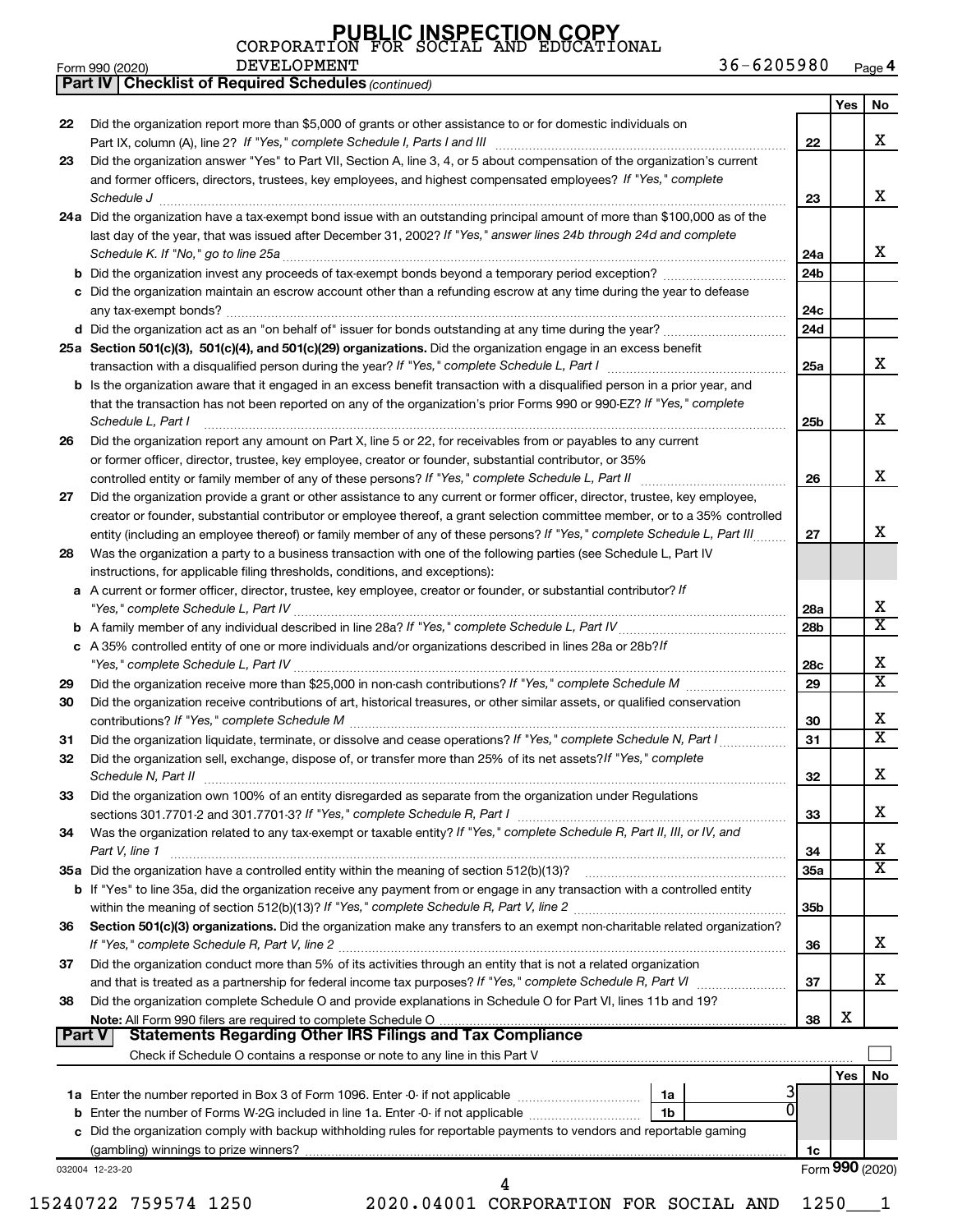| <b>PUBLIC INSPECTION COPY</b><br>CORPORATION FOR SOCIAL AND EDUCATIONAL |  |  |
|-------------------------------------------------------------------------|--|--|
|                                                                         |  |  |

Form 990 (2020) Page **5** DEVELOPMENT 36-6205980

| <b>Part V</b> | <b>Statements Regarding Other IRS Filings and Tax Compliance (continued)</b>                                                                                                  |     |     |    |  |  |  |  |  |
|---------------|-------------------------------------------------------------------------------------------------------------------------------------------------------------------------------|-----|-----|----|--|--|--|--|--|
|               |                                                                                                                                                                               |     | Yes | No |  |  |  |  |  |
|               | 2a Enter the number of employees reported on Form W-3, Transmittal of Wage and Tax Statements,                                                                                |     |     |    |  |  |  |  |  |
|               | 9<br>filed for the calendar year ending with or within the year covered by this return<br>2a                                                                                  |     |     |    |  |  |  |  |  |
|               |                                                                                                                                                                               | 2b  | X   |    |  |  |  |  |  |
|               |                                                                                                                                                                               |     |     |    |  |  |  |  |  |
|               | 3a Did the organization have unrelated business gross income of \$1,000 or more during the year?                                                                              | За  |     | x  |  |  |  |  |  |
|               |                                                                                                                                                                               |     |     |    |  |  |  |  |  |
|               | 4a At any time during the calendar year, did the organization have an interest in, or a signature or other authority over, a                                                  | Зb  |     |    |  |  |  |  |  |
|               | financial account in a foreign country (such as a bank account, securities account, or other financial account)?                                                              | 4a  |     | x  |  |  |  |  |  |
|               | <b>b</b> If "Yes," enter the name of the foreign country $\blacktriangleright$                                                                                                |     |     |    |  |  |  |  |  |
|               | See instructions for filing requirements for FinCEN Form 114, Report of Foreign Bank and Financial Accounts (FBAR).                                                           |     |     |    |  |  |  |  |  |
|               |                                                                                                                                                                               | 5a  |     | х  |  |  |  |  |  |
| b             |                                                                                                                                                                               | 5b  |     | X  |  |  |  |  |  |
|               |                                                                                                                                                                               | 5c  |     |    |  |  |  |  |  |
|               | 6a Does the organization have annual gross receipts that are normally greater than \$100,000, and did the organization solicit                                                |     |     |    |  |  |  |  |  |
|               |                                                                                                                                                                               | 6a  |     | x  |  |  |  |  |  |
|               | <b>b</b> If "Yes," did the organization include with every solicitation an express statement that such contributions or gifts                                                 |     |     |    |  |  |  |  |  |
|               |                                                                                                                                                                               | 6b  |     |    |  |  |  |  |  |
| 7             | Organizations that may receive deductible contributions under section 170(c).                                                                                                 |     |     |    |  |  |  |  |  |
| a             | Did the organization receive a payment in excess of \$75 made partly as a contribution and partly for goods and services provided to the payor?                               | 7a  |     | х  |  |  |  |  |  |
| b             |                                                                                                                                                                               | 7b  |     |    |  |  |  |  |  |
|               | c Did the organization sell, exchange, or otherwise dispose of tangible personal property for which it was required                                                           |     |     |    |  |  |  |  |  |
|               |                                                                                                                                                                               | 7c  |     | x  |  |  |  |  |  |
|               | 7d                                                                                                                                                                            |     |     |    |  |  |  |  |  |
| е             | Did the organization receive any funds, directly or indirectly, to pay premiums on a personal benefit contract?                                                               | 7е  |     | х  |  |  |  |  |  |
| Ť.            |                                                                                                                                                                               | 7f  |     | х  |  |  |  |  |  |
| g             | If the organization received a contribution of qualified intellectual property, did the organization file Form 8899 as required?                                              |     |     |    |  |  |  |  |  |
| h             | If the organization received a contribution of cars, boats, airplanes, or other vehicles, did the organization file a Form 1098-C?                                            | 7h  |     |    |  |  |  |  |  |
| 8             | Sponsoring organizations maintaining donor advised funds. Did a donor advised fund maintained by the                                                                          |     |     |    |  |  |  |  |  |
|               |                                                                                                                                                                               | 8   |     |    |  |  |  |  |  |
| 9             | Sponsoring organizations maintaining donor advised funds.                                                                                                                     |     |     |    |  |  |  |  |  |
| а             | Did the sponsoring organization make any taxable distributions under section 4966?                                                                                            | 9а  |     |    |  |  |  |  |  |
| b             | Did the sponsoring organization make a distribution to a donor, donor advisor, or related person? www.www.www.www.www.                                                        | 9b  |     |    |  |  |  |  |  |
| 10            | Section 501(c)(7) organizations. Enter:                                                                                                                                       |     |     |    |  |  |  |  |  |
| а             | 10a                                                                                                                                                                           |     |     |    |  |  |  |  |  |
|               | 10 <sub>b</sub><br><b>b</b> Gross receipts, included on Form 990, Part VIII, line 12, for public use of club facilities <i>manument</i> .                                     |     |     |    |  |  |  |  |  |
| 11            | Section 501(c)(12) organizations. Enter:                                                                                                                                      |     |     |    |  |  |  |  |  |
| a             | 11a                                                                                                                                                                           |     |     |    |  |  |  |  |  |
|               | b Gross income from other sources (Do not net amounts due or paid to other sources against                                                                                    |     |     |    |  |  |  |  |  |
|               | 11 <sub>b</sub>                                                                                                                                                               |     |     |    |  |  |  |  |  |
|               | 12a Section 4947(a)(1) non-exempt charitable trusts. Is the organization filing Form 990 in lieu of Form 1041?                                                                | 12a |     |    |  |  |  |  |  |
|               | 12b<br>b If "Yes," enter the amount of tax-exempt interest received or accrued during the year                                                                                |     |     |    |  |  |  |  |  |
| 13            | Section 501(c)(29) qualified nonprofit health insurance issuers.                                                                                                              |     |     |    |  |  |  |  |  |
|               |                                                                                                                                                                               | 13a |     |    |  |  |  |  |  |
|               | Note: See the instructions for additional information the organization must report on Schedule O.                                                                             |     |     |    |  |  |  |  |  |
|               | <b>b</b> Enter the amount of reserves the organization is required to maintain by the states in which the                                                                     |     |     |    |  |  |  |  |  |
|               | 13b                                                                                                                                                                           |     |     |    |  |  |  |  |  |
|               | 13с                                                                                                                                                                           |     |     | x  |  |  |  |  |  |
|               | 14a Did the organization receive any payments for indoor tanning services during the tax year?                                                                                | 14a |     |    |  |  |  |  |  |
|               | <b>b</b> If "Yes," has it filed a Form 720 to report these payments? If "No," provide an explanation on Schedule O                                                            | 14b |     |    |  |  |  |  |  |
| 15            | Is the organization subject to the section 4960 tax on payment(s) of more than \$1,000,000 in remuneration or                                                                 |     |     | x. |  |  |  |  |  |
|               | excess parachute payment(s) during the year?                                                                                                                                  | 15  |     |    |  |  |  |  |  |
| 16            | If "Yes," see instructions and file Form 4720, Schedule N.<br>Is the organization an educational institution subject to the section 4968 excise tax on net investment income? | 16  |     | x  |  |  |  |  |  |
|               | If "Yes," complete Form 4720, Schedule O.                                                                                                                                     |     |     |    |  |  |  |  |  |
|               |                                                                                                                                                                               |     |     |    |  |  |  |  |  |

Form (2020) **990**

032005 12-23-20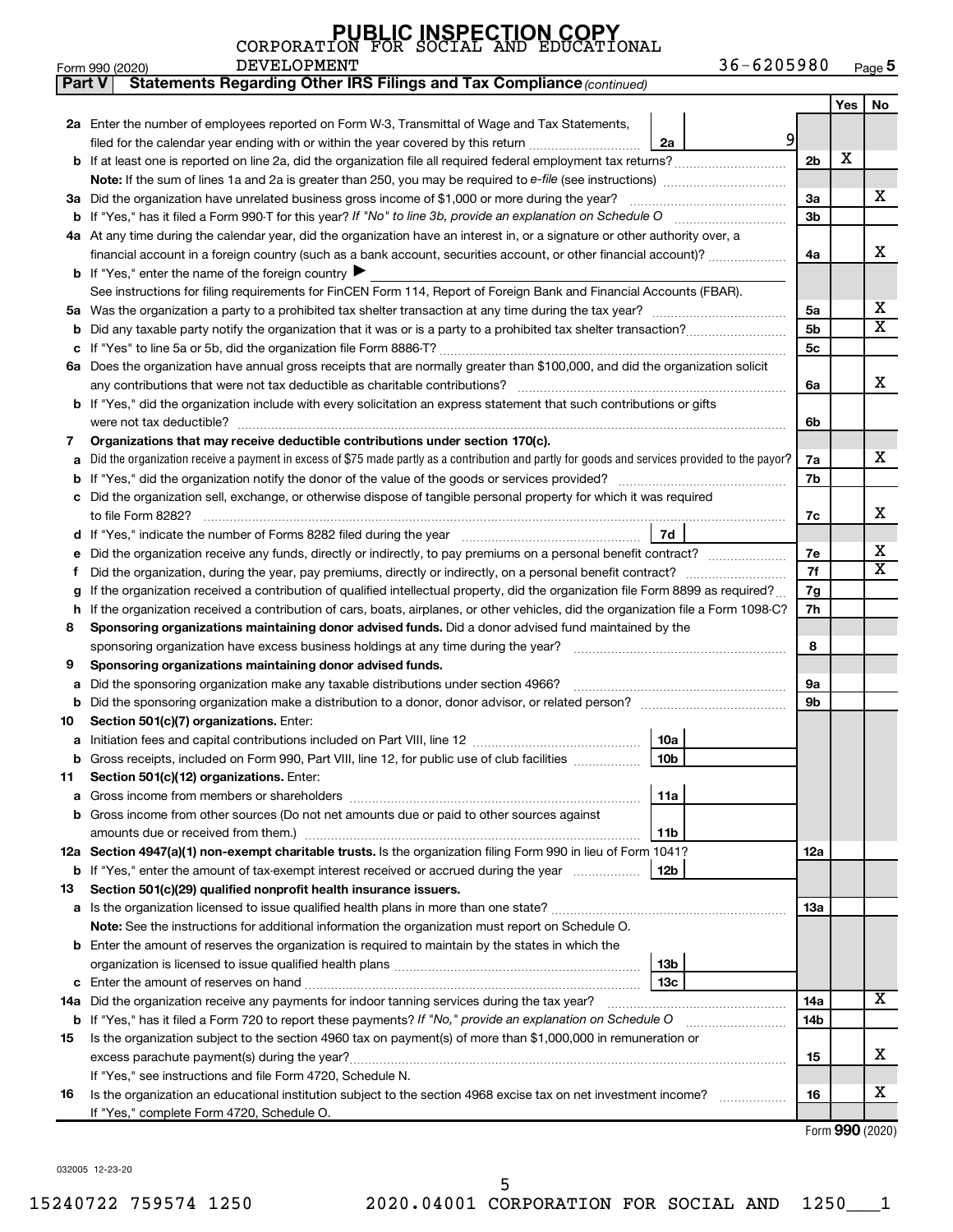|    |                                                                                                                                                  |    |                 |                         | $\boxed{\textbf{X}}$    |
|----|--------------------------------------------------------------------------------------------------------------------------------------------------|----|-----------------|-------------------------|-------------------------|
|    | <b>Section A. Governing Body and Management</b>                                                                                                  |    |                 |                         |                         |
|    |                                                                                                                                                  |    |                 | Yes                     | No                      |
|    | 1a Enter the number of voting members of the governing body at the end of the tax year <i>manumum</i>                                            | 1a |                 |                         |                         |
|    | If there are material differences in voting rights among members of the governing body, or if the governing                                      |    |                 |                         |                         |
|    | body delegated broad authority to an executive committee or similar committee, explain on Schedule O.                                            |    |                 |                         |                         |
| b  | Enter the number of voting members included on line 1a, above, who are independent                                                               | 1b |                 |                         |                         |
| 2  | Did any officer, director, trustee, or key employee have a family relationship or a business relationship with any other                         |    |                 |                         |                         |
|    | officer, director, trustee, or key employee?                                                                                                     |    | $\mathbf{2}$    |                         | х                       |
| 3  | Did the organization delegate control over management duties customarily performed by or under the direct supervision                            |    |                 |                         |                         |
|    |                                                                                                                                                  |    | 3               |                         | Χ                       |
| 4  | Did the organization make any significant changes to its governing documents since the prior Form 990 was filed?                                 |    | 4               |                         | $\overline{\textbf{x}}$ |
| 5  |                                                                                                                                                  |    | 5               |                         | $\overline{\mathbf{X}}$ |
| 6  |                                                                                                                                                  |    | 6               |                         | $\overline{\mathbf{x}}$ |
| 7a | Did the organization have members, stockholders, or other persons who had the power to elect or appoint one or                                   |    |                 |                         |                         |
|    |                                                                                                                                                  |    | 7a              |                         | X                       |
|    | <b>b</b> Are any governance decisions of the organization reserved to (or subject to approval by) members, stockholders, or                      |    |                 |                         |                         |
|    | persons other than the governing body?                                                                                                           |    | 7b              |                         | x                       |
| 8  | Did the organization contemporaneously document the meetings held or written actions undertaken during the year by the following:                |    |                 |                         |                         |
| а  |                                                                                                                                                  |    | 8а              | х                       |                         |
|    |                                                                                                                                                  |    | 8b              | $\overline{\mathbf{X}}$ |                         |
| 9  | Is there any officer, director, trustee, or key employee listed in Part VII, Section A, who cannot be reached at the                             |    |                 |                         |                         |
|    |                                                                                                                                                  |    | 9               |                         | х                       |
|    | Section B. Policies (This Section B requests information about policies not required by the Internal Revenue Code.)                              |    |                 |                         |                         |
|    |                                                                                                                                                  |    |                 | Yes                     | No                      |
|    |                                                                                                                                                  |    | 10a             | X                       |                         |
|    | <b>b</b> If "Yes," did the organization have written policies and procedures governing the activities of such chapters, affiliates,              |    |                 |                         |                         |
|    |                                                                                                                                                  |    | 10 <sub>b</sub> | х                       |                         |
|    | 11a Has the organization provided a complete copy of this Form 990 to all members of its governing body before filing the form?                  |    | 11a             | X                       |                         |
|    | <b>b</b> Describe in Schedule O the process, if any, used by the organization to review this Form 990.                                           |    |                 |                         |                         |
|    |                                                                                                                                                  |    | 12a             | х                       |                         |
|    | Were officers, directors, or trustees, and key employees required to disclose annually interests that could give rise to conflicts?              |    | 12 <sub>b</sub> | $\overline{\mathbf{X}}$ |                         |
|    | c Did the organization regularly and consistently monitor and enforce compliance with the policy? If "Yes," describe                             |    |                 |                         |                         |
|    |                                                                                                                                                  |    | 12c             | х                       |                         |
|    |                                                                                                                                                  |    | 13              | $\overline{\mathbf{X}}$ |                         |
| 14 | Did the organization have a written document retention and destruction policy? [111] [12] manument contains an                                   |    | 14              | $\overline{\texttt{x}}$ |                         |
| 15 | Did the process for determining compensation of the following persons include a review and approval by independent                               |    |                 |                         |                         |
|    | persons, comparability data, and contemporaneous substantiation of the deliberation and decision?                                                |    |                 |                         |                         |
|    |                                                                                                                                                  |    | 15a             | х                       |                         |
| a  |                                                                                                                                                  |    | 15 <sub>b</sub> | X                       |                         |
|    | If "Yes" to line 15a or 15b, describe the process in Schedule O (see instructions).                                                              |    |                 |                         |                         |
|    | 16a Did the organization invest in, contribute assets to, or participate in a joint venture or similar arrangement with a                        |    |                 |                         |                         |
|    | taxable entity during the year?                                                                                                                  |    | 16a             |                         | х                       |
|    | b If "Yes," did the organization follow a written policy or procedure requiring the organization to evaluate its participation                   |    |                 |                         |                         |
|    |                                                                                                                                                  |    |                 |                         |                         |
|    | in joint venture arrangements under applicable federal tax law, and take steps to safeguard the organization's                                   |    |                 |                         |                         |
|    | exempt status with respect to such arrangements?                                                                                                 |    | 16b             |                         |                         |
|    | <b>Section C. Disclosure</b>                                                                                                                     |    |                 |                         |                         |
| 17 | List the states with which a copy of this Form 990 is required to be filed $\blacktriangleright$ IL, WI, MO                                      |    |                 |                         |                         |
| 18 | Section 6104 requires an organization to make its Forms 1023 (1024 or 1024-A, if applicable), 990, and 990-T (Section 501(c)(3)s only) available |    |                 |                         |                         |
|    | for public inspection. Indicate how you made these available. Check all that apply.                                                              |    |                 |                         |                         |
|    | $\lfloor x \rfloor$ Upon request<br>Own website<br>Another's website<br>Other (explain on Schedule O)                                            |    |                 |                         |                         |
| 19 | Describe on Schedule O whether (and if so, how) the organization made its governing documents, conflict of interest policy, and financial        |    |                 |                         |                         |
|    | statements available to the public during the tax year.                                                                                          |    |                 |                         |                         |
| 20 | State the name, address, and telephone number of the person who possesses the organization's books and records                                   |    |                 |                         |                         |
|    | LAURA ROMAN - 773-467-8088                                                                                                                       |    |                 |                         |                         |
|    | 60631<br>6321 N. AVONDALE, NO. A-215, CHICAGO, IL                                                                                                |    |                 |                         |                         |
|    | 032006 12-23-20                                                                                                                                  |    |                 | Form 990 (2020)         |                         |
|    | 6                                                                                                                                                |    |                 |                         |                         |
|    | 15240722 759574 1250<br>2020.04001 CORPORATION FOR SOCIAL AND                                                                                    |    | 1250            |                         |                         |

DEVELOPMENT 36-6205980

Form 990 (2020) Page **6**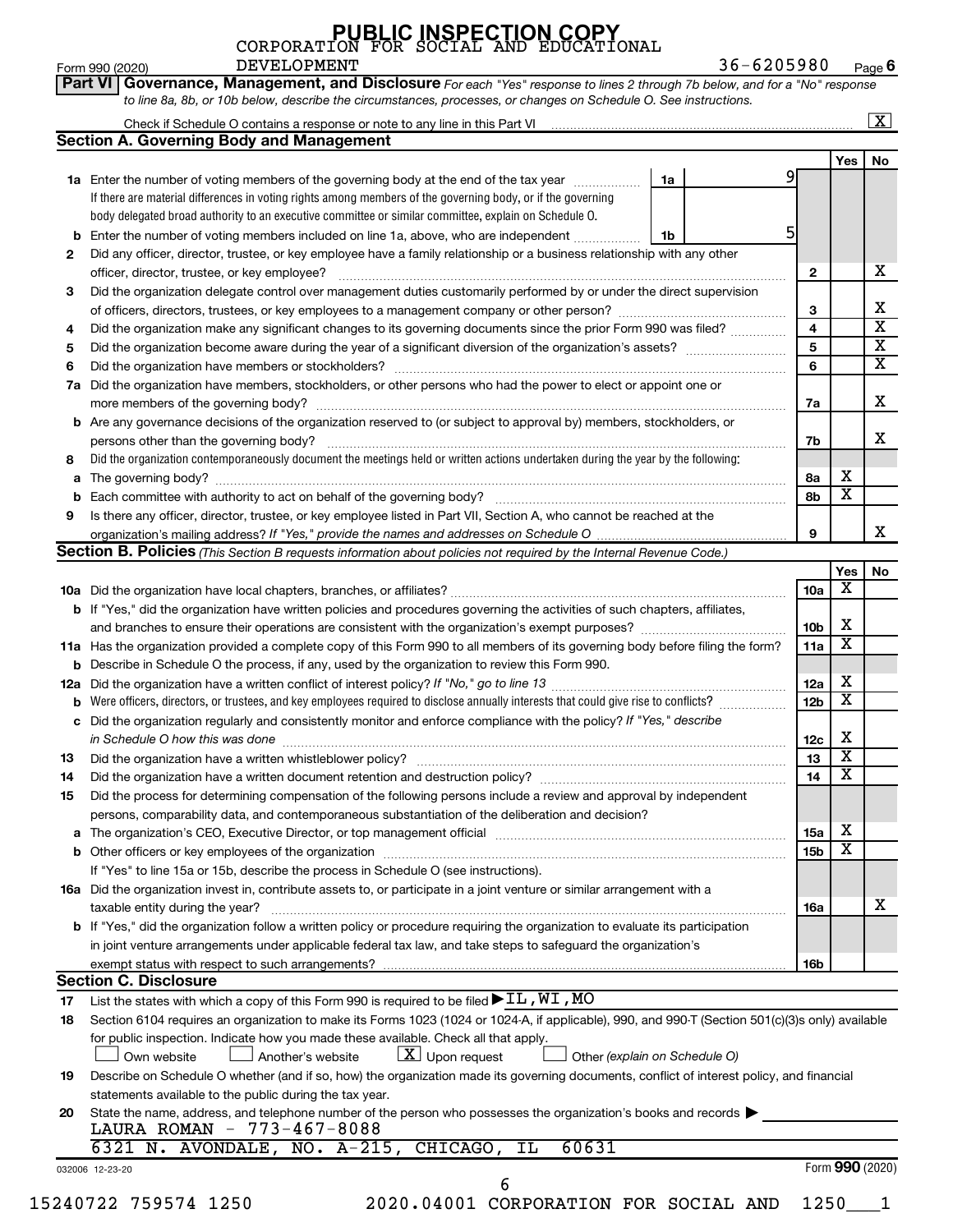|  |  | PUBLIC INSPECTION COPY<br>CORPORATION FOR SOCIAL AND EDUCATIONAL |
|--|--|------------------------------------------------------------------|
|  |  |                                                                  |

Form 990 (2020)  $\qquad \qquad$  DEVELOPMENT  $\qquad \qquad 36-6205980$   $\qquad \qquad$  Page

**Part VII Compensation of Officers, Directors, Trustees, Key Employees, Highest Compensated Employees, and Independent Contractors**

#### Check if Schedule O contains a response or note to any line in this Part VII

**Section A. Officers, Directors, Trustees, Key Employees, and Highest Compensated Employees**

**1a**  Complete this table for all persons required to be listed. Report compensation for the calendar year ending with or within the organization's tax year.  $\bullet$  List all of the organization's current officers, directors, trustees (whether individuals or organizations), regardless of amount of compensation.

Enter -0- in columns (D), (E), and (F) if no compensation was paid.

**•** List all of the organization's current key employees, if any. See instructions for definition of "key employee."

• List the organization's five *current* highest compensated employees (other than an officer, director, trustee, or key employee) who received reportable compensation (Box 5 of Form W-2 and/or Box 7 of Form 1099-MISC) of more than \$100,000 from the organization and any related organizations.

 $\bullet$  List all of the organization's former officers, key employees, and highest compensated employees who received more than \$100,000 of reportable compensation from the organization and any related organizations.

**•** List all of the organization's former directors or trustees that received, in the capacity as a former director or trustee of the organization, more than \$10,000 of reportable compensation from the organization and any related organizations.

See instructions for the order in which to list the persons above.

Check this box if neither the organization nor any related organization compensated any current officer, director, or trustee.  $\Box$ 

| (A)                   | (B)                    | (C)                            |                             |             |                                                                  |                                 |        | (D)                 | (E)                              | (F)                      |  |  |  |
|-----------------------|------------------------|--------------------------------|-----------------------------|-------------|------------------------------------------------------------------|---------------------------------|--------|---------------------|----------------------------------|--------------------------|--|--|--|
| Name and title        | Average                |                                | (do not check more than one | Position    |                                                                  |                                 |        | Reportable          | Reportable                       | Estimated                |  |  |  |
|                       | hours per              |                                |                             |             | box, unless person is both an<br>officer and a director/trustee) |                                 |        | compensation        | compensation                     | amount of                |  |  |  |
|                       | week                   |                                |                             |             |                                                                  |                                 |        | from                | from related                     | other                    |  |  |  |
|                       | (list any<br>hours for |                                |                             |             |                                                                  |                                 |        | the<br>organization | organizations<br>(W-2/1099-MISC) | compensation<br>from the |  |  |  |
|                       | related                |                                |                             |             |                                                                  |                                 |        | (W-2/1099-MISC)     |                                  | organization             |  |  |  |
|                       | organizations          |                                |                             |             |                                                                  |                                 |        |                     |                                  | and related              |  |  |  |
|                       | below                  | Individual trustee or director | Institutional trustee       |             | Key employee                                                     | Highest compensated<br>employee |        |                     |                                  | organizations            |  |  |  |
|                       | line)                  |                                |                             | Officer     |                                                                  |                                 | Former |                     |                                  |                          |  |  |  |
| (1) AILEEN CHANG      | 5.00                   |                                |                             |             |                                                                  |                                 |        |                     |                                  |                          |  |  |  |
| PRESIDENT             |                        | X                              |                             | $\mathbf X$ |                                                                  |                                 |        | 9,820.              | 0.                               | 15,930.                  |  |  |  |
| (2) MARIA PILAR RACCA | 5.00                   |                                |                             |             |                                                                  |                                 |        |                     |                                  |                          |  |  |  |
| <b>TREASURER</b>      |                        | X                              |                             | $\mathbf X$ |                                                                  |                                 |        | 9,820.              | 0.                               | 15,930.                  |  |  |  |
| (3) PATRICIA ANDERSON | 1.00                   |                                |                             |             |                                                                  |                                 |        |                     |                                  |                          |  |  |  |
| <b>DIRECTOR</b>       |                        | X                              |                             |             |                                                                  |                                 |        | 9,820.              | 0.                               | 15,800.                  |  |  |  |
| (4) NATALIE JAKUCYN   | 3.00                   |                                |                             |             |                                                                  |                                 |        |                     |                                  |                          |  |  |  |
| <b>SECRETARY</b>      |                        | $\mathbf X$                    |                             | $\mathbf X$ |                                                                  |                                 |        | 22,065.             | 0.                               | $\boldsymbol{0}$ .       |  |  |  |
| (5) ANN MARIE DEMPSEY | 1.00                   |                                |                             |             |                                                                  |                                 |        |                     |                                  |                          |  |  |  |
| VICE PRESIDENT        |                        | X                              |                             | $\mathbf X$ |                                                                  |                                 |        | $\mathbf 0$ .       | $\mathbf 0$ .                    | $\boldsymbol{0}$ .       |  |  |  |
| (6) LINDA RUF         | 1.00                   |                                |                             |             |                                                                  |                                 |        |                     |                                  |                          |  |  |  |
| <b>DIRECTOR</b>       |                        | $\mathbf X$                    |                             |             |                                                                  |                                 |        | $\mathbf 0$         | $\mathbf 0$ .                    | $\mathbf 0$ .            |  |  |  |
| (7) MARCIA KNORR      | 1.00                   |                                |                             |             |                                                                  |                                 |        |                     |                                  |                          |  |  |  |
| <b>DIRECTOR</b>       |                        | X                              |                             |             |                                                                  |                                 |        | 0.                  | $\mathbf 0$ .                    | $\boldsymbol{0}$ .       |  |  |  |
| (8) MARY SIMPSON      | 1.00                   |                                |                             |             |                                                                  |                                 |        |                     |                                  |                          |  |  |  |
| <b>DIRECTOR</b>       |                        | $\mathbf X$                    |                             |             |                                                                  |                                 |        | $\mathbf 0$ .       | 0.                               | $\mathbf 0$ .            |  |  |  |
| (9) ANDREA NAGODE     | 1.00                   |                                |                             |             |                                                                  |                                 |        |                     |                                  |                          |  |  |  |
| <b>DIRECTOR</b>       |                        | X                              |                             |             |                                                                  |                                 |        | $\mathbf 0$         | 0.                               | $\mathbf 0$ .            |  |  |  |
|                       |                        |                                |                             |             |                                                                  |                                 |        |                     |                                  |                          |  |  |  |
|                       |                        |                                |                             |             |                                                                  |                                 |        |                     |                                  |                          |  |  |  |
|                       |                        |                                |                             |             |                                                                  |                                 |        |                     |                                  |                          |  |  |  |
|                       |                        |                                |                             |             |                                                                  |                                 |        |                     |                                  |                          |  |  |  |
|                       |                        |                                |                             |             |                                                                  |                                 |        |                     |                                  |                          |  |  |  |
|                       |                        |                                |                             |             |                                                                  |                                 |        |                     |                                  |                          |  |  |  |
|                       |                        |                                |                             |             |                                                                  |                                 |        |                     |                                  |                          |  |  |  |
|                       |                        |                                |                             |             |                                                                  |                                 |        |                     |                                  |                          |  |  |  |
|                       |                        |                                |                             |             |                                                                  |                                 |        |                     |                                  |                          |  |  |  |
|                       |                        |                                |                             |             |                                                                  |                                 |        |                     |                                  |                          |  |  |  |
|                       |                        |                                |                             |             |                                                                  |                                 |        |                     |                                  |                          |  |  |  |
|                       |                        |                                |                             |             |                                                                  |                                 |        |                     |                                  |                          |  |  |  |
|                       |                        |                                |                             |             |                                                                  |                                 |        |                     |                                  |                          |  |  |  |
|                       |                        |                                |                             |             |                                                                  |                                 |        |                     |                                  |                          |  |  |  |
|                       |                        |                                |                             |             |                                                                  |                                 |        |                     |                                  |                          |  |  |  |
|                       |                        |                                |                             |             |                                                                  |                                 |        |                     |                                  |                          |  |  |  |

032007 12-23-20

Form (2020) **990**

**7**

 $\Box$ 

15240722 759574 1250 2020.04001 CORPORATION FOR SOCIAL AND 1250\_\_\_1

7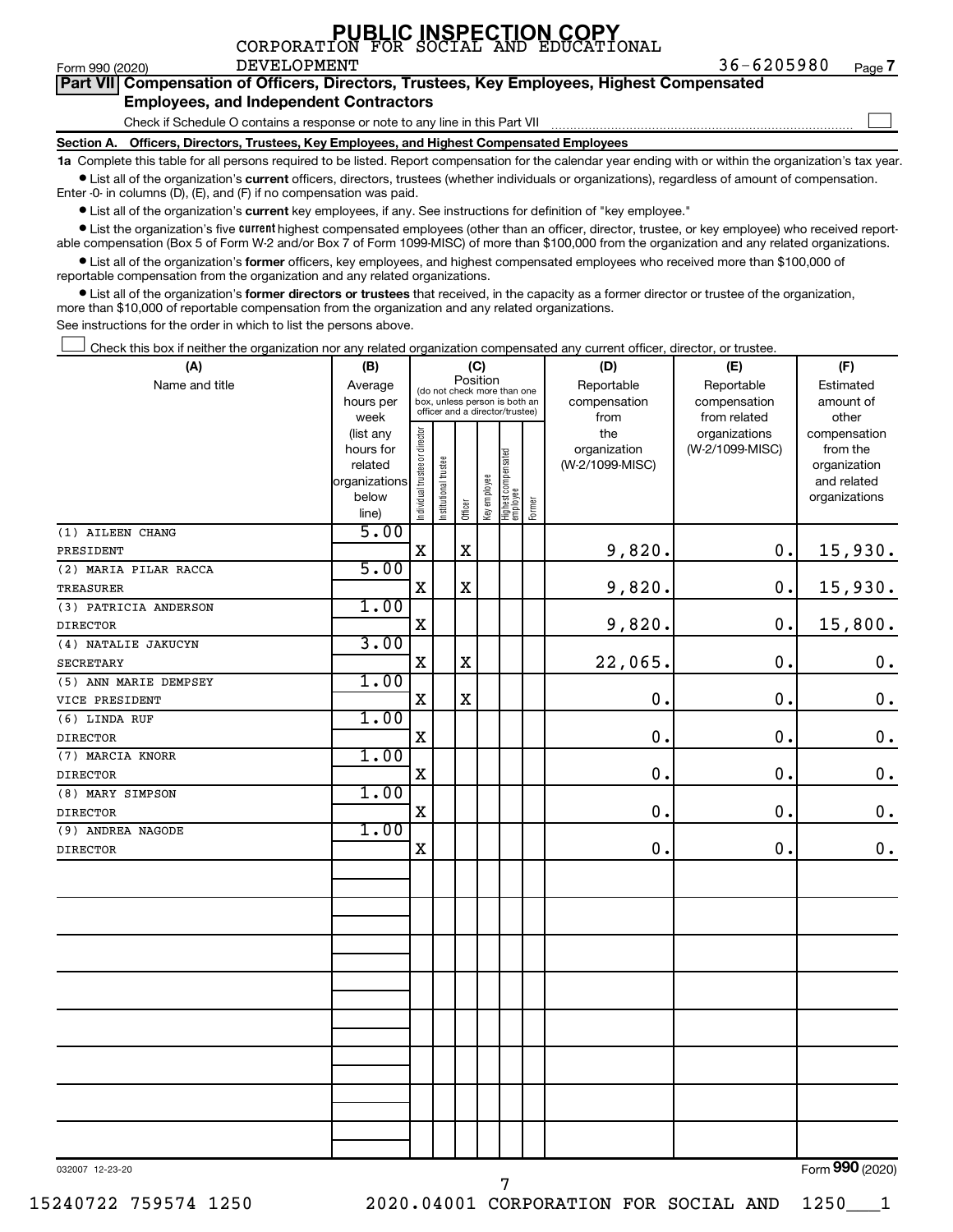|   |                                                                                                                                                                                                                                   |                                                                                                                                                           |                                |                       |         |              |                                   |        | <b>PUBLIC INSPECTION COPY</b><br>CORPORATION FOR SOCIAL AND EDUCATIONAL |                                                   |                  |                     |                                                                          |                  |
|---|-----------------------------------------------------------------------------------------------------------------------------------------------------------------------------------------------------------------------------------|-----------------------------------------------------------------------------------------------------------------------------------------------------------|--------------------------------|-----------------------|---------|--------------|-----------------------------------|--------|-------------------------------------------------------------------------|---------------------------------------------------|------------------|---------------------|--------------------------------------------------------------------------|------------------|
|   | <b>DEVELOPMENT</b><br>Form 990 (2020)                                                                                                                                                                                             |                                                                                                                                                           |                                |                       |         |              |                                   |        |                                                                         | $36 - 6205980$                                    |                  |                     | Page 8                                                                   |                  |
|   | <b>Part VII</b><br>Section A. Officers, Directors, Trustees, Key Employees, and Highest Compensated Employees (continued)                                                                                                         |                                                                                                                                                           |                                |                       |         |              |                                   |        |                                                                         |                                                   |                  |                     |                                                                          |                  |
|   | (A)<br>Name and title                                                                                                                                                                                                             | (B)<br>(C)<br>Position<br>Average<br>(do not check more than one<br>hours per<br>box, unless person is both an<br>officer and a director/trustee)<br>week |                                |                       |         |              |                                   |        | (D)<br>Reportable<br>compensation<br>from                               | (E)<br>Reportable<br>compensation<br>from related |                  |                     | (F)<br>Estimated<br>amount of<br>other                                   |                  |
|   |                                                                                                                                                                                                                                   | (list any<br>hours for<br>related<br>organizations<br>below<br>line)                                                                                      | Individual trustee or director | Institutional trustee | Officer | Key employee | Highest compensated<br>  employee | Former | the<br>organization<br>(W-2/1099-MISC)                                  | organizations<br>(W-2/1099-MISC)                  |                  |                     | compensation<br>from the<br>organization<br>and related<br>organizations |                  |
|   |                                                                                                                                                                                                                                   |                                                                                                                                                           |                                |                       |         |              |                                   |        |                                                                         |                                                   |                  |                     |                                                                          |                  |
|   |                                                                                                                                                                                                                                   |                                                                                                                                                           |                                |                       |         |              |                                   |        |                                                                         |                                                   |                  |                     |                                                                          |                  |
|   |                                                                                                                                                                                                                                   |                                                                                                                                                           |                                |                       |         |              |                                   |        |                                                                         |                                                   |                  |                     |                                                                          |                  |
|   |                                                                                                                                                                                                                                   |                                                                                                                                                           |                                |                       |         |              |                                   |        |                                                                         |                                                   |                  |                     |                                                                          |                  |
|   |                                                                                                                                                                                                                                   |                                                                                                                                                           |                                |                       |         |              |                                   |        |                                                                         |                                                   |                  |                     |                                                                          |                  |
|   |                                                                                                                                                                                                                                   |                                                                                                                                                           |                                |                       |         |              |                                   |        |                                                                         |                                                   |                  |                     |                                                                          |                  |
|   |                                                                                                                                                                                                                                   |                                                                                                                                                           |                                |                       |         |              |                                   |        | 51,525.                                                                 |                                                   | $\overline{0}$ . |                     | 47,660.                                                                  |                  |
|   |                                                                                                                                                                                                                                   |                                                                                                                                                           |                                |                       |         |              |                                   |        | 0.                                                                      |                                                   | σ.               |                     |                                                                          | $\overline{0}$ . |
|   | Total number of individuals (including but not limited to those listed above) who received more than \$100,000 of reportable                                                                                                      |                                                                                                                                                           |                                |                       |         |              |                                   |        | 51,525.                                                                 |                                                   | Ο.               |                     | 47,660.                                                                  |                  |
| 2 | compensation from the organization                                                                                                                                                                                                |                                                                                                                                                           |                                |                       |         |              |                                   |        |                                                                         |                                                   |                  |                     |                                                                          | 0                |
|   |                                                                                                                                                                                                                                   |                                                                                                                                                           |                                |                       |         |              |                                   |        |                                                                         |                                                   |                  |                     | Yes<br>No                                                                |                  |
|   | Did the organization list any former officer, director, trustee, key employee, or highest compensated employee on<br>line 1a? If "Yes," complete Schedule J for such individual                                                   |                                                                                                                                                           |                                |                       |         |              |                                   |        |                                                                         |                                                   |                  | 3                   | x                                                                        |                  |
| 4 | For any individual listed on line 1a, is the sum of reportable compensation and other compensation from the organization                                                                                                          |                                                                                                                                                           |                                |                       |         |              |                                   |        |                                                                         |                                                   |                  |                     | x                                                                        |                  |
| 5 | and related organizations greater than \$150,000? If "Yes," complete Schedule J for such individual<br>Did any person listed on line 1a receive or accrue compensation from any unrelated organization or individual for services |                                                                                                                                                           |                                |                       |         |              |                                   |        |                                                                         |                                                   |                  | 4                   |                                                                          |                  |
|   |                                                                                                                                                                                                                                   |                                                                                                                                                           |                                |                       |         |              |                                   |        |                                                                         |                                                   |                  | 5                   | x                                                                        |                  |
| 1 | <b>Section B. Independent Contractors</b><br>Complete this table for your five highest compensated independent contractors that received more than \$100,000 of compensation from                                                 |                                                                                                                                                           |                                |                       |         |              |                                   |        |                                                                         |                                                   |                  |                     |                                                                          |                  |
|   | the organization. Report compensation for the calendar year ending with or within the organization's tax year.                                                                                                                    |                                                                                                                                                           |                                |                       |         |              |                                   |        |                                                                         |                                                   |                  |                     |                                                                          |                  |
|   | (A)<br>Name and business address                                                                                                                                                                                                  |                                                                                                                                                           |                                | <b>NONE</b>           |         |              |                                   |        | (B)<br>Description of services                                          |                                                   |                  | (C)<br>Compensation |                                                                          |                  |
|   |                                                                                                                                                                                                                                   |                                                                                                                                                           |                                |                       |         |              |                                   |        |                                                                         |                                                   |                  |                     |                                                                          |                  |
|   |                                                                                                                                                                                                                                   |                                                                                                                                                           |                                |                       |         |              |                                   |        |                                                                         |                                                   |                  |                     |                                                                          |                  |
|   |                                                                                                                                                                                                                                   |                                                                                                                                                           |                                |                       |         |              |                                   |        |                                                                         |                                                   |                  |                     |                                                                          |                  |
|   |                                                                                                                                                                                                                                   |                                                                                                                                                           |                                |                       |         |              |                                   |        |                                                                         |                                                   |                  |                     |                                                                          |                  |
| 2 | Total number of independent contractors (including but not limited to those listed above) who received more than<br>\$100,000 of compensation from the organization                                                               |                                                                                                                                                           |                                |                       |         |              | U                                 |        |                                                                         |                                                   |                  |                     | <u>nnn :---</u>                                                          |                  |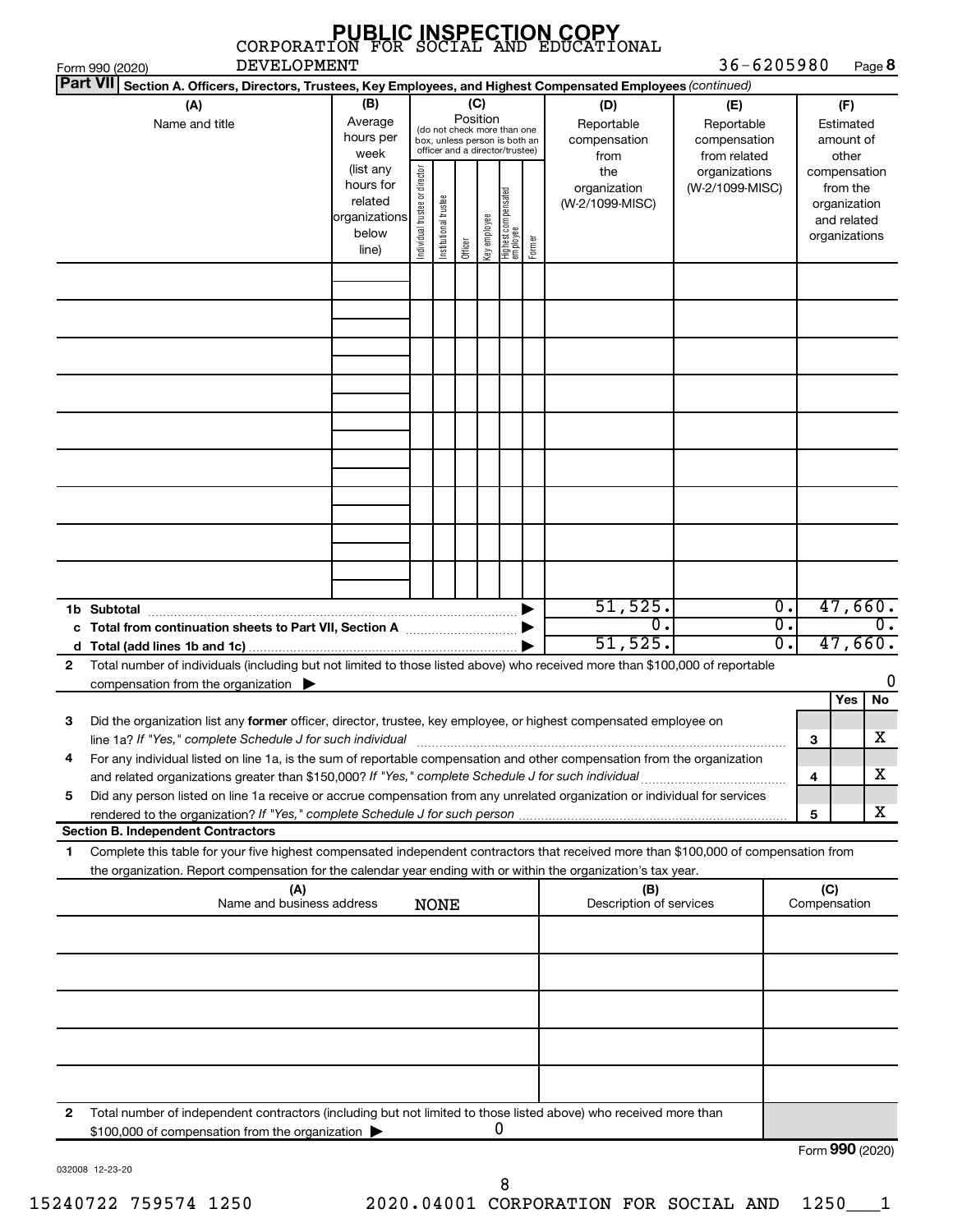|                                                           | 36-6205980<br><b>DEVELOPMENT</b><br>Page 9<br>Form 990 (2020) |     |                                                                                                                                     |                                |                                  |                                                        |                  |                                                                 |  |  |  |  |
|-----------------------------------------------------------|---------------------------------------------------------------|-----|-------------------------------------------------------------------------------------------------------------------------------------|--------------------------------|----------------------------------|--------------------------------------------------------|------------------|-----------------------------------------------------------------|--|--|--|--|
| <b>Part VIII</b>                                          |                                                               |     | <b>Statement of Revenue</b>                                                                                                         |                                |                                  |                                                        |                  |                                                                 |  |  |  |  |
|                                                           |                                                               |     |                                                                                                                                     |                                |                                  |                                                        |                  |                                                                 |  |  |  |  |
|                                                           |                                                               |     |                                                                                                                                     |                                | Total revenue                    | Related or exempt<br>function revenue business revenue | Unrelated        | (D)<br>Revenue excluded<br>from tax under<br>sections 512 - 514 |  |  |  |  |
|                                                           |                                                               |     | 1 a Federated campaigns<br>1a                                                                                                       |                                |                                  |                                                        |                  |                                                                 |  |  |  |  |
| Contributions, Gifts, Grants<br>and Other Similar Amounts |                                                               |     | 1b<br><b>b</b> Membership dues                                                                                                      |                                |                                  |                                                        |                  |                                                                 |  |  |  |  |
|                                                           |                                                               |     | 1c<br>c Fundraising events                                                                                                          |                                |                                  |                                                        |                  |                                                                 |  |  |  |  |
|                                                           |                                                               |     | 1d<br>d Related organizations                                                                                                       |                                |                                  |                                                        |                  |                                                                 |  |  |  |  |
|                                                           |                                                               |     | e Government grants (contributions)<br>1е                                                                                           | 45,700.                        |                                  |                                                        |                  |                                                                 |  |  |  |  |
|                                                           |                                                               |     | f All other contributions, gifts, grants, and                                                                                       |                                |                                  |                                                        |                  |                                                                 |  |  |  |  |
|                                                           |                                                               |     | similar amounts not included above<br>1f                                                                                            | 862,021.                       |                                  |                                                        |                  |                                                                 |  |  |  |  |
|                                                           |                                                               |     | 1g <br>g Noncash contributions included in lines 1a-1f                                                                              | 14,946.                        |                                  |                                                        |                  |                                                                 |  |  |  |  |
|                                                           |                                                               |     |                                                                                                                                     |                                | 907,721.                         |                                                        |                  |                                                                 |  |  |  |  |
|                                                           |                                                               |     |                                                                                                                                     | <b>Business Code</b>           |                                  |                                                        |                  |                                                                 |  |  |  |  |
|                                                           |                                                               | 2 a | <b>EDUCATION</b>                                                                                                                    | 611710                         | 14,914.                          | 14,914.                                                |                  |                                                                 |  |  |  |  |
| Program Service<br>Revenue                                |                                                               | b   | <u> 1989 - Johann Harry Barn, mars ar breist besteht fan de Fryske kommunenter oantal fan de Fryske kommunenter </u>                |                                |                                  |                                                        |                  |                                                                 |  |  |  |  |
|                                                           |                                                               | c   |                                                                                                                                     |                                |                                  |                                                        |                  |                                                                 |  |  |  |  |
|                                                           |                                                               | d   |                                                                                                                                     |                                |                                  |                                                        |                  |                                                                 |  |  |  |  |
|                                                           |                                                               | е   |                                                                                                                                     |                                |                                  |                                                        |                  |                                                                 |  |  |  |  |
|                                                           |                                                               |     | f All other program service revenue                                                                                                 |                                |                                  |                                                        |                  |                                                                 |  |  |  |  |
|                                                           |                                                               |     |                                                                                                                                     |                                | 14,914.                          |                                                        |                  |                                                                 |  |  |  |  |
|                                                           | 3                                                             |     | Investment income (including dividends, interest, and                                                                               |                                |                                  |                                                        |                  |                                                                 |  |  |  |  |
|                                                           |                                                               |     |                                                                                                                                     |                                | 2,218.                           |                                                        |                  | 2,218.                                                          |  |  |  |  |
|                                                           | 4                                                             |     | Income from investment of tax-exempt bond proceeds                                                                                  |                                |                                  |                                                        |                  |                                                                 |  |  |  |  |
|                                                           | 5                                                             |     | (i) Real                                                                                                                            |                                |                                  |                                                        |                  |                                                                 |  |  |  |  |
|                                                           |                                                               |     |                                                                                                                                     | (ii) Personal                  |                                  |                                                        |                  |                                                                 |  |  |  |  |
|                                                           | 6а                                                            |     | Gross rents<br>6a<br>.                                                                                                              |                                |                                  |                                                        |                  |                                                                 |  |  |  |  |
|                                                           |                                                               |     | <b>b</b> Less: rental expenses $\ldots$<br>6b                                                                                       |                                |                                  |                                                        |                  |                                                                 |  |  |  |  |
|                                                           |                                                               |     | c Rental income or (loss)<br>6с                                                                                                     |                                |                                  |                                                        |                  |                                                                 |  |  |  |  |
|                                                           |                                                               |     | d Net rental income or (loss)<br>(i) Securities<br><b>7 a</b> Gross amount from sales of                                            | (ii) Other                     |                                  |                                                        |                  |                                                                 |  |  |  |  |
|                                                           |                                                               |     | assets other than inventory                                                                                                         | $715,000$ .                    |                                  |                                                        |                  |                                                                 |  |  |  |  |
|                                                           |                                                               |     | 7a<br><b>b</b> Less: cost or other basis                                                                                            |                                |                                  |                                                        |                  |                                                                 |  |  |  |  |
|                                                           |                                                               |     | and sales expenses<br>7b                                                                                                            | $\vert 1$ 09,005.              |                                  |                                                        |                  |                                                                 |  |  |  |  |
| evenue                                                    |                                                               |     | 7c<br>c Gain or (loss)                                                                                                              | 605,995.                       |                                  |                                                        |                  |                                                                 |  |  |  |  |
| œ                                                         |                                                               |     |                                                                                                                                     |                                | 605,995.                         |                                                        |                  | 605,995.                                                        |  |  |  |  |
|                                                           |                                                               |     | 8 a Gross income from fundraising events (not                                                                                       |                                |                                  |                                                        |                  |                                                                 |  |  |  |  |
| Other                                                     |                                                               |     | including \$<br>and the contract of the contract of the contract of the contract of the contract of the contract of the contract of |                                |                                  |                                                        |                  |                                                                 |  |  |  |  |
|                                                           |                                                               |     | contributions reported on line 1c). See                                                                                             |                                |                                  |                                                        |                  |                                                                 |  |  |  |  |
|                                                           |                                                               |     | l 8a                                                                                                                                |                                |                                  |                                                        |                  |                                                                 |  |  |  |  |
|                                                           |                                                               |     | 8b                                                                                                                                  |                                |                                  |                                                        |                  |                                                                 |  |  |  |  |
|                                                           |                                                               |     | c Net income or (loss) from fundraising events                                                                                      |                                |                                  |                                                        |                  |                                                                 |  |  |  |  |
|                                                           |                                                               |     | 9 a Gross income from gaming activities. See                                                                                        |                                |                                  |                                                        |                  |                                                                 |  |  |  |  |
|                                                           |                                                               |     | 9a                                                                                                                                  |                                |                                  |                                                        |                  |                                                                 |  |  |  |  |
|                                                           |                                                               |     | 9 <sub>b</sub>                                                                                                                      |                                |                                  |                                                        |                  |                                                                 |  |  |  |  |
|                                                           |                                                               |     | c Net income or (loss) from gaming activities                                                                                       | ▶                              |                                  |                                                        |                  |                                                                 |  |  |  |  |
|                                                           |                                                               |     | 10 a Gross sales of inventory, less returns                                                                                         |                                |                                  |                                                        |                  |                                                                 |  |  |  |  |
|                                                           |                                                               |     | <b>10a</b>                                                                                                                          |                                |                                  |                                                        |                  |                                                                 |  |  |  |  |
|                                                           |                                                               |     | 10b<br><b>b</b> Less: cost of goods sold                                                                                            |                                |                                  |                                                        |                  |                                                                 |  |  |  |  |
|                                                           |                                                               |     | c Net income or (loss) from sales of inventory                                                                                      |                                |                                  |                                                        |                  |                                                                 |  |  |  |  |
|                                                           |                                                               |     |                                                                                                                                     | <b>Business Code</b><br>900099 |                                  |                                                        |                  |                                                                 |  |  |  |  |
|                                                           |                                                               |     | 11 a REAL ESTATE TAX REFUND<br><b>MISCELLANEOUS</b>                                                                                 | 900099                         | 180, 518.<br>19.                 | 180,518.<br>19.                                        |                  |                                                                 |  |  |  |  |
|                                                           |                                                               |     |                                                                                                                                     |                                |                                  |                                                        |                  |                                                                 |  |  |  |  |
| Miscellaneous<br>Revenue                                  |                                                               | с   |                                                                                                                                     |                                |                                  |                                                        |                  |                                                                 |  |  |  |  |
|                                                           |                                                               |     |                                                                                                                                     |                                | 180, 537.                        |                                                        |                  |                                                                 |  |  |  |  |
|                                                           | 12                                                            |     |                                                                                                                                     |                                | $\blacktriangleright$ 1,711,385. | 195,451.                                               | $\overline{0}$ . | 608, 213.                                                       |  |  |  |  |
| 032009 12-23-20                                           |                                                               |     |                                                                                                                                     |                                |                                  |                                                        |                  | Form 990 (2020)                                                 |  |  |  |  |
|                                                           |                                                               |     |                                                                                                                                     |                                | Q                                |                                                        |                  |                                                                 |  |  |  |  |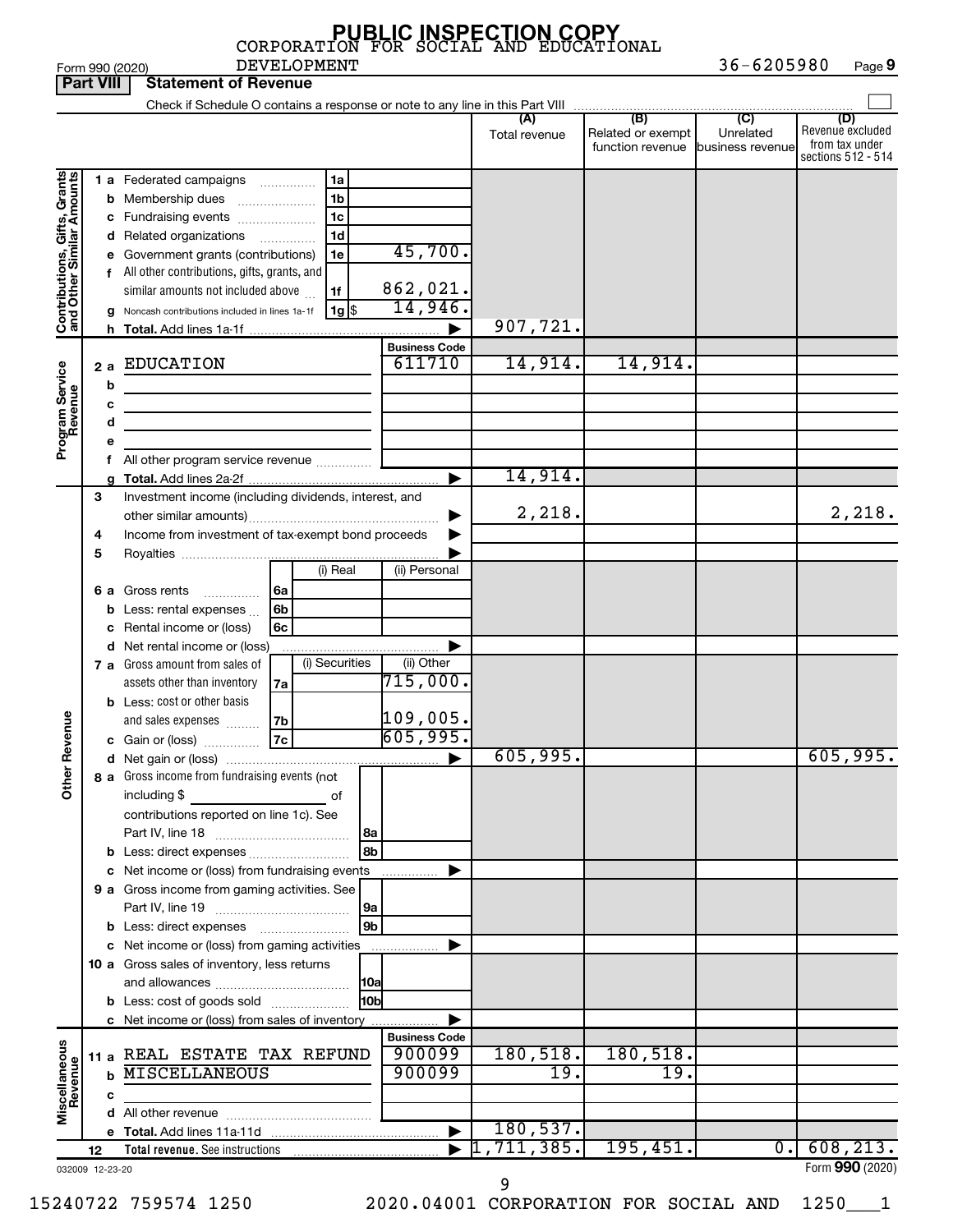Form 990 (2020) Page 36-6205980 Page 10 DEVELOPMENT 36-6205980

|              | <b>Part IX   Statement of Functional Expenses</b>                                                                                                                                                          |                       |                                    |                                    |                                |  |  |  |  |  |
|--------------|------------------------------------------------------------------------------------------------------------------------------------------------------------------------------------------------------------|-----------------------|------------------------------------|------------------------------------|--------------------------------|--|--|--|--|--|
|              | Section 501(c)(3) and 501(c)(4) organizations must complete all columns. All other organizations must complete column (A).                                                                                 |                       |                                    |                                    |                                |  |  |  |  |  |
|              | Check if Schedule O contains a response or note to any line in this Part IX                                                                                                                                |                       |                                    |                                    | $\mathbf{X}$                   |  |  |  |  |  |
|              | Do not include amounts reported on lines 6b,<br>7b, 8b, 9b, and 10b of Part VIII.                                                                                                                          | (A)<br>Total expenses | (B)<br>Program service<br>expenses | Management and<br>general expenses | (D)<br>Fundraising<br>expenses |  |  |  |  |  |
| 1            | Grants and other assistance to domestic organizations                                                                                                                                                      |                       |                                    |                                    |                                |  |  |  |  |  |
|              | and domestic governments. See Part IV, line 21                                                                                                                                                             | 240,606.              | 240,606.                           |                                    |                                |  |  |  |  |  |
| $\mathbf{2}$ | Grants and other assistance to domestic                                                                                                                                                                    |                       |                                    |                                    |                                |  |  |  |  |  |
|              | individuals. See Part IV, line 22                                                                                                                                                                          |                       |                                    |                                    |                                |  |  |  |  |  |
| 3            | Grants and other assistance to foreign                                                                                                                                                                     |                       |                                    |                                    |                                |  |  |  |  |  |
|              | organizations, foreign governments, and foreign                                                                                                                                                            |                       |                                    |                                    |                                |  |  |  |  |  |
|              | individuals. See Part IV, lines 15 and 16                                                                                                                                                                  |                       |                                    |                                    |                                |  |  |  |  |  |
| 4            | Benefits paid to or for members                                                                                                                                                                            |                       |                                    |                                    |                                |  |  |  |  |  |
| 5            | Compensation of current officers, directors,                                                                                                                                                               |                       |                                    |                                    |                                |  |  |  |  |  |
|              | trustees, and key employees                                                                                                                                                                                | 99,185.               | 99,185.                            |                                    |                                |  |  |  |  |  |
| 6            | Compensation not included above to disqualified                                                                                                                                                            |                       |                                    |                                    |                                |  |  |  |  |  |
|              | persons (as defined under section 4958(f)(1)) and                                                                                                                                                          |                       |                                    |                                    |                                |  |  |  |  |  |
|              | persons described in section 4958(c)(3)(B)                                                                                                                                                                 |                       |                                    |                                    |                                |  |  |  |  |  |
| 7            | Other salaries and wages                                                                                                                                                                                   | 43,639.               | 34, 123.                           | 5,516.                             | 4,000.                         |  |  |  |  |  |
| 8            | Pension plan accruals and contributions (include                                                                                                                                                           |                       |                                    |                                    |                                |  |  |  |  |  |
|              | section 401(k) and 403(b) employer contributions)                                                                                                                                                          |                       |                                    |                                    |                                |  |  |  |  |  |
| 9            |                                                                                                                                                                                                            | 24, 375.<br>7,085.    | 17, 172.<br>6, 377.                | 7,203.<br>402.                     | 306.                           |  |  |  |  |  |
| 10           |                                                                                                                                                                                                            |                       |                                    |                                    |                                |  |  |  |  |  |
| 11           | Fees for services (nonemployees):                                                                                                                                                                          |                       |                                    |                                    |                                |  |  |  |  |  |
| a            |                                                                                                                                                                                                            | 62,769.               | 32,032.                            | 30,737.                            |                                |  |  |  |  |  |
| b            |                                                                                                                                                                                                            | 12,950.               | 6,475.                             | 6,475.                             |                                |  |  |  |  |  |
|              |                                                                                                                                                                                                            |                       |                                    |                                    |                                |  |  |  |  |  |
| d            | Professional fundraising services. See Part IV, line 17                                                                                                                                                    |                       |                                    |                                    |                                |  |  |  |  |  |
| f            | Investment management fees                                                                                                                                                                                 |                       |                                    |                                    |                                |  |  |  |  |  |
| a            | Other. (If line 11g amount exceeds 10% of line 25,                                                                                                                                                         |                       |                                    |                                    |                                |  |  |  |  |  |
|              | column (A) amount, list line 11g expenses on Sch O.)                                                                                                                                                       | 54,979.               | 36,654.                            | 18,325.                            |                                |  |  |  |  |  |
| 12           | Advertising and promotion <i>manually contained</i>                                                                                                                                                        |                       |                                    |                                    |                                |  |  |  |  |  |
| 13           |                                                                                                                                                                                                            | 59,478.               | 49,728.                            | 7,475.                             | 2,275.                         |  |  |  |  |  |
| 14           |                                                                                                                                                                                                            |                       |                                    |                                    |                                |  |  |  |  |  |
| 15           |                                                                                                                                                                                                            |                       |                                    |                                    |                                |  |  |  |  |  |
| 16           |                                                                                                                                                                                                            | 38,093.               | 34, 183.                           | 3,910.                             |                                |  |  |  |  |  |
| 17           | Travel                                                                                                                                                                                                     | 22,792.               | 20,513.                            | 2,279.                             |                                |  |  |  |  |  |
| 18           | Payments of travel or entertainment expenses                                                                                                                                                               |                       |                                    |                                    |                                |  |  |  |  |  |
|              | for any federal, state, or local public officials                                                                                                                                                          |                       |                                    |                                    |                                |  |  |  |  |  |
| 19           | Conferences, conventions, and meetings                                                                                                                                                                     |                       |                                    |                                    |                                |  |  |  |  |  |
| 20           | Interest                                                                                                                                                                                                   | 32,488.               | 29, 239.                           | 3,249.                             |                                |  |  |  |  |  |
| 21           |                                                                                                                                                                                                            |                       |                                    |                                    |                                |  |  |  |  |  |
| 22           | Depreciation, depletion, and amortization                                                                                                                                                                  | 226,688.              | 215, 354.                          | 11,334.                            |                                |  |  |  |  |  |
| 23           | Insurance                                                                                                                                                                                                  | 15,027.               | 14,276.                            | 751.                               |                                |  |  |  |  |  |
| 24           | Other expenses. Itemize expenses not covered<br>above (List miscellaneous expenses on line 24e. If<br>line 24e amount exceeds 10% of line 25, column (A)<br>amount, list line 24e expenses on Schedule O.) |                       |                                    |                                    |                                |  |  |  |  |  |
|              | a RETREATS AND OTHER ACTI                                                                                                                                                                                  | 37,401.               | 37,401.                            |                                    |                                |  |  |  |  |  |
| b            | FOOD                                                                                                                                                                                                       | 31, 145.              | 31, 145.                           |                                    |                                |  |  |  |  |  |
| <sub>c</sub> | <b>ORATORY</b>                                                                                                                                                                                             | 3,651.                | 3,651.                             |                                    |                                |  |  |  |  |  |
| d            | FUNDRAISING                                                                                                                                                                                                | 1,295.                |                                    |                                    | 1,295.                         |  |  |  |  |  |
|              | SEE SCH O<br>e All other expenses                                                                                                                                                                          | 325.                  | 325.                               |                                    |                                |  |  |  |  |  |
| 25           | Total functional expenses. Add lines 1 through 24e                                                                                                                                                         | 1,013,971.            | 908,439.                           | 97,656.                            | 7,876.                         |  |  |  |  |  |
| 26           | Joint costs. Complete this line only if the organization                                                                                                                                                   |                       |                                    |                                    |                                |  |  |  |  |  |
|              | reported in column (B) joint costs from a combined                                                                                                                                                         |                       |                                    |                                    |                                |  |  |  |  |  |
|              | educational campaign and fundraising solicitation.                                                                                                                                                         |                       |                                    |                                    |                                |  |  |  |  |  |
|              | Check here $\blacktriangleright$<br>if following SOP 98-2 (ASC 958-720)                                                                                                                                    |                       |                                    |                                    |                                |  |  |  |  |  |

032010 12-23-20

Form (2020) **990**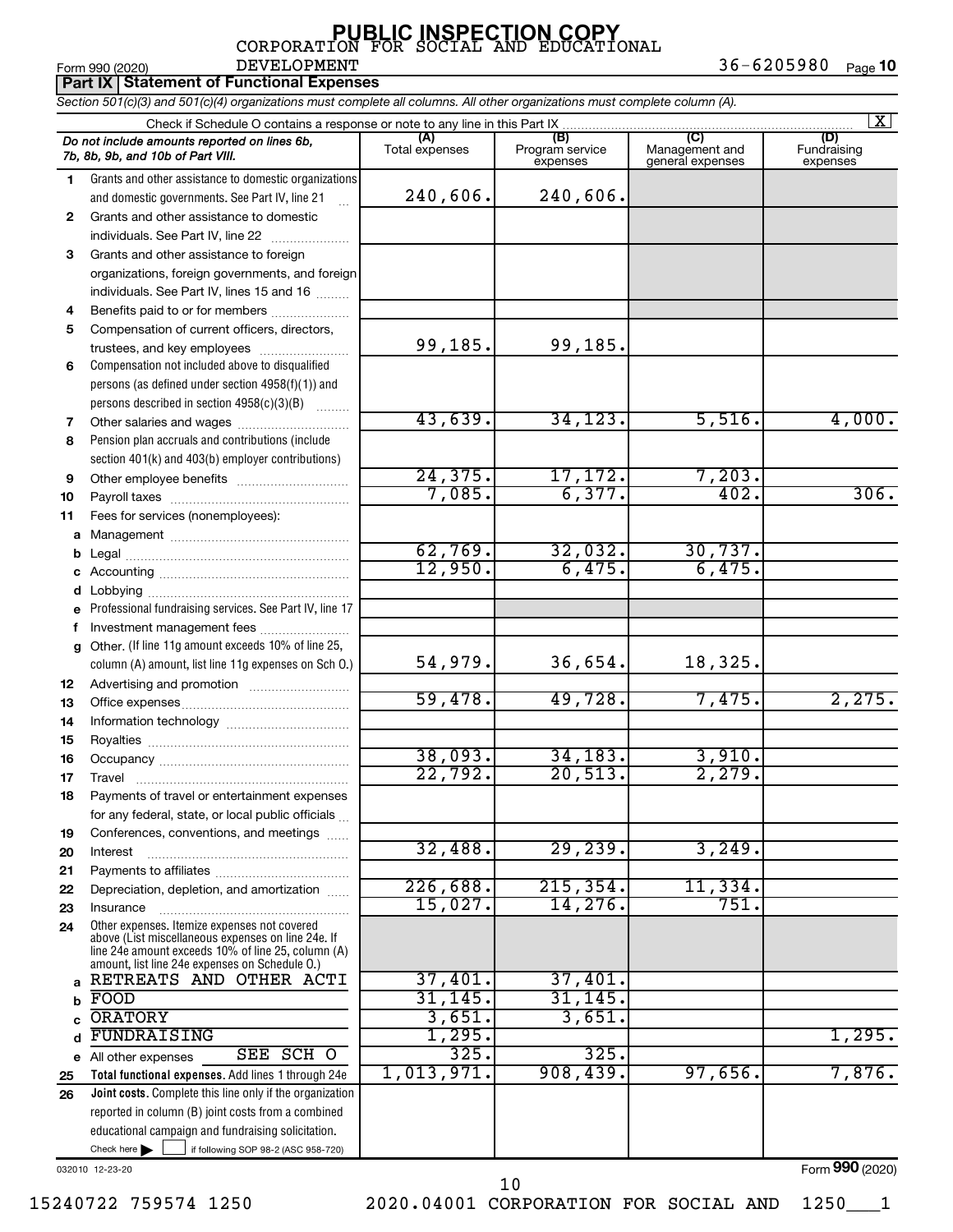|  | Form 990 (2020) |
|--|-----------------|
|  |                 |

**Part X Balance Sheet** DEVELOPMENT

|                             |          |                                                                                    |  |    | (A)<br>Beginning of year |                 | (B)<br>End of year           |
|-----------------------------|----------|------------------------------------------------------------------------------------|--|----|--------------------------|-----------------|------------------------------|
|                             | 1        |                                                                                    |  |    | 3,607.                   | $\mathbf{1}$    | 9,078.                       |
|                             | 2        |                                                                                    |  |    | 399, 299.                | $\mathbf{2}$    | 407,557.                     |
|                             | з        |                                                                                    |  |    |                          | 3               |                              |
|                             | 4        |                                                                                    |  |    | $\overline{0}$ .         | 4               | 46,612.                      |
|                             | 5        | Loans and other receivables from any current or former officer, director,          |  |    |                          |                 |                              |
|                             |          | trustee, key employee, creator or founder, substantial contributor, or 35%         |  |    |                          |                 |                              |
|                             |          | controlled entity or family member of any of these persons                         |  |    |                          | 5               |                              |
|                             | 6        | Loans and other receivables from other disqualified persons (as defined            |  |    |                          |                 |                              |
|                             |          | under section 4958(f)(1)), and persons described in section 4958(c)(3)(B)          |  |    |                          | 6               |                              |
|                             | 7        |                                                                                    |  |    |                          | $\overline{7}$  |                              |
| Assets                      | 8        |                                                                                    |  |    |                          | 8               |                              |
|                             | 9        |                                                                                    |  |    |                          | 9               |                              |
|                             |          | 10a Land, buildings, and equipment: cost or other                                  |  |    |                          |                 |                              |
|                             |          |                                                                                    |  |    |                          |                 |                              |
|                             |          |                                                                                    |  |    | 4,502,431.               | 10 <sub>c</sub> | $\frac{4,203,768}{2,496}$    |
|                             | 11       |                                                                                    |  |    | $\overline{0}$ .         | 11              |                              |
|                             | 12       |                                                                                    |  |    | 12                       |                 |                              |
|                             | 13       |                                                                                    |  | 13 |                          |                 |                              |
|                             | 14       |                                                                                    |  | 14 |                          |                 |                              |
|                             | 15       |                                                                                    |  |    | 15                       |                 |                              |
|                             | 16       |                                                                                    |  |    | 4,905,337.               | 16              | 4,669,511.                   |
|                             | 17       |                                                                                    |  |    |                          | 17              |                              |
|                             | 18       |                                                                                    |  | 18 |                          |                 |                              |
|                             | 19       |                                                                                    |  |    | 19                       |                 |                              |
|                             | 20       |                                                                                    |  |    |                          | 20              |                              |
|                             | 21       | Escrow or custodial account liability. Complete Part IV of Schedule D              |  |    |                          | 21              |                              |
|                             | 22       | Loans and other payables to any current or former officer, director,               |  |    |                          |                 |                              |
| Liabilities                 |          | trustee, key employee, creator or founder, substantial contributor, or 35%         |  |    |                          |                 |                              |
|                             |          | controlled entity or family member of any of these persons                         |  |    |                          | 22              |                              |
|                             | 23       | Secured mortgages and notes payable to unrelated third parties                     |  |    | 933, 240.                | 23              | $\overline{0}$ .             |
|                             | 24       | Unsecured notes and loans payable to unrelated third parties                       |  |    |                          | 24              |                              |
|                             | 25       | Other liabilities (including federal income tax, payables to related third         |  |    |                          |                 |                              |
|                             |          | parties, and other liabilities not included on lines 17-24). Complete Part X       |  |    |                          |                 |                              |
|                             |          | of Schedule D                                                                      |  |    | 933, 240.                | 25              | $\overline{0}$ .             |
|                             | 26       | Total liabilities. Add lines 17 through 25                                         |  |    |                          | 26              |                              |
|                             |          | Organizations that follow FASB ASC 958, check here $\blacktriangleright \boxed{X}$ |  |    |                          |                 |                              |
|                             |          | and complete lines 27, 28, 32, and 33.                                             |  |    | 3,894,811.               | 27              |                              |
|                             | 27<br>28 |                                                                                    |  |    | 77,286.                  | 28              | $\frac{4,609,049.}{60,462.}$ |
|                             |          | Organizations that do not follow FASB ASC 958, check here $\blacktriangleright$    |  |    |                          |                 |                              |
|                             |          | and complete lines 29 through 33.                                                  |  |    |                          |                 |                              |
|                             |          |                                                                                    |  |    |                          | 29              |                              |
|                             | 29<br>30 | Paid-in or capital surplus, or land, building, or equipment fund                   |  |    |                          | 30              |                              |
|                             | 31       | Retained earnings, endowment, accumulated income, or other funds                   |  |    |                          | 31              |                              |
| Net Assets or Fund Balances | 32       |                                                                                    |  |    | 3,972,097.               | 32              | 4,669,511.                   |
|                             | 33       |                                                                                    |  |    | 4,905,337.               | 33              | 4,669,511.                   |

Form (2020) **990**

032011 12-23-20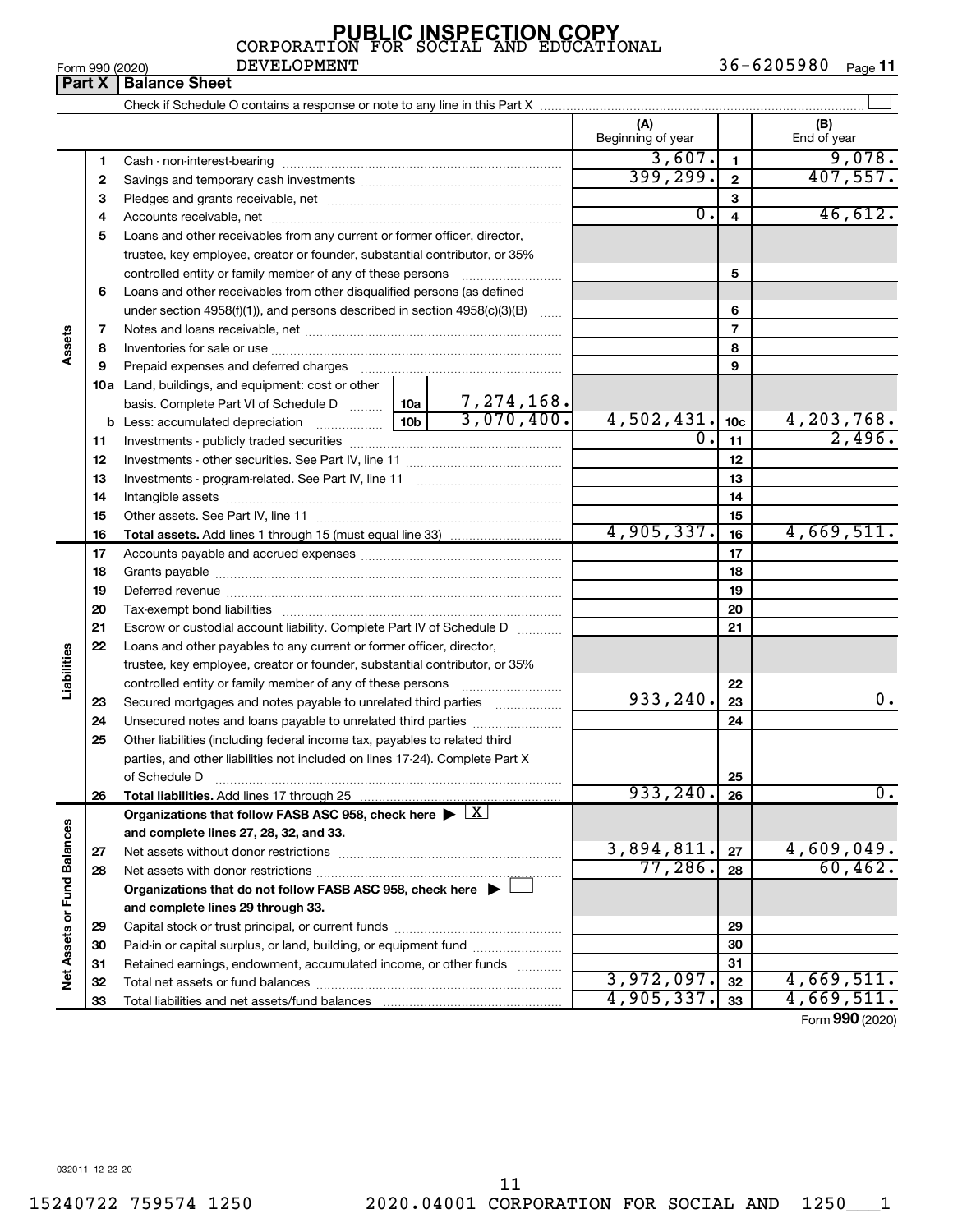|    | <b>PUBLIC INSPECTION COPY</b><br>CORPORATION FOR SOCIAL AND EDUCATION<br>ONAL                                                                                                                                                  |                |                  |     |                     |
|----|--------------------------------------------------------------------------------------------------------------------------------------------------------------------------------------------------------------------------------|----------------|------------------|-----|---------------------|
|    | <b>DEVELOPMENT</b><br>Form 990 (2020)                                                                                                                                                                                          |                | $36 - 6205980$   |     | Page $\sf{12}$      |
|    | Part XI<br><b>Reconciliation of Net Assets</b>                                                                                                                                                                                 |                |                  |     |                     |
|    |                                                                                                                                                                                                                                |                |                  |     |                     |
|    |                                                                                                                                                                                                                                |                |                  |     |                     |
| 1  |                                                                                                                                                                                                                                | $\mathbf{1}$   | 1,711,385.       |     |                     |
| 2  |                                                                                                                                                                                                                                | $\overline{2}$ | 1,013,971.       |     |                     |
| 3  | Revenue less expenses. Subtract line 2 from line 1                                                                                                                                                                             | $\overline{3}$ |                  |     | 697,414.            |
| 4  |                                                                                                                                                                                                                                | $\overline{4}$ | 3,972,097.       |     |                     |
| 5  | Net unrealized gains (losses) on investments [111] matter in the contract of the contract of the contract of the contract of the contract of the contract of the contract of the contract of the contract of the contract of t | 5              |                  |     |                     |
| 6  |                                                                                                                                                                                                                                | 6              |                  |     |                     |
| 7  | Investment expenses [[11] https://www.facebook.com/www.facebook.com/www.facebook.com/www.facebook.com/www.facebook.com/www.facebook.com/www.facebook.com/www.facebook.com/www.facebook.com/www.facebook.com/www.facebook.com/w | $\overline{7}$ |                  |     |                     |
| 8  | Prior period adjustments [111] matter contracts and adjustments and account and account of the contracts and account of the contracts and account of the contracts and account of the contracts and account of the contracts a | 8              |                  |     |                     |
| 9  | Other changes in net assets or fund balances (explain on Schedule O) manufactured controller changes in net assets or fund balances (explain on Schedule O)                                                                    | 9              |                  |     | $\overline{0}$ .    |
| 10 | Net assets or fund balances at end of year. Combine lines 3 through 9 (must equal Part X, line 32,                                                                                                                             |                |                  |     |                     |
|    |                                                                                                                                                                                                                                | 10             | 4,669,511.       |     |                     |
|    | Part XII Financial Statements and Reporting                                                                                                                                                                                    |                |                  |     |                     |
|    |                                                                                                                                                                                                                                |                |                  |     | $\vert x \vert$     |
|    |                                                                                                                                                                                                                                |                |                  | Yes | <b>No</b>           |
| 1  | Accounting method used to prepare the Form 990: $\Box$ Cash $\Box$ Accrual $\Box$<br>Other                                                                                                                                     |                |                  |     |                     |
|    | If the organization changed its method of accounting from a prior year or checked "Other," explain in Schedule O.                                                                                                              |                |                  |     |                     |
|    |                                                                                                                                                                                                                                |                | 2a               |     | х                   |
|    | If "Yes," check a box below to indicate whether the financial statements for the year were compiled or reviewed on a                                                                                                           |                |                  |     |                     |
|    | separate basis, consolidated basis, or both:                                                                                                                                                                                   |                |                  |     |                     |
|    | Consolidated basis<br>Separate basis<br><b>Both consolidated and separate basis</b>                                                                                                                                            |                |                  |     |                     |
|    |                                                                                                                                                                                                                                |                | 2 <sub>b</sub>   | X   |                     |
|    | If "Yes," check a box below to indicate whether the financial statements for the year were audited on a separate basis,                                                                                                        |                |                  |     |                     |
|    | consolidated basis, or both:                                                                                                                                                                                                   |                |                  |     |                     |
|    | $\boxed{\textbf{X}}$ Separate basis<br>Consolidated basis<br>Both consolidated and separate basis                                                                                                                              |                |                  |     |                     |
|    | c If "Yes" to line 2a or 2b, does the organization have a committee that assumes responsibility for oversight of the audit,                                                                                                    |                |                  |     |                     |
|    |                                                                                                                                                                                                                                |                | 2c               | х   |                     |
|    | If the organization changed either its oversight process or selection process during the tax year, explain on Schedule O.                                                                                                      |                |                  |     |                     |
|    | 3a As a result of a federal award, was the organization required to undergo an audit or audits as set forth in the Single Audit                                                                                                |                |                  |     |                     |
|    |                                                                                                                                                                                                                                |                | За               |     | x                   |
|    | b If "Yes," did the organization undergo the required audit or audits? If the organization did not undergo the required audit                                                                                                  |                |                  |     |                     |
|    |                                                                                                                                                                                                                                |                | 3 <sub>b</sub>   |     |                     |
|    |                                                                                                                                                                                                                                |                | $\Gamma$ is some |     | $000 \text{ hours}$ |

Form (2020) **990**

032012 12-23-20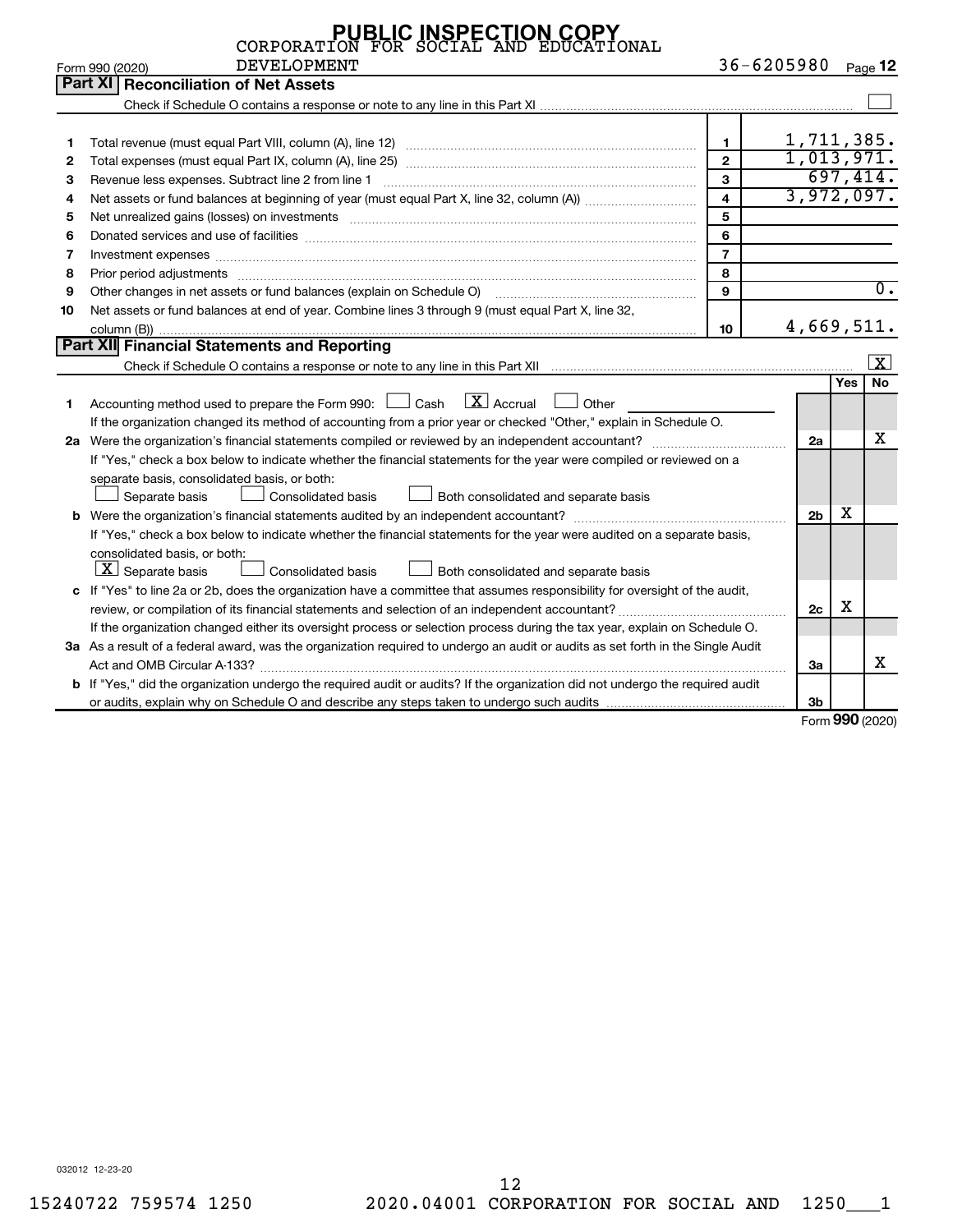|                          | <b>PUBLIC INSPECTION COPY</b>                        |  |                                                                        |                                                                                                                                                                                                                                                      |                                                                |    |                            |  |                                                     |  |
|--------------------------|------------------------------------------------------|--|------------------------------------------------------------------------|------------------------------------------------------------------------------------------------------------------------------------------------------------------------------------------------------------------------------------------------------|----------------------------------------------------------------|----|----------------------------|--|-----------------------------------------------------|--|
|                          | <b>SCHEDULE A</b>                                    |  |                                                                        |                                                                                                                                                                                                                                                      |                                                                |    |                            |  | OMB No. 1545-0047                                   |  |
|                          | (Form 990 or 990-EZ)                                 |  |                                                                        | <b>Public Charity Status and Public Support</b>                                                                                                                                                                                                      |                                                                |    |                            |  | 020                                                 |  |
|                          |                                                      |  |                                                                        | Complete if the organization is a section 501(c)(3) organization or a section<br>4947(a)(1) nonexempt charitable trust.                                                                                                                              |                                                                |    |                            |  |                                                     |  |
|                          | Department of the Treasury                           |  |                                                                        | Attach to Form 990 or Form 990-EZ.                                                                                                                                                                                                                   |                                                                |    |                            |  | <b>Open to Public</b>                               |  |
|                          | <b>Internal Revenue Service</b>                      |  |                                                                        | Go to www.irs.gov/Form990 for instructions and the latest information.                                                                                                                                                                               |                                                                |    |                            |  | Inspection                                          |  |
|                          | Name of the organization                             |  | <b>DEVELOPMENT</b>                                                     | CORPORATION FOR SOCIAL AND EDUCATIONAL                                                                                                                                                                                                               |                                                                |    |                            |  | <b>Employer identification number</b><br>36-6205980 |  |
| Part I                   |                                                      |  |                                                                        | Reason for Public Charity Status. (All organizations must complete this part.) See instructions.                                                                                                                                                     |                                                                |    |                            |  |                                                     |  |
|                          |                                                      |  |                                                                        | The organization is not a private foundation because it is: (For lines 1 through 12, check only one box.)                                                                                                                                            |                                                                |    |                            |  |                                                     |  |
| 1                        |                                                      |  |                                                                        | A church, convention of churches, or association of churches described in section 170(b)(1)(A)(i).                                                                                                                                                   |                                                                |    |                            |  |                                                     |  |
| 2                        |                                                      |  |                                                                        | A school described in section 170(b)(1)(A)(ii). (Attach Schedule E (Form 990 or 990-EZ).)                                                                                                                                                            |                                                                |    |                            |  |                                                     |  |
| 3                        |                                                      |  |                                                                        | A hospital or a cooperative hospital service organization described in section 170(b)(1)(A)(iii).                                                                                                                                                    |                                                                |    |                            |  |                                                     |  |
| 4                        |                                                      |  |                                                                        | A medical research organization operated in conjunction with a hospital described in section 170(b)(1)(A)(iii). Enter the hospital's name,                                                                                                           |                                                                |    |                            |  |                                                     |  |
|                          | city, and state:                                     |  |                                                                        |                                                                                                                                                                                                                                                      |                                                                |    |                            |  |                                                     |  |
| 5                        |                                                      |  |                                                                        | An organization operated for the benefit of a college or university owned or operated by a governmental unit described in                                                                                                                            |                                                                |    |                            |  |                                                     |  |
|                          |                                                      |  | section 170(b)(1)(A)(iv). (Complete Part II.)                          |                                                                                                                                                                                                                                                      |                                                                |    |                            |  |                                                     |  |
| 6<br>7                   |                                                      |  |                                                                        | A federal, state, or local government or governmental unit described in section 170(b)(1)(A)(v).                                                                                                                                                     |                                                                |    |                            |  |                                                     |  |
|                          |                                                      |  | section 170(b)(1)(A)(vi). (Complete Part II.)                          | An organization that normally receives a substantial part of its support from a governmental unit or from the general public described in                                                                                                            |                                                                |    |                            |  |                                                     |  |
| 8                        |                                                      |  |                                                                        | A community trust described in section 170(b)(1)(A)(vi). (Complete Part II.)                                                                                                                                                                         |                                                                |    |                            |  |                                                     |  |
| 9                        |                                                      |  |                                                                        | An agricultural research organization described in section 170(b)(1)(A)(ix) operated in conjunction with a land-grant college                                                                                                                        |                                                                |    |                            |  |                                                     |  |
|                          |                                                      |  |                                                                        | or university or a non-land-grant college of agriculture (see instructions). Enter the name, city, and state of the college or                                                                                                                       |                                                                |    |                            |  |                                                     |  |
|                          | university:                                          |  |                                                                        |                                                                                                                                                                                                                                                      |                                                                |    |                            |  |                                                     |  |
| $\boxed{\text{X}}$<br>10 |                                                      |  |                                                                        | An organization that normally receives (1) more than 33 1/3% of its support from contributions, membership fees, and gross receipts from                                                                                                             |                                                                |    |                            |  |                                                     |  |
|                          |                                                      |  |                                                                        | activities related to its exempt functions, subject to certain exceptions; and (2) no more than 33 1/3% of its support from gross investment                                                                                                         |                                                                |    |                            |  |                                                     |  |
|                          |                                                      |  |                                                                        | income and unrelated business taxable income (less section 511 tax) from businesses acquired by the organization after June 30, 1975.                                                                                                                |                                                                |    |                            |  |                                                     |  |
|                          |                                                      |  | See section 509(a)(2). (Complete Part III.)                            |                                                                                                                                                                                                                                                      |                                                                |    |                            |  |                                                     |  |
| 11                       |                                                      |  |                                                                        | An organization organized and operated exclusively to test for public safety. See section 509(a)(4).                                                                                                                                                 |                                                                |    |                            |  |                                                     |  |
| 12                       |                                                      |  |                                                                        | An organization organized and operated exclusively for the benefit of, to perform the functions of, or to carry out the purposes of one or                                                                                                           |                                                                |    |                            |  |                                                     |  |
|                          |                                                      |  |                                                                        | more publicly supported organizations described in section 509(a)(1) or section 509(a)(2). See section 509(a)(3). Check the box in<br>lines 12a through 12d that describes the type of supporting organization and complete lines 12e, 12f, and 12g. |                                                                |    |                            |  |                                                     |  |
| a                        |                                                      |  |                                                                        | Type I. A supporting organization operated, supervised, or controlled by its supported organization(s), typically by giving                                                                                                                          |                                                                |    |                            |  |                                                     |  |
|                          |                                                      |  |                                                                        | the supported organization(s) the power to regularly appoint or elect a majority of the directors or trustees of the supporting                                                                                                                      |                                                                |    |                            |  |                                                     |  |
|                          |                                                      |  | organization. You must complete Part IV, Sections A and B.             |                                                                                                                                                                                                                                                      |                                                                |    |                            |  |                                                     |  |
| b                        |                                                      |  |                                                                        | Type II. A supporting organization supervised or controlled in connection with its supported organization(s), by having                                                                                                                              |                                                                |    |                            |  |                                                     |  |
|                          |                                                      |  |                                                                        | control or management of the supporting organization vested in the same persons that control or manage the supported                                                                                                                                 |                                                                |    |                            |  |                                                     |  |
|                          |                                                      |  | organization(s). You must complete Part IV, Sections A and C.          |                                                                                                                                                                                                                                                      |                                                                |    |                            |  |                                                     |  |
|                          |                                                      |  |                                                                        | Type III functionally integrated. A supporting organization operated in connection with, and functionally integrated with,                                                                                                                           |                                                                |    |                            |  |                                                     |  |
|                          |                                                      |  |                                                                        | its supported organization(s) (see instructions). You must complete Part IV, Sections A, D, and E.                                                                                                                                                   |                                                                |    |                            |  |                                                     |  |
| d                        |                                                      |  |                                                                        | Type III non-functionally integrated. A supporting organization operated in connection with its supported organization(s)                                                                                                                            |                                                                |    |                            |  |                                                     |  |
|                          |                                                      |  |                                                                        | that is not functionally integrated. The organization generally must satisfy a distribution requirement and an attentiveness                                                                                                                         |                                                                |    |                            |  |                                                     |  |
|                          |                                                      |  |                                                                        | requirement (see instructions). You must complete Part IV, Sections A and D, and Part V.                                                                                                                                                             |                                                                |    |                            |  |                                                     |  |
| е                        |                                                      |  |                                                                        | Check this box if the organization received a written determination from the IRS that it is a Type I, Type II, Type III<br>functionally integrated, or Type III non-functionally integrated supporting organization.                                 |                                                                |    |                            |  |                                                     |  |
|                          | <b>f</b> Enter the number of supported organizations |  |                                                                        |                                                                                                                                                                                                                                                      |                                                                |    |                            |  |                                                     |  |
|                          |                                                      |  | Provide the following information about the supported organization(s). |                                                                                                                                                                                                                                                      |                                                                |    |                            |  |                                                     |  |
|                          | (i) Name of supported                                |  | (ii) EIN                                                               | (iii) Type of organization                                                                                                                                                                                                                           | (iv) Is the organization listed<br>in your governing document? |    | (v) Amount of monetary     |  | (vi) Amount of other                                |  |
|                          | organization                                         |  |                                                                        | (described on lines 1-10<br>above (see instructions))                                                                                                                                                                                                | Yes                                                            | No | support (see instructions) |  | support (see instructions)                          |  |
|                          |                                                      |  |                                                                        |                                                                                                                                                                                                                                                      |                                                                |    |                            |  |                                                     |  |
|                          |                                                      |  |                                                                        |                                                                                                                                                                                                                                                      |                                                                |    |                            |  |                                                     |  |
|                          |                                                      |  |                                                                        |                                                                                                                                                                                                                                                      |                                                                |    |                            |  |                                                     |  |
|                          |                                                      |  |                                                                        |                                                                                                                                                                                                                                                      |                                                                |    |                            |  |                                                     |  |
|                          |                                                      |  |                                                                        |                                                                                                                                                                                                                                                      |                                                                |    |                            |  |                                                     |  |
|                          |                                                      |  |                                                                        |                                                                                                                                                                                                                                                      |                                                                |    |                            |  |                                                     |  |
|                          |                                                      |  |                                                                        |                                                                                                                                                                                                                                                      |                                                                |    |                            |  |                                                     |  |
|                          |                                                      |  |                                                                        |                                                                                                                                                                                                                                                      |                                                                |    |                            |  |                                                     |  |
|                          |                                                      |  |                                                                        |                                                                                                                                                                                                                                                      |                                                                |    |                            |  |                                                     |  |
| Total                    |                                                      |  |                                                                        |                                                                                                                                                                                                                                                      |                                                                |    |                            |  |                                                     |  |
|                          |                                                      |  |                                                                        |                                                                                                                                                                                                                                                      |                                                                |    |                            |  |                                                     |  |

LHA For Paperwork Reduction Act Notice, see the Instructions for Form 990 or 990-EZ. 032021 01-25-21 Schedule A (Form 990 or 990-EZ) 2020 13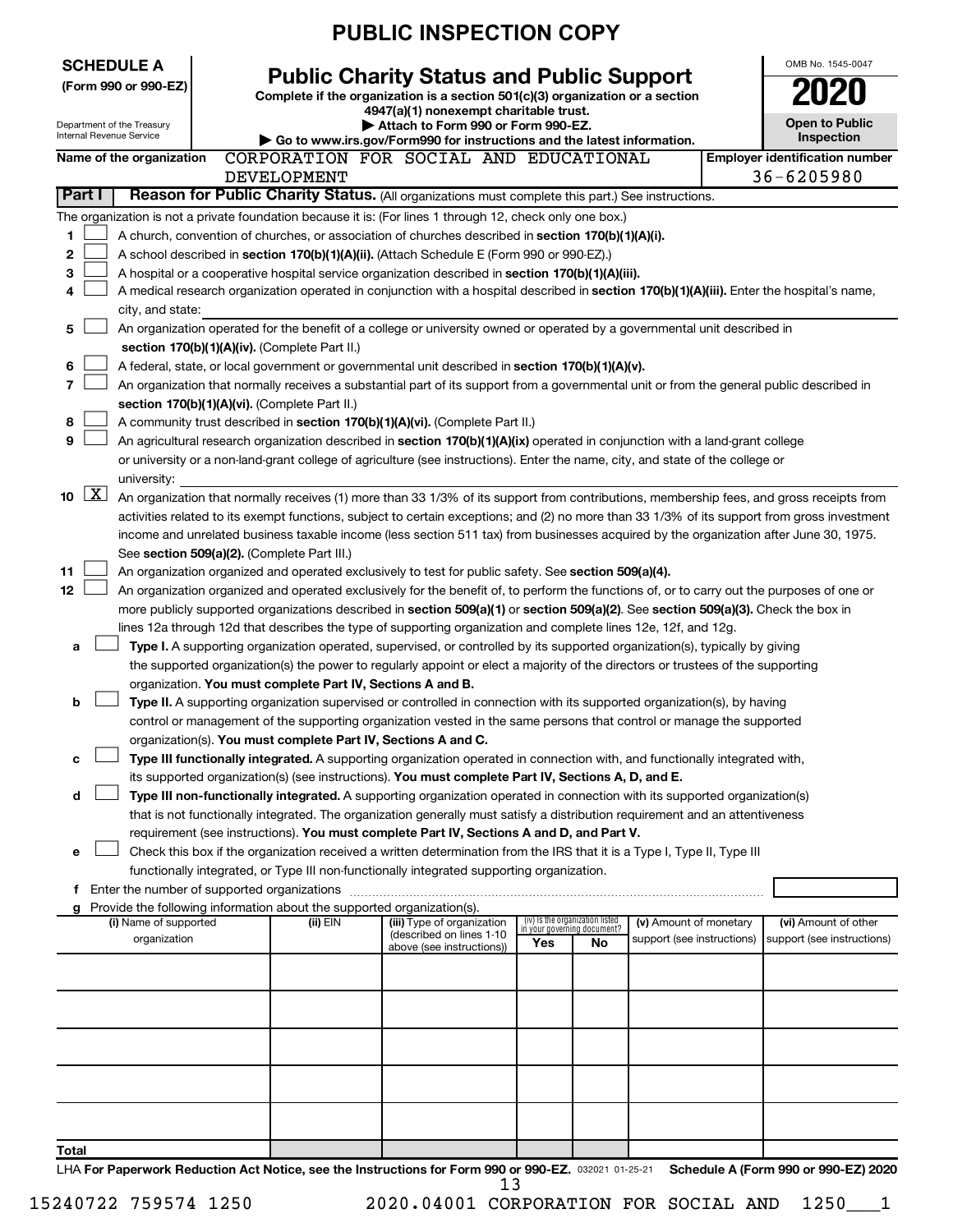| <b>PUBLIC INSPECTION COPY</b><br>CORPORATION FOR SOCIAL AND EDUCATIONAL |  |  |
|-------------------------------------------------------------------------|--|--|
|                                                                         |  |  |

|  |  | Schedule A (Form 990 or 990-EZ) 2020 $\,$ $\rm DEVELOPMENT$ | $36 - 6205980$ Page 2 |  |
|--|--|-------------------------------------------------------------|-----------------------|--|
|--|--|-------------------------------------------------------------|-----------------------|--|

**Part II Support Schedule for Organizations Described in Sections 170(b)(1)(A)(iv) and 170(b)(1)(A)(vi)**

(Complete only if you checked the box on line 5, 7, or 8 of Part I or if the organization failed to qualify under Part III. If the organization fails to qualify under the tests listed below, please complete Part III.)

| Calendar year (or fiscal year beginning in)<br>(a) 2016<br>(b) 2017<br>$(c)$ 2018<br>$(d)$ 2019<br>(e) 2020<br>(f) Total<br>1 Gifts, grants, contributions, and<br>membership fees received. (Do not<br>include any "unusual grants.")<br>2 Tax revenues levied for the organ-<br>ization's benefit and either paid to<br>or expended on its behalf<br>3 The value of services or facilities<br>furnished by a governmental unit to<br>the organization without charge<br>4 Total. Add lines 1 through 3<br>The portion of total contributions<br>5<br>by each person (other than a<br>governmental unit or publicly<br>supported organization) included<br>on line 1 that exceeds 2% of the<br>amount shown on line 11,<br>column (f)<br>6 Public support. Subtract line 5 from line 4.<br><b>Section B. Total Support</b><br>Calendar year (or fiscal year beginning in)<br>(a) 2016<br>(b) 2017<br>$(c)$ 2018<br>$(d)$ 2019<br>(f) Total<br>(e) 2020<br>7 Amounts from line 4<br>Gross income from interest,<br>8<br>dividends, payments received on<br>securities loans, rents, royalties,<br>and income from similar sources<br>Net income from unrelated business<br>9<br>activities, whether or not the<br>business is regularly carried on<br>10 Other income. Do not include gain<br>or loss from the sale of capital<br>assets (Explain in Part VI.)<br>11 Total support. Add lines 7 through 10<br>12<br>13 First 5 years. If the Form 990 is for the organization's first, second, third, fourth, or fifth tax year as a section 501(c)(3)<br><b>Section C. Computation of Public Support Percentage</b><br>14<br>15<br>16a 33 1/3% support test - 2020. If the organization did not check the box on line 13, and line 14 is 33 1/3% or more, check this box and<br>stop here. The organization qualifies as a publicly supported organization manufactured content and the organization<br>b 33 1/3% support test - 2019. If the organization did not check a box on line 13 or 16a, and line 15 is 33 1/3% or more, check this box<br>17a 10% -facts-and-circumstances test - 2020. If the organization did not check a box on line 13, 16a, or 16b, and line 14 is 10% or more,<br>and if the organization meets the facts-and-circumstances test, check this box and stop here. Explain in Part VI how the organization<br>meets the facts-and-circumstances test. The organization qualifies as a publicly supported organization<br><b>b 10%</b> -facts-and-circumstances test - 2019. If the organization did not check a box on line 13, 16a, 16b, or 17a, and line 15 is 10% or | <b>Section A. Public Support</b> |  |  |   |
|-------------------------------------------------------------------------------------------------------------------------------------------------------------------------------------------------------------------------------------------------------------------------------------------------------------------------------------------------------------------------------------------------------------------------------------------------------------------------------------------------------------------------------------------------------------------------------------------------------------------------------------------------------------------------------------------------------------------------------------------------------------------------------------------------------------------------------------------------------------------------------------------------------------------------------------------------------------------------------------------------------------------------------------------------------------------------------------------------------------------------------------------------------------------------------------------------------------------------------------------------------------------------------------------------------------------------------------------------------------------------------------------------------------------------------------------------------------------------------------------------------------------------------------------------------------------------------------------------------------------------------------------------------------------------------------------------------------------------------------------------------------------------------------------------------------------------------------------------------------------------------------------------------------------------------------------------------------------------------------------------------------------------------------------------------------------------------------------------------------------------------------------------------------------------------------------------------------------------------------------------------------------------------------------------------------------------------------------------------------------------------------------------------------------------------------------------------------------------------------------------------------------------------------------------------------------------------------------------------|----------------------------------|--|--|---|
|                                                                                                                                                                                                                                                                                                                                                                                                                                                                                                                                                                                                                                                                                                                                                                                                                                                                                                                                                                                                                                                                                                                                                                                                                                                                                                                                                                                                                                                                                                                                                                                                                                                                                                                                                                                                                                                                                                                                                                                                                                                                                                                                                                                                                                                                                                                                                                                                                                                                                                                                                                                                       |                                  |  |  |   |
|                                                                                                                                                                                                                                                                                                                                                                                                                                                                                                                                                                                                                                                                                                                                                                                                                                                                                                                                                                                                                                                                                                                                                                                                                                                                                                                                                                                                                                                                                                                                                                                                                                                                                                                                                                                                                                                                                                                                                                                                                                                                                                                                                                                                                                                                                                                                                                                                                                                                                                                                                                                                       |                                  |  |  |   |
|                                                                                                                                                                                                                                                                                                                                                                                                                                                                                                                                                                                                                                                                                                                                                                                                                                                                                                                                                                                                                                                                                                                                                                                                                                                                                                                                                                                                                                                                                                                                                                                                                                                                                                                                                                                                                                                                                                                                                                                                                                                                                                                                                                                                                                                                                                                                                                                                                                                                                                                                                                                                       |                                  |  |  |   |
|                                                                                                                                                                                                                                                                                                                                                                                                                                                                                                                                                                                                                                                                                                                                                                                                                                                                                                                                                                                                                                                                                                                                                                                                                                                                                                                                                                                                                                                                                                                                                                                                                                                                                                                                                                                                                                                                                                                                                                                                                                                                                                                                                                                                                                                                                                                                                                                                                                                                                                                                                                                                       |                                  |  |  |   |
|                                                                                                                                                                                                                                                                                                                                                                                                                                                                                                                                                                                                                                                                                                                                                                                                                                                                                                                                                                                                                                                                                                                                                                                                                                                                                                                                                                                                                                                                                                                                                                                                                                                                                                                                                                                                                                                                                                                                                                                                                                                                                                                                                                                                                                                                                                                                                                                                                                                                                                                                                                                                       |                                  |  |  |   |
|                                                                                                                                                                                                                                                                                                                                                                                                                                                                                                                                                                                                                                                                                                                                                                                                                                                                                                                                                                                                                                                                                                                                                                                                                                                                                                                                                                                                                                                                                                                                                                                                                                                                                                                                                                                                                                                                                                                                                                                                                                                                                                                                                                                                                                                                                                                                                                                                                                                                                                                                                                                                       |                                  |  |  |   |
|                                                                                                                                                                                                                                                                                                                                                                                                                                                                                                                                                                                                                                                                                                                                                                                                                                                                                                                                                                                                                                                                                                                                                                                                                                                                                                                                                                                                                                                                                                                                                                                                                                                                                                                                                                                                                                                                                                                                                                                                                                                                                                                                                                                                                                                                                                                                                                                                                                                                                                                                                                                                       |                                  |  |  |   |
|                                                                                                                                                                                                                                                                                                                                                                                                                                                                                                                                                                                                                                                                                                                                                                                                                                                                                                                                                                                                                                                                                                                                                                                                                                                                                                                                                                                                                                                                                                                                                                                                                                                                                                                                                                                                                                                                                                                                                                                                                                                                                                                                                                                                                                                                                                                                                                                                                                                                                                                                                                                                       |                                  |  |  |   |
|                                                                                                                                                                                                                                                                                                                                                                                                                                                                                                                                                                                                                                                                                                                                                                                                                                                                                                                                                                                                                                                                                                                                                                                                                                                                                                                                                                                                                                                                                                                                                                                                                                                                                                                                                                                                                                                                                                                                                                                                                                                                                                                                                                                                                                                                                                                                                                                                                                                                                                                                                                                                       |                                  |  |  |   |
|                                                                                                                                                                                                                                                                                                                                                                                                                                                                                                                                                                                                                                                                                                                                                                                                                                                                                                                                                                                                                                                                                                                                                                                                                                                                                                                                                                                                                                                                                                                                                                                                                                                                                                                                                                                                                                                                                                                                                                                                                                                                                                                                                                                                                                                                                                                                                                                                                                                                                                                                                                                                       |                                  |  |  |   |
|                                                                                                                                                                                                                                                                                                                                                                                                                                                                                                                                                                                                                                                                                                                                                                                                                                                                                                                                                                                                                                                                                                                                                                                                                                                                                                                                                                                                                                                                                                                                                                                                                                                                                                                                                                                                                                                                                                                                                                                                                                                                                                                                                                                                                                                                                                                                                                                                                                                                                                                                                                                                       |                                  |  |  |   |
|                                                                                                                                                                                                                                                                                                                                                                                                                                                                                                                                                                                                                                                                                                                                                                                                                                                                                                                                                                                                                                                                                                                                                                                                                                                                                                                                                                                                                                                                                                                                                                                                                                                                                                                                                                                                                                                                                                                                                                                                                                                                                                                                                                                                                                                                                                                                                                                                                                                                                                                                                                                                       |                                  |  |  |   |
|                                                                                                                                                                                                                                                                                                                                                                                                                                                                                                                                                                                                                                                                                                                                                                                                                                                                                                                                                                                                                                                                                                                                                                                                                                                                                                                                                                                                                                                                                                                                                                                                                                                                                                                                                                                                                                                                                                                                                                                                                                                                                                                                                                                                                                                                                                                                                                                                                                                                                                                                                                                                       |                                  |  |  |   |
|                                                                                                                                                                                                                                                                                                                                                                                                                                                                                                                                                                                                                                                                                                                                                                                                                                                                                                                                                                                                                                                                                                                                                                                                                                                                                                                                                                                                                                                                                                                                                                                                                                                                                                                                                                                                                                                                                                                                                                                                                                                                                                                                                                                                                                                                                                                                                                                                                                                                                                                                                                                                       |                                  |  |  |   |
|                                                                                                                                                                                                                                                                                                                                                                                                                                                                                                                                                                                                                                                                                                                                                                                                                                                                                                                                                                                                                                                                                                                                                                                                                                                                                                                                                                                                                                                                                                                                                                                                                                                                                                                                                                                                                                                                                                                                                                                                                                                                                                                                                                                                                                                                                                                                                                                                                                                                                                                                                                                                       |                                  |  |  |   |
|                                                                                                                                                                                                                                                                                                                                                                                                                                                                                                                                                                                                                                                                                                                                                                                                                                                                                                                                                                                                                                                                                                                                                                                                                                                                                                                                                                                                                                                                                                                                                                                                                                                                                                                                                                                                                                                                                                                                                                                                                                                                                                                                                                                                                                                                                                                                                                                                                                                                                                                                                                                                       |                                  |  |  |   |
|                                                                                                                                                                                                                                                                                                                                                                                                                                                                                                                                                                                                                                                                                                                                                                                                                                                                                                                                                                                                                                                                                                                                                                                                                                                                                                                                                                                                                                                                                                                                                                                                                                                                                                                                                                                                                                                                                                                                                                                                                                                                                                                                                                                                                                                                                                                                                                                                                                                                                                                                                                                                       |                                  |  |  |   |
|                                                                                                                                                                                                                                                                                                                                                                                                                                                                                                                                                                                                                                                                                                                                                                                                                                                                                                                                                                                                                                                                                                                                                                                                                                                                                                                                                                                                                                                                                                                                                                                                                                                                                                                                                                                                                                                                                                                                                                                                                                                                                                                                                                                                                                                                                                                                                                                                                                                                                                                                                                                                       |                                  |  |  |   |
|                                                                                                                                                                                                                                                                                                                                                                                                                                                                                                                                                                                                                                                                                                                                                                                                                                                                                                                                                                                                                                                                                                                                                                                                                                                                                                                                                                                                                                                                                                                                                                                                                                                                                                                                                                                                                                                                                                                                                                                                                                                                                                                                                                                                                                                                                                                                                                                                                                                                                                                                                                                                       |                                  |  |  |   |
|                                                                                                                                                                                                                                                                                                                                                                                                                                                                                                                                                                                                                                                                                                                                                                                                                                                                                                                                                                                                                                                                                                                                                                                                                                                                                                                                                                                                                                                                                                                                                                                                                                                                                                                                                                                                                                                                                                                                                                                                                                                                                                                                                                                                                                                                                                                                                                                                                                                                                                                                                                                                       |                                  |  |  |   |
|                                                                                                                                                                                                                                                                                                                                                                                                                                                                                                                                                                                                                                                                                                                                                                                                                                                                                                                                                                                                                                                                                                                                                                                                                                                                                                                                                                                                                                                                                                                                                                                                                                                                                                                                                                                                                                                                                                                                                                                                                                                                                                                                                                                                                                                                                                                                                                                                                                                                                                                                                                                                       |                                  |  |  |   |
|                                                                                                                                                                                                                                                                                                                                                                                                                                                                                                                                                                                                                                                                                                                                                                                                                                                                                                                                                                                                                                                                                                                                                                                                                                                                                                                                                                                                                                                                                                                                                                                                                                                                                                                                                                                                                                                                                                                                                                                                                                                                                                                                                                                                                                                                                                                                                                                                                                                                                                                                                                                                       |                                  |  |  |   |
|                                                                                                                                                                                                                                                                                                                                                                                                                                                                                                                                                                                                                                                                                                                                                                                                                                                                                                                                                                                                                                                                                                                                                                                                                                                                                                                                                                                                                                                                                                                                                                                                                                                                                                                                                                                                                                                                                                                                                                                                                                                                                                                                                                                                                                                                                                                                                                                                                                                                                                                                                                                                       |                                  |  |  |   |
|                                                                                                                                                                                                                                                                                                                                                                                                                                                                                                                                                                                                                                                                                                                                                                                                                                                                                                                                                                                                                                                                                                                                                                                                                                                                                                                                                                                                                                                                                                                                                                                                                                                                                                                                                                                                                                                                                                                                                                                                                                                                                                                                                                                                                                                                                                                                                                                                                                                                                                                                                                                                       |                                  |  |  |   |
|                                                                                                                                                                                                                                                                                                                                                                                                                                                                                                                                                                                                                                                                                                                                                                                                                                                                                                                                                                                                                                                                                                                                                                                                                                                                                                                                                                                                                                                                                                                                                                                                                                                                                                                                                                                                                                                                                                                                                                                                                                                                                                                                                                                                                                                                                                                                                                                                                                                                                                                                                                                                       |                                  |  |  |   |
|                                                                                                                                                                                                                                                                                                                                                                                                                                                                                                                                                                                                                                                                                                                                                                                                                                                                                                                                                                                                                                                                                                                                                                                                                                                                                                                                                                                                                                                                                                                                                                                                                                                                                                                                                                                                                                                                                                                                                                                                                                                                                                                                                                                                                                                                                                                                                                                                                                                                                                                                                                                                       |                                  |  |  |   |
|                                                                                                                                                                                                                                                                                                                                                                                                                                                                                                                                                                                                                                                                                                                                                                                                                                                                                                                                                                                                                                                                                                                                                                                                                                                                                                                                                                                                                                                                                                                                                                                                                                                                                                                                                                                                                                                                                                                                                                                                                                                                                                                                                                                                                                                                                                                                                                                                                                                                                                                                                                                                       |                                  |  |  |   |
|                                                                                                                                                                                                                                                                                                                                                                                                                                                                                                                                                                                                                                                                                                                                                                                                                                                                                                                                                                                                                                                                                                                                                                                                                                                                                                                                                                                                                                                                                                                                                                                                                                                                                                                                                                                                                                                                                                                                                                                                                                                                                                                                                                                                                                                                                                                                                                                                                                                                                                                                                                                                       |                                  |  |  |   |
|                                                                                                                                                                                                                                                                                                                                                                                                                                                                                                                                                                                                                                                                                                                                                                                                                                                                                                                                                                                                                                                                                                                                                                                                                                                                                                                                                                                                                                                                                                                                                                                                                                                                                                                                                                                                                                                                                                                                                                                                                                                                                                                                                                                                                                                                                                                                                                                                                                                                                                                                                                                                       |                                  |  |  |   |
|                                                                                                                                                                                                                                                                                                                                                                                                                                                                                                                                                                                                                                                                                                                                                                                                                                                                                                                                                                                                                                                                                                                                                                                                                                                                                                                                                                                                                                                                                                                                                                                                                                                                                                                                                                                                                                                                                                                                                                                                                                                                                                                                                                                                                                                                                                                                                                                                                                                                                                                                                                                                       |                                  |  |  |   |
|                                                                                                                                                                                                                                                                                                                                                                                                                                                                                                                                                                                                                                                                                                                                                                                                                                                                                                                                                                                                                                                                                                                                                                                                                                                                                                                                                                                                                                                                                                                                                                                                                                                                                                                                                                                                                                                                                                                                                                                                                                                                                                                                                                                                                                                                                                                                                                                                                                                                                                                                                                                                       |                                  |  |  |   |
|                                                                                                                                                                                                                                                                                                                                                                                                                                                                                                                                                                                                                                                                                                                                                                                                                                                                                                                                                                                                                                                                                                                                                                                                                                                                                                                                                                                                                                                                                                                                                                                                                                                                                                                                                                                                                                                                                                                                                                                                                                                                                                                                                                                                                                                                                                                                                                                                                                                                                                                                                                                                       |                                  |  |  |   |
|                                                                                                                                                                                                                                                                                                                                                                                                                                                                                                                                                                                                                                                                                                                                                                                                                                                                                                                                                                                                                                                                                                                                                                                                                                                                                                                                                                                                                                                                                                                                                                                                                                                                                                                                                                                                                                                                                                                                                                                                                                                                                                                                                                                                                                                                                                                                                                                                                                                                                                                                                                                                       |                                  |  |  |   |
|                                                                                                                                                                                                                                                                                                                                                                                                                                                                                                                                                                                                                                                                                                                                                                                                                                                                                                                                                                                                                                                                                                                                                                                                                                                                                                                                                                                                                                                                                                                                                                                                                                                                                                                                                                                                                                                                                                                                                                                                                                                                                                                                                                                                                                                                                                                                                                                                                                                                                                                                                                                                       |                                  |  |  |   |
|                                                                                                                                                                                                                                                                                                                                                                                                                                                                                                                                                                                                                                                                                                                                                                                                                                                                                                                                                                                                                                                                                                                                                                                                                                                                                                                                                                                                                                                                                                                                                                                                                                                                                                                                                                                                                                                                                                                                                                                                                                                                                                                                                                                                                                                                                                                                                                                                                                                                                                                                                                                                       |                                  |  |  |   |
|                                                                                                                                                                                                                                                                                                                                                                                                                                                                                                                                                                                                                                                                                                                                                                                                                                                                                                                                                                                                                                                                                                                                                                                                                                                                                                                                                                                                                                                                                                                                                                                                                                                                                                                                                                                                                                                                                                                                                                                                                                                                                                                                                                                                                                                                                                                                                                                                                                                                                                                                                                                                       |                                  |  |  |   |
|                                                                                                                                                                                                                                                                                                                                                                                                                                                                                                                                                                                                                                                                                                                                                                                                                                                                                                                                                                                                                                                                                                                                                                                                                                                                                                                                                                                                                                                                                                                                                                                                                                                                                                                                                                                                                                                                                                                                                                                                                                                                                                                                                                                                                                                                                                                                                                                                                                                                                                                                                                                                       |                                  |  |  |   |
|                                                                                                                                                                                                                                                                                                                                                                                                                                                                                                                                                                                                                                                                                                                                                                                                                                                                                                                                                                                                                                                                                                                                                                                                                                                                                                                                                                                                                                                                                                                                                                                                                                                                                                                                                                                                                                                                                                                                                                                                                                                                                                                                                                                                                                                                                                                                                                                                                                                                                                                                                                                                       |                                  |  |  | % |
|                                                                                                                                                                                                                                                                                                                                                                                                                                                                                                                                                                                                                                                                                                                                                                                                                                                                                                                                                                                                                                                                                                                                                                                                                                                                                                                                                                                                                                                                                                                                                                                                                                                                                                                                                                                                                                                                                                                                                                                                                                                                                                                                                                                                                                                                                                                                                                                                                                                                                                                                                                                                       |                                  |  |  | % |
|                                                                                                                                                                                                                                                                                                                                                                                                                                                                                                                                                                                                                                                                                                                                                                                                                                                                                                                                                                                                                                                                                                                                                                                                                                                                                                                                                                                                                                                                                                                                                                                                                                                                                                                                                                                                                                                                                                                                                                                                                                                                                                                                                                                                                                                                                                                                                                                                                                                                                                                                                                                                       |                                  |  |  |   |
|                                                                                                                                                                                                                                                                                                                                                                                                                                                                                                                                                                                                                                                                                                                                                                                                                                                                                                                                                                                                                                                                                                                                                                                                                                                                                                                                                                                                                                                                                                                                                                                                                                                                                                                                                                                                                                                                                                                                                                                                                                                                                                                                                                                                                                                                                                                                                                                                                                                                                                                                                                                                       |                                  |  |  |   |
|                                                                                                                                                                                                                                                                                                                                                                                                                                                                                                                                                                                                                                                                                                                                                                                                                                                                                                                                                                                                                                                                                                                                                                                                                                                                                                                                                                                                                                                                                                                                                                                                                                                                                                                                                                                                                                                                                                                                                                                                                                                                                                                                                                                                                                                                                                                                                                                                                                                                                                                                                                                                       |                                  |  |  |   |
|                                                                                                                                                                                                                                                                                                                                                                                                                                                                                                                                                                                                                                                                                                                                                                                                                                                                                                                                                                                                                                                                                                                                                                                                                                                                                                                                                                                                                                                                                                                                                                                                                                                                                                                                                                                                                                                                                                                                                                                                                                                                                                                                                                                                                                                                                                                                                                                                                                                                                                                                                                                                       |                                  |  |  |   |
|                                                                                                                                                                                                                                                                                                                                                                                                                                                                                                                                                                                                                                                                                                                                                                                                                                                                                                                                                                                                                                                                                                                                                                                                                                                                                                                                                                                                                                                                                                                                                                                                                                                                                                                                                                                                                                                                                                                                                                                                                                                                                                                                                                                                                                                                                                                                                                                                                                                                                                                                                                                                       |                                  |  |  |   |
|                                                                                                                                                                                                                                                                                                                                                                                                                                                                                                                                                                                                                                                                                                                                                                                                                                                                                                                                                                                                                                                                                                                                                                                                                                                                                                                                                                                                                                                                                                                                                                                                                                                                                                                                                                                                                                                                                                                                                                                                                                                                                                                                                                                                                                                                                                                                                                                                                                                                                                                                                                                                       |                                  |  |  |   |
|                                                                                                                                                                                                                                                                                                                                                                                                                                                                                                                                                                                                                                                                                                                                                                                                                                                                                                                                                                                                                                                                                                                                                                                                                                                                                                                                                                                                                                                                                                                                                                                                                                                                                                                                                                                                                                                                                                                                                                                                                                                                                                                                                                                                                                                                                                                                                                                                                                                                                                                                                                                                       |                                  |  |  |   |
|                                                                                                                                                                                                                                                                                                                                                                                                                                                                                                                                                                                                                                                                                                                                                                                                                                                                                                                                                                                                                                                                                                                                                                                                                                                                                                                                                                                                                                                                                                                                                                                                                                                                                                                                                                                                                                                                                                                                                                                                                                                                                                                                                                                                                                                                                                                                                                                                                                                                                                                                                                                                       |                                  |  |  |   |
| more, and if the organization meets the facts-and-circumstances test, check this box and stop here. Explain in Part VI how the                                                                                                                                                                                                                                                                                                                                                                                                                                                                                                                                                                                                                                                                                                                                                                                                                                                                                                                                                                                                                                                                                                                                                                                                                                                                                                                                                                                                                                                                                                                                                                                                                                                                                                                                                                                                                                                                                                                                                                                                                                                                                                                                                                                                                                                                                                                                                                                                                                                                        |                                  |  |  |   |
| organization meets the facts-and-circumstances test. The organization qualifies as a publicly supported organization                                                                                                                                                                                                                                                                                                                                                                                                                                                                                                                                                                                                                                                                                                                                                                                                                                                                                                                                                                                                                                                                                                                                                                                                                                                                                                                                                                                                                                                                                                                                                                                                                                                                                                                                                                                                                                                                                                                                                                                                                                                                                                                                                                                                                                                                                                                                                                                                                                                                                  |                                  |  |  |   |
| Private foundation. If the organization did not check a box on line 13, 16a, 16b, 17a, or 17b, check this box and see instructions<br>18.<br>Schedule A (Form 990 or 990-F7) 2020                                                                                                                                                                                                                                                                                                                                                                                                                                                                                                                                                                                                                                                                                                                                                                                                                                                                                                                                                                                                                                                                                                                                                                                                                                                                                                                                                                                                                                                                                                                                                                                                                                                                                                                                                                                                                                                                                                                                                                                                                                                                                                                                                                                                                                                                                                                                                                                                                     |                                  |  |  |   |

**Schedule A (Form aan or aan-E** 

032022 01-25-21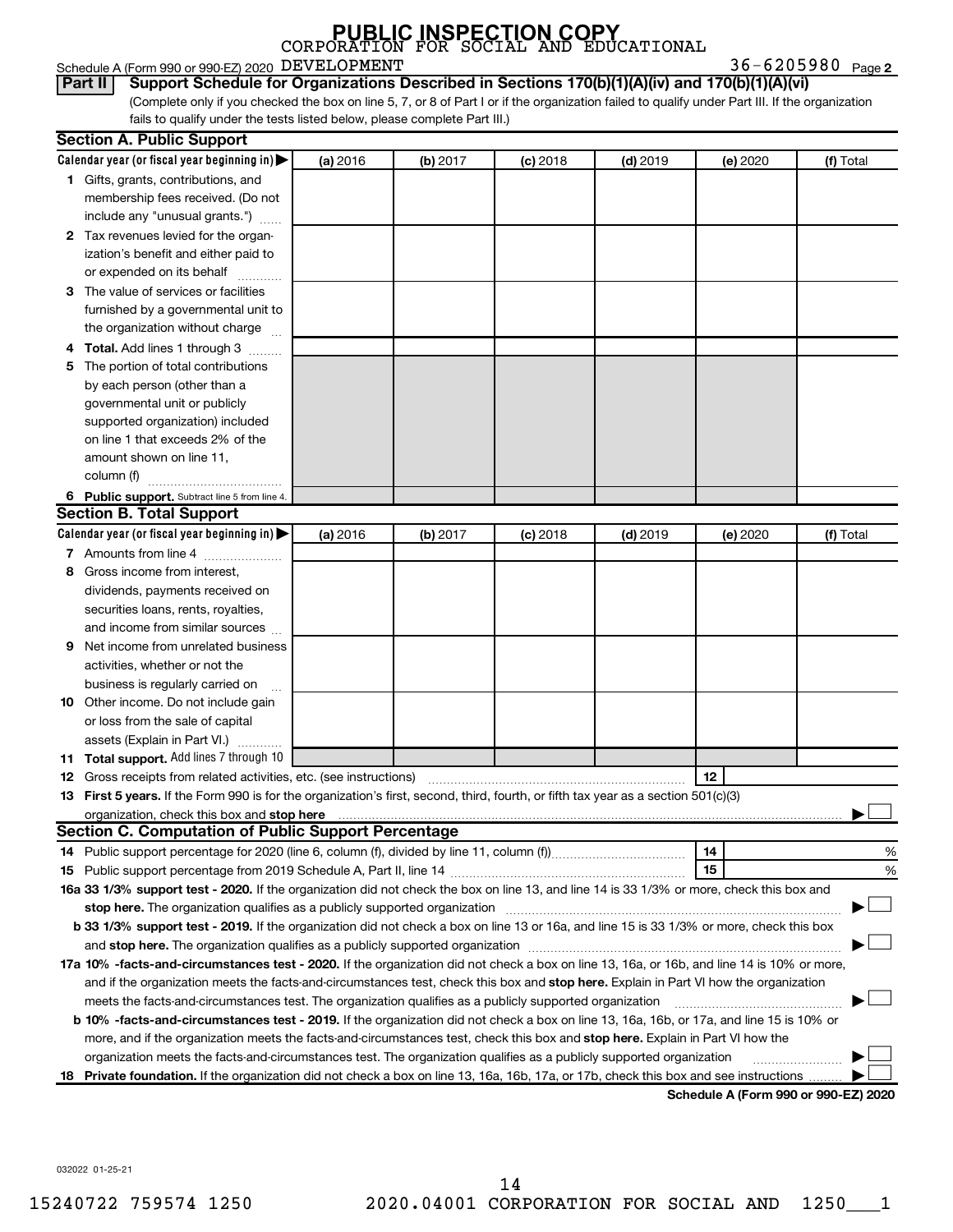Schedule A (Form 990 or 990-EZ) 2020 DEVELOPMENT  $36-6205980$  Page

**Part III Support Schedule for Organizations Described in Section 509(a)(2)** 

36-6205980 Page 3

(Complete only if you checked the box on line 10 of Part I or if the organization failed to qualify under Part II. If the organization fails to qualify under the tests listed below, please complete Part II.)

| <b>Section A. Public Support</b>                                                                                                                                                         |                        |             |            |            |                                      |                                          |
|------------------------------------------------------------------------------------------------------------------------------------------------------------------------------------------|------------------------|-------------|------------|------------|--------------------------------------|------------------------------------------|
| Calendar year (or fiscal year beginning in)                                                                                                                                              | (a) 2016               | (b) 2017    | $(c)$ 2018 | $(d)$ 2019 | (e) 2020                             | (f) Total                                |
| 1 Gifts, grants, contributions, and                                                                                                                                                      |                        |             |            |            |                                      |                                          |
| membership fees received. (Do not                                                                                                                                                        |                        |             |            |            |                                      |                                          |
| include any "unusual grants.")                                                                                                                                                           | 1, 122, 519.           | 3, 136, 119 | 805, 197.  | 708,596.   | 907,721.                             | 6,680,152.                               |
| 2 Gross receipts from admissions,<br>merchandise sold or services per-<br>formed, or facilities furnished in<br>any activity that is related to the<br>organization's tax-exempt purpose | 435,624.               | 456, 235.   | 237,709.   | 42,882.    | 14,914.                              | 1,187,364.                               |
| 3 Gross receipts from activities that                                                                                                                                                    |                        |             |            |            |                                      |                                          |
| are not an unrelated trade or bus-                                                                                                                                                       |                        |             |            |            |                                      |                                          |
| iness under section 513                                                                                                                                                                  |                        |             |            |            |                                      |                                          |
| 4 Tax revenues levied for the organ-                                                                                                                                                     |                        |             |            |            |                                      |                                          |
| ization's benefit and either paid to<br>or expended on its behalf                                                                                                                        |                        |             |            |            |                                      |                                          |
| 5 The value of services or facilities                                                                                                                                                    |                        |             |            |            |                                      |                                          |
| furnished by a governmental unit to                                                                                                                                                      |                        |             |            |            |                                      |                                          |
| the organization without charge                                                                                                                                                          |                        |             |            |            |                                      |                                          |
| 6 Total. Add lines 1 through 5                                                                                                                                                           | 1,558,143              | 3,592,354   | 1,042,906  | 751,478.   | 922, 635.                            | 7,867,516.                               |
| 7a Amounts included on lines 1, 2, and                                                                                                                                                   |                        |             |            |            |                                      |                                          |
| 3 received from disqualified persons                                                                                                                                                     | 10,725.                | 37,754.     | 44,876.    | 49,863.    | 73,651.                              | 216,869.                                 |
| <b>b</b> Amounts included on lines 2 and 3 received<br>from other than disqualified persons that<br>exceed the greater of \$5,000 or 1% of the                                           |                        |             |            |            |                                      |                                          |
| amount on line 13 for the year                                                                                                                                                           | 10,689.                |             | 432.       |            |                                      | 11,121.                                  |
| c Add lines 7a and 7b [ <i>[11, 11, 11, 11, 11, 11]</i>                                                                                                                                  | 21,414.                | 37,754.     | 45,308.    | 49,863.    | 73,651.                              | 227,990.                                 |
| 8 Public support. (Subtract line 7c from line 6.)                                                                                                                                        |                        |             |            |            |                                      | 7,639,526.                               |
| <b>Section B. Total Support</b>                                                                                                                                                          |                        |             |            |            |                                      |                                          |
| Calendar year (or fiscal year beginning in)                                                                                                                                              | (a) 2016               | (b) 2017    | $(c)$ 2018 | $(d)$ 2019 | (e) 2020                             | (f) Total                                |
| 9 Amounts from line 6                                                                                                                                                                    | $\overline{1,558,143}$ | 3,592,354   | 1,042,906  | 751,478.   | 922,635.                             | 7,867,516.                               |
| <b>10a</b> Gross income from interest,<br>dividends, payments received on<br>securities loans, rents, royalties,<br>and income from similar sources                                      | 503.                   | 332.        | 1, 163.    | 389.       | 2,218.                               | 4,605.                                   |
| <b>b</b> Unrelated business taxable income<br>(less section 511 taxes) from businesses                                                                                                   |                        |             |            |            |                                      |                                          |
| acquired after June 30, 1975                                                                                                                                                             |                        |             |            |            |                                      |                                          |
| c Add lines 10a and 10b                                                                                                                                                                  | 503.                   | 332.        | 1,163.     | 389.       | 2,218.                               | 4,605.                                   |
| <b>11</b> Net income from unrelated business<br>activities not included in line 10b,<br>whether or not the business is<br>regularly carried on                                           |                        |             |            |            |                                      |                                          |
| <b>12</b> Other income. Do not include gain<br>or loss from the sale of capital<br>assets (Explain in Part VI.)                                                                          | 5,051.                 | 9,909.      | 15, 280.   | 7,106.     | 19.                                  | 37,365.                                  |
| 13 Total support. (Add lines 9, 10c, 11, and 12.)                                                                                                                                        | 1,563,697.             | 3,602,595.  | 1,059,349. | 758,973.   | 924,872.                             | 7,909,486.                               |
| 14 First 5 years. If the Form 990 is for the organization's first, second, third, fourth, or fifth tax year as a section 501(c)(3) organization,                                         |                        |             |            |            |                                      |                                          |
| check this box and stop here                                                                                                                                                             |                        |             |            |            |                                      |                                          |
| <b>Section C. Computation of Public Support Percentage</b>                                                                                                                               |                        |             |            |            |                                      |                                          |
|                                                                                                                                                                                          |                        |             |            |            | 15                                   | 96.59<br>%                               |
| 16 Public support percentage from 2019 Schedule A, Part III, line 15                                                                                                                     |                        |             |            |            | 16                                   | 94.54<br>$\%$                            |
| Section D. Computation of Investment Income Percentage                                                                                                                                   |                        |             |            |            |                                      |                                          |
|                                                                                                                                                                                          |                        |             |            |            | 17                                   | .06<br>$\%$                              |
| 18 Investment income percentage from 2019 Schedule A, Part III, line 17                                                                                                                  |                        |             |            |            | 18                                   | .03<br>$\%$                              |
| 19a 33 1/3% support tests - 2020. If the organization did not check the box on line 14, and line 15 is more than 33 1/3%, and line 17 is not                                             |                        |             |            |            |                                      |                                          |
| more than 33 1/3%, check this box and stop here. The organization qualifies as a publicly supported organization                                                                         |                        |             |            |            |                                      | $\blacktriangleright$ $\boxed{\text{X}}$ |
| <b>b 33 1/3% support tests - 2019.</b> If the organization did not check a box on line 14 or line 19a, and line 16 is more than 33 1/3%, and                                             |                        |             |            |            |                                      |                                          |
| line 18 is not more than 33 1/3%, check this box and stop here. The organization qualifies as a publicly supported organization                                                          |                        |             |            |            |                                      |                                          |
|                                                                                                                                                                                          |                        |             |            |            |                                      |                                          |
| 032023 01-25-21                                                                                                                                                                          |                        |             | 15         |            | Schedule A (Form 990 or 990-EZ) 2020 |                                          |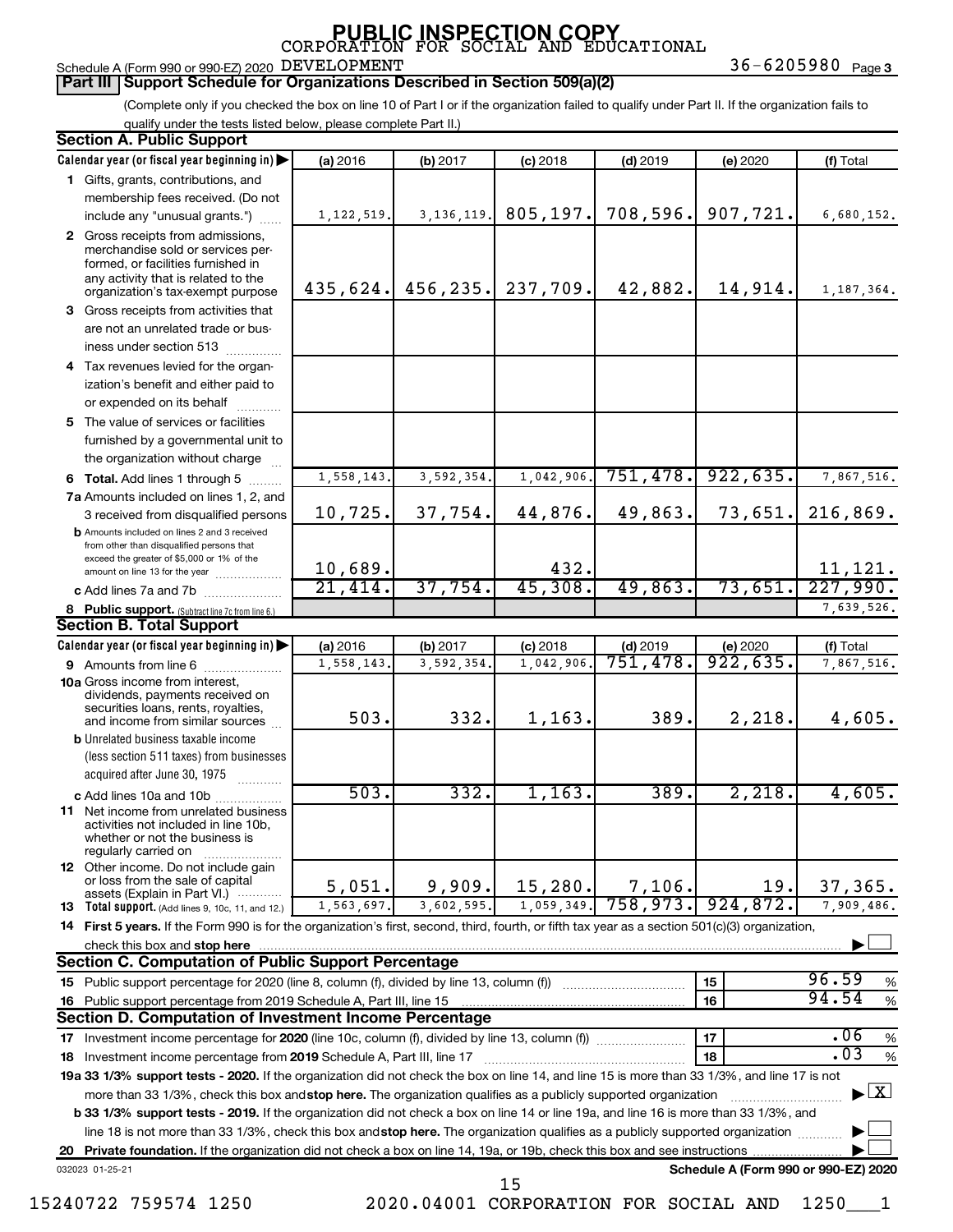### Schedule A (Form 990 or 990-EZ) 2020 DEVELOPMENT  $36-6205980$  Page

#### **Part IV Supporting Organizations**

(Complete only if you checked a box in line 12 on Part I. If you checked box 12a, Part I, complete Sections A and B. If you checked box 12b, Part I, complete Sections A and C. If you checked box 12c, Part I, complete Sections A, D, and E. If you checked box 12d, Part I, complete Sections A and D, and complete Part V.)

#### **Section A. All Supporting Organizations**

- **1** Are all of the organization's supported organizations listed by name in the organization's governing documents? If "No," describe in Part VI how the supported organizations are designated. If designated by *class or purpose, describe the designation. If historic and continuing relationship, explain.*
- **2** Did the organization have any supported organization that does not have an IRS determination of status under section 509(a)(1) or (2)? If "Yes," explain in Part **VI** how the organization determined that the supported *organization was described in section 509(a)(1) or (2).*
- **3a** Did the organization have a supported organization described in section 501(c)(4), (5), or (6)? If "Yes," answer *lines 3b and 3c below.*
- **b** Did the organization confirm that each supported organization qualified under section 501(c)(4), (5), or (6) and satisfied the public support tests under section 509(a)(2)? If "Yes," describe in Part VI when and how the *organization made the determination.*
- **c** Did the organization ensure that all support to such organizations was used exclusively for section 170(c)(2)(B) purposes? If "Yes," explain in Part VI what controls the organization put in place to ensure such use.
- **4 a** *If* Was any supported organization not organized in the United States ("foreign supported organization")? *"Yes," and if you checked box 12a or 12b in Part I, answer lines 4b and 4c below.*
- **b** Did the organization have ultimate control and discretion in deciding whether to make grants to the foreign supported organization? If "Yes," describe in Part VI how the organization had such control and discretion *despite being controlled or supervised by or in connection with its supported organizations.*
- **c** Did the organization support any foreign supported organization that does not have an IRS determination under sections 501(c)(3) and 509(a)(1) or (2)? If "Yes," explain in Part VI what controls the organization used *to ensure that all support to the foreign supported organization was used exclusively for section 170(c)(2)(B) purposes.*
- **5a** Did the organization add, substitute, or remove any supported organizations during the tax year? If "Yes," answer lines 5b and 5c below (if applicable). Also, provide detail in **Part VI,** including (i) the names and EIN *numbers of the supported organizations added, substituted, or removed; (ii) the reasons for each such action; (iii) the authority under the organization's organizing document authorizing such action; and (iv) how the action was accomplished (such as by amendment to the organizing document).*
- **b** Type I or Type II only. Was any added or substituted supported organization part of a class already designated in the organization's organizing document?
- **c Substitutions only.**  Was the substitution the result of an event beyond the organization's control?
- **6** Did the organization provide support (whether in the form of grants or the provision of services or facilities) to **Part VI.** support or benefit one or more of the filing organization's supported organizations? If "Yes," provide detail in anyone other than (i) its supported organizations, (ii) individuals that are part of the charitable class benefited by one or more of its supported organizations, or (iii) other supporting organizations that also
- **7** Did the organization provide a grant, loan, compensation, or other similar payment to a substantial contributor regard to a substantial contributor? If "Yes," complete Part I of Schedule L (Form 990 or 990-EZ). (as defined in section 4958(c)(3)(C)), a family member of a substantial contributor, or a 35% controlled entity with
- **8** Did the organization make a loan to a disqualified person (as defined in section 4958) not described in line 7? *If "Yes," complete Part I of Schedule L (Form 990 or 990-EZ).*
- **9 a** Was the organization controlled directly or indirectly at any time during the tax year by one or more in section 509(a)(1) or (2))? If "Yes," provide detail in **Part VI.** disqualified persons, as defined in section 4946 (other than foundation managers and organizations described
- **b** Did one or more disqualified persons (as defined in line 9a) hold a controlling interest in any entity in which the supporting organization had an interest? If "Yes," provide detail in Part VI.
- **c** Did a disqualified person (as defined in line 9a) have an ownership interest in, or derive any personal benefit from, assets in which the supporting organization also had an interest? If "Yes," provide detail in Part VI.
- **10 a** Was the organization subject to the excess business holdings rules of section 4943 because of section supporting organizations)? If "Yes," answer line 10b below. 4943(f) (regarding certain Type II supporting organizations, and all Type III non-functionally integrated
	- **b** Did the organization have any excess business holdings in the tax year? (Use Schedule C, Form 4720, to *determine whether the organization had excess business holdings.)*

032024 01-25-21



**Schedule A (Form 990 or 990-EZ) 2020**

16

**10a**

**10b**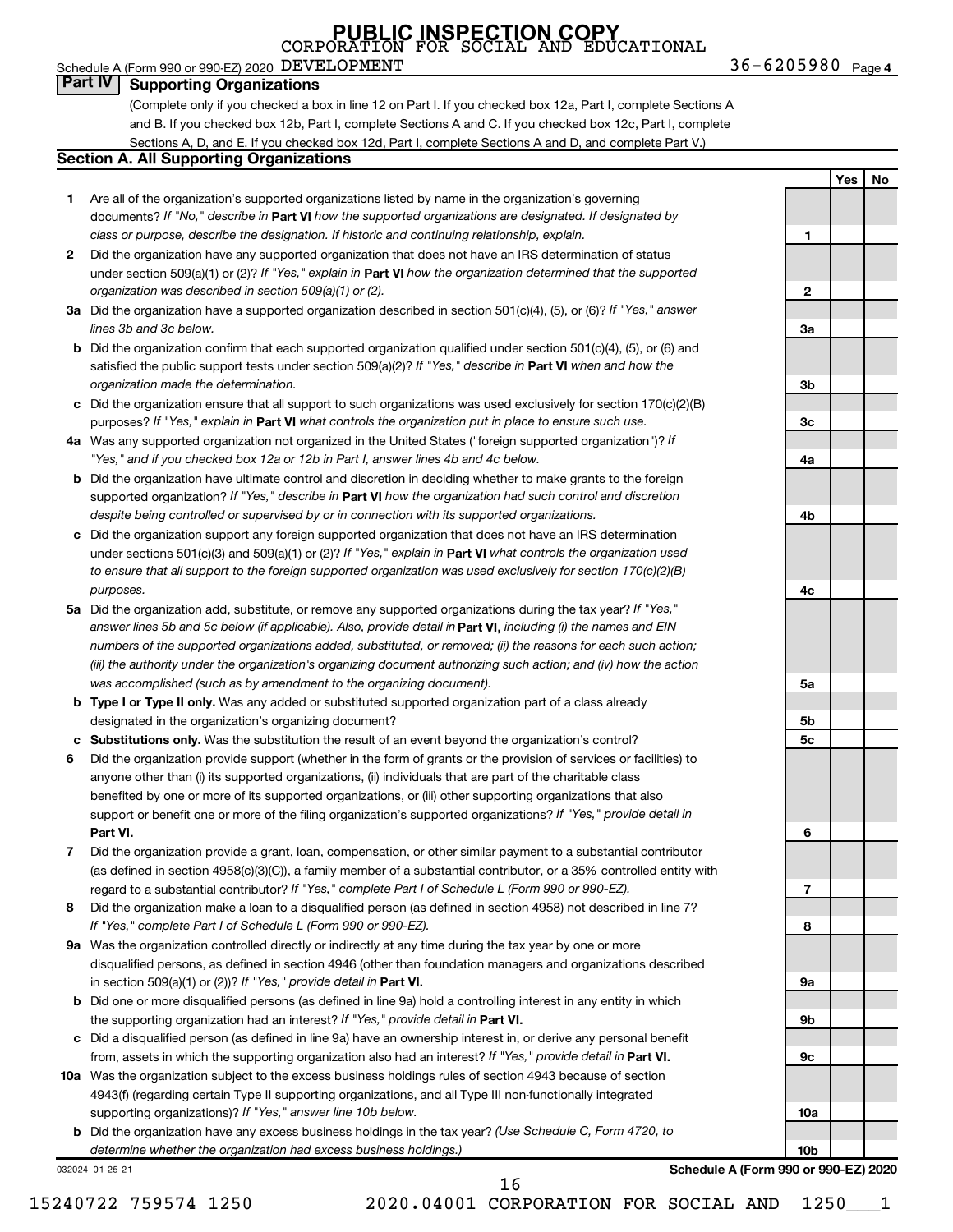36-6205980 Page 5 **Yes No 11** Has the organization accepted a gift or contribution from any of the following persons? **a** A person who directly or indirectly controls, either alone or together with persons described in lines 11b and **b** A family member of a person described in line 11a above? **c** *If "Yes" to line 11a, 11b, or 11c, provide* A 35% controlled entity of a person described in line 11a or 11b above? **11a 11b Part VI. 11c Yes No 1 2** Did the organization operate for the benefit of any supported organization other than the supported directors, or trustees at all times during the tax year? If "No," describe in Part VI how the supported organization(s) **1 2 Part VI**  *how providing such benefit carried out the purposes of the supported organization(s) that operated,* **Yes No 1** Were a majority of the organization's directors or trustees during the tax year also a majority of the directors or trustees of each of the organization's supported organization(s)? If "No," describe in Part VI how control **1 Yes No 1** Did the organization provide to each of its supported organizations, by the last day of the fifth month of the **2** Were any of the organization's officers, directors, or trustees either (i) appointed or elected by the supported **3** By reason of the relationship described in line 2, above, did the organization's supported organizations have a **1 2 3** organization(s) or (ii) serving on the governing body of a supported organization? If "No," explain in Part VI how income or assets at all times during the tax year? If "Yes," describe in Part VI the role the organization's **1 2 Answer lines 2a and 2b below. Yes No** Activities Test. 3 Parent of Supported Organizations. Answer lines 3a and 3b below. Check the box next to the method that the organization used to satisfy the Integral Part Test during the yealsee instructions). **a b c** The organization satisfied the Activities Test. Complete line 2 below. The organization is the parent of each of its supported organizations. Complete line 3 below. The organization supported a governmental entity. Describe in Part VI how you supported a governmental entity (see instructions). **a** Did substantially all of the organization's activities during the tax year directly further the exempt purposes of **b** Did the activities described in line 2a, above, constitute activities that, but for the organization's involvement, **a** Did the organization have the power to regularly appoint or elect a majority of the officers, directors, or **b** Did the organization exercise a substantial degree of direction over the policies, programs, and activities of each the supported organization(s) to which the organization was responsive? If "Yes," then in Part VI identify **those supported organizations and explain**  *how these activities directly furthered their exempt purposes,* **2a 2b 3a 3b Part VI**  *the reasons for the organization's position that its supported organization(s) would have engaged in* trustees of each of the supported organizations? If "Yes" or "No" provide details in Part VI. of its supported organizations? If "Yes," describe in Part VI the role played by the organization in this regard. detail in Part VI. *effectively operated, supervised, or controlled the organization's activities. If the organization had more than one supported organization, describe how the powers to appoint and/or remove officers, directors, or trustees were allocated among the supported organizations and what conditions or restrictions, if any, applied to such powers during the tax year.* organization(s) that operated, supervised, or controlled the supporting organization? If "Yes," explain in *supervised, or controlled the supporting organization. or management of the supporting organization was vested in the same persons that controlled or managed the supported organization(s). the organization maintained a close and continuous working relationship with the supported organization(s). supported organizations played in this regard. how the organization was responsive to those supported organizations, and how the organization determined that these activities constituted substantially all of its activities.* one or more of the organization's supported organization(s) would have been engaged in? If "Yes," explain in *these activities but for the organization's involvement.* Schedule A (Form 990 or 990-EZ) 2020 DEVELOPMENT  $36-6205980$  Page 11c below, the governing body of a supported organization? Did the governing body, members of the governing body, officers acting in their official capacity, or membership of one or more supported organizations have the power to regularly appoint or elect at least a majority of the organization's officers, organization's tax year, (i) a written notice describing the type and amount of support provided during the prior tax year, (ii) a copy of the Form 990 that was most recently filed as of the date of notification, and (iii) copies of the organization's governing documents in effect on the date of notification, to the extent not previously provided? significant voice in the organization's investment policies and in directing the use of the organization's **Part IV Supporting Organizations** *(continued)* **Section B. Type I Supporting Organizations Section C. Type II Supporting Organizations Section D. All Type III Supporting Organizations Section E. Type III Functionally Integrated Supporting Organizations**  $\Box$  $\Box$  $\Box$ 

032025 01-25-21

**Schedule A (Form 990 or 990-EZ) 2020**

17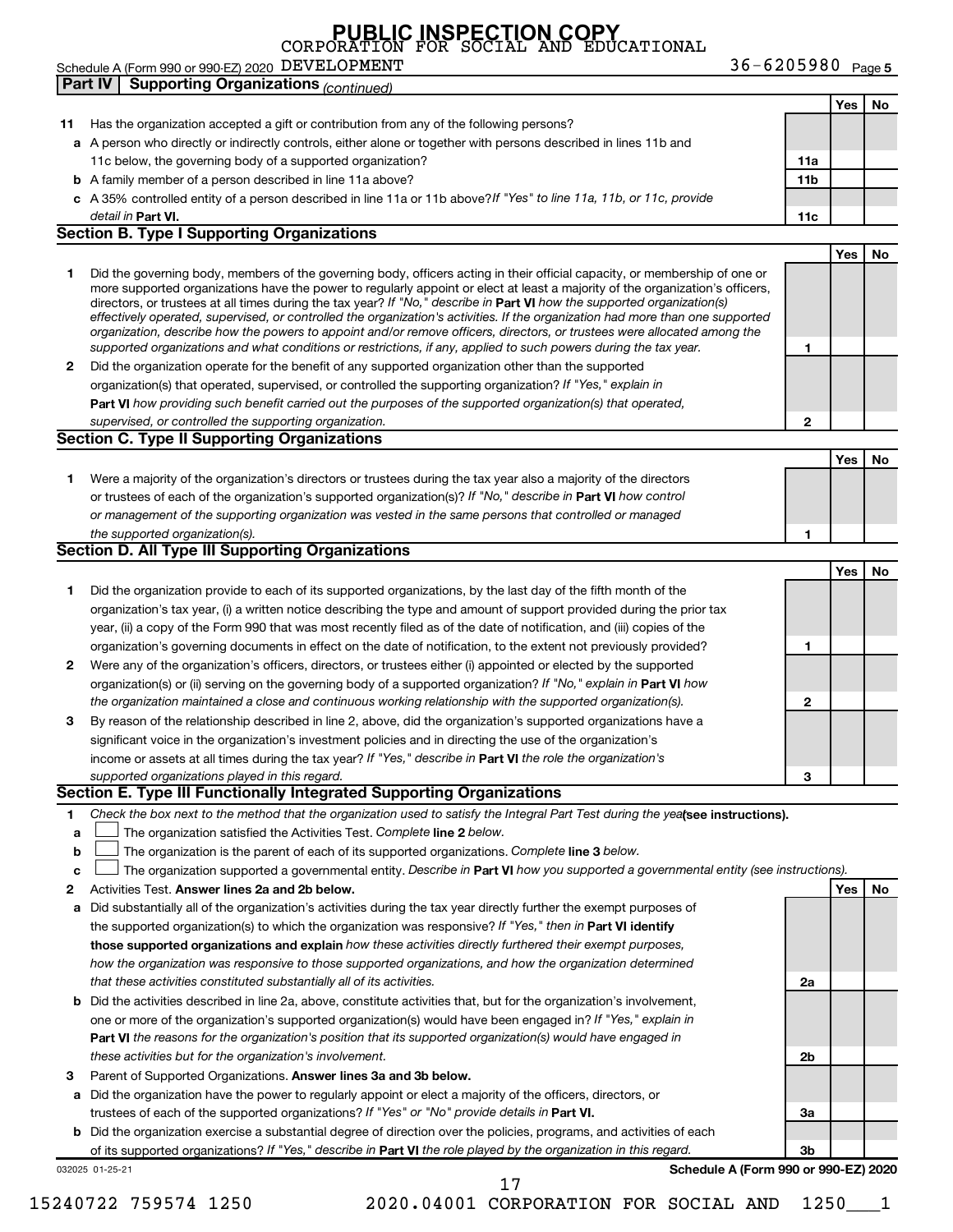36-6205980 Page 6 **1 Part VI** Check here if the organization satisfied the Integral Part Test as a qualifying trust on Nov. 20, 1970 (*explain in* Part **VI**). See instructions. **Section A - Adjusted Net Income 1 2 3 4 5 6 7 8 1 2 3 4 5 6 7 Adjusted Net Income** (subtract lines 5, 6, and 7 from line 4) **8 8 Section B - Minimum Asset Amount 1 2 3 4 5 6 7 8 a** Average monthly value of securities **b** Average monthly cash balances **c** Fair market value of other non-exempt-use assets **d Total**  (add lines 1a, 1b, and 1c) **e Discount** claimed for blockage or other factors **1a 1b 1c 1d 2 3 4 5 6 7 8** (explain in detail in Part VI): **Minimum Asset Amount**  (add line 7 to line 6) **Section C - Distributable Amount 1 2 3 1 2 3** Schedule A (Form 990 or 990-EZ) 2020 DEVELOPMENT  $36-6205980$  Page All other Type III non-functionally integrated supporting organizations must complete Sections A through E. (B) Current Year (A) Prior Year Net short-term capital gain Recoveries of prior-year distributions Other gross income (see instructions) Add lines 1 through 3. Depreciation and depletion Portion of operating expenses paid or incurred for production or collection of gross income or for management, conservation, or maintenance of property held for production of income (see instructions) Other expenses (see instructions) (B) Current Year  $(A)$  Prior Year  $\left\{\n\begin{array}{ccc}\n\end{array}\n\right\}$  (optional) Aggregate fair market value of all non-exempt-use assets (see instructions for short tax year or assets held for part of year): Acquisition indebtedness applicable to non-exempt-use assets Subtract line 2 from line 1d. Cash deemed held for exempt use. Enter 0.015 of line 3 (for greater amount, see instructions). Net value of non-exempt-use assets (subtract line 4 from line 3) Multiply line 5 by 0.035. Recoveries of prior-year distributions Current Year Adjusted net income for prior year (from Section A, line 8, column A) Enter 0.85 of line 1. Minimum asset amount for prior year (from Section B, line 8, column A) **Part V Type III Non-Functionally Integrated 509(a)(3) Supporting Organizations**   $\Box$ 

**4 5 6 4 5 6** Distributable Amount. Subtract line 5 from line 4, unless subject to Enter greater of line 2 or line 3. Income tax imposed in prior year emergency temporary reduction (see instructions).

**7** Check here if the current year is the organization's first as a non-functionally integrated Type III supporting organization (see † instructions).

**Schedule A (Form 990 or 990-EZ) 2020**

032026 01-25-21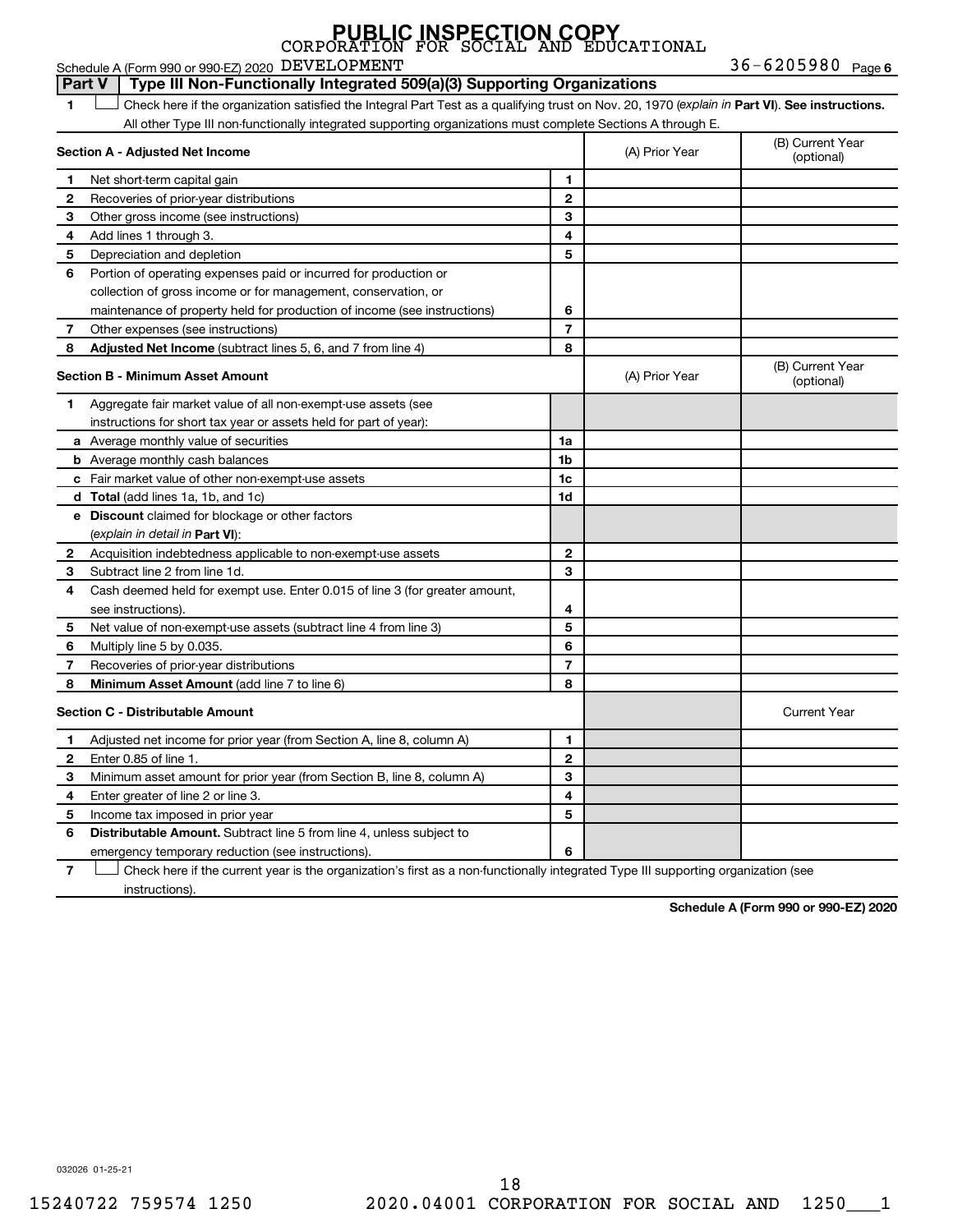Schedule A (Form 990 or 990-EZ) 2020 DEVELOPMENT  $36-6205980$  Page

36-6205980 Page 7

|    | Type III Non-Functionally Integrated 509(a)(3) Supporting Organizations (continued)<br>∣ Part V⊥ |                                    |                                               |                |                                                  |  |  |  |  |  |  |
|----|--------------------------------------------------------------------------------------------------|------------------------------------|-----------------------------------------------|----------------|--------------------------------------------------|--|--|--|--|--|--|
|    | <b>Section D - Distributions</b>                                                                 |                                    |                                               |                | <b>Current Year</b>                              |  |  |  |  |  |  |
| 1. | Amounts paid to supported organizations to accomplish exempt purposes                            |                                    |                                               | 1              |                                                  |  |  |  |  |  |  |
| 2  | Amounts paid to perform activity that directly furthers exempt purposes of supported             |                                    |                                               |                |                                                  |  |  |  |  |  |  |
|    | organizations, in excess of income from activity                                                 |                                    |                                               | 2              |                                                  |  |  |  |  |  |  |
| 3  | Administrative expenses paid to accomplish exempt purposes of supported organizations            |                                    |                                               | 3              |                                                  |  |  |  |  |  |  |
| 4  | Amounts paid to acquire exempt-use assets                                                        |                                    |                                               | 4              |                                                  |  |  |  |  |  |  |
| 5  | Qualified set-aside amounts (prior IRS approval required - provide details in Part VI)           |                                    |                                               | 5              |                                                  |  |  |  |  |  |  |
| 6  | Other distributions (describe in Part VI). See instructions.                                     |                                    |                                               | 6              |                                                  |  |  |  |  |  |  |
| 7  | <b>Total annual distributions.</b> Add lines 1 through 6.                                        |                                    |                                               | $\overline{7}$ |                                                  |  |  |  |  |  |  |
| 8  | Distributions to attentive supported organizations to which the organization is responsive       |                                    |                                               |                |                                                  |  |  |  |  |  |  |
|    | (provide details in Part VI). See instructions.                                                  |                                    | 8                                             |                |                                                  |  |  |  |  |  |  |
| 9  | Distributable amount for 2020 from Section C, line 6                                             |                                    |                                               | 9              |                                                  |  |  |  |  |  |  |
| 10 | Line 8 amount divided by line 9 amount                                                           |                                    |                                               | 10             |                                                  |  |  |  |  |  |  |
|    | <b>Section E - Distribution Allocations (see instructions)</b>                                   | (i)<br><b>Excess Distributions</b> | (ii)<br><b>Underdistributions</b><br>Pre-2020 |                | (iii)<br><b>Distributable</b><br>Amount for 2020 |  |  |  |  |  |  |
| 1. | Distributable amount for 2020 from Section C, line 6                                             |                                    |                                               |                |                                                  |  |  |  |  |  |  |
| 2  | Underdistributions, if any, for years prior to 2020 (reason-                                     |                                    |                                               |                |                                                  |  |  |  |  |  |  |
|    | able cause required - explain in Part VI). See instructions.                                     |                                    |                                               |                |                                                  |  |  |  |  |  |  |
| 3  | Excess distributions carryover, if any, to 2020                                                  |                                    |                                               |                |                                                  |  |  |  |  |  |  |
|    | <b>a</b> From 2015                                                                               |                                    |                                               |                |                                                  |  |  |  |  |  |  |
|    | $b$ From 2016                                                                                    |                                    |                                               |                |                                                  |  |  |  |  |  |  |
|    | $c$ From 2017                                                                                    |                                    |                                               |                |                                                  |  |  |  |  |  |  |
|    | <b>d</b> From 2018                                                                               |                                    |                                               |                |                                                  |  |  |  |  |  |  |
|    | e From 2019                                                                                      |                                    |                                               |                |                                                  |  |  |  |  |  |  |
|    | f Total of lines 3a through 3e                                                                   |                                    |                                               |                |                                                  |  |  |  |  |  |  |
|    | <b>g</b> Applied to underdistributions of prior years                                            |                                    |                                               |                |                                                  |  |  |  |  |  |  |
|    | <b>h</b> Applied to 2020 distributable amount                                                    |                                    |                                               |                |                                                  |  |  |  |  |  |  |
| L. | Carryover from 2015 not applied (see instructions)                                               |                                    |                                               |                |                                                  |  |  |  |  |  |  |
|    | Remainder. Subtract lines 3g, 3h, and 3i from line 3f.                                           |                                    |                                               |                |                                                  |  |  |  |  |  |  |
| 4  | Distributions for 2020 from Section D,                                                           |                                    |                                               |                |                                                  |  |  |  |  |  |  |
|    | line $7:$                                                                                        |                                    |                                               |                |                                                  |  |  |  |  |  |  |
|    | a Applied to underdistributions of prior years                                                   |                                    |                                               |                |                                                  |  |  |  |  |  |  |
|    | <b>b</b> Applied to 2020 distributable amount                                                    |                                    |                                               |                |                                                  |  |  |  |  |  |  |
|    | <b>c</b> Remainder. Subtract lines 4a and 4b from line 4.                                        |                                    |                                               |                |                                                  |  |  |  |  |  |  |
| 5  | Remaining underdistributions for years prior to 2020, if                                         |                                    |                                               |                |                                                  |  |  |  |  |  |  |
|    | any. Subtract lines 3g and 4a from line 2. For result greater                                    |                                    |                                               |                |                                                  |  |  |  |  |  |  |
|    | than zero, explain in Part VI. See instructions.                                                 |                                    |                                               |                |                                                  |  |  |  |  |  |  |
| 6  | Remaining underdistributions for 2020. Subtract lines 3h                                         |                                    |                                               |                |                                                  |  |  |  |  |  |  |
|    | and 4b from line 1. For result greater than zero, explain in                                     |                                    |                                               |                |                                                  |  |  |  |  |  |  |
|    | <b>Part VI.</b> See instructions.                                                                |                                    |                                               |                |                                                  |  |  |  |  |  |  |
| 7  | Excess distributions carryover to 2021. Add lines 3j                                             |                                    |                                               |                |                                                  |  |  |  |  |  |  |
|    | and 4c.                                                                                          |                                    |                                               |                |                                                  |  |  |  |  |  |  |
| 8  | Breakdown of line 7:                                                                             |                                    |                                               |                |                                                  |  |  |  |  |  |  |
|    | a Excess from 2016                                                                               |                                    |                                               |                |                                                  |  |  |  |  |  |  |
|    | <b>b</b> Excess from 2017                                                                        |                                    |                                               |                |                                                  |  |  |  |  |  |  |
|    | c Excess from 2018                                                                               |                                    |                                               |                |                                                  |  |  |  |  |  |  |
|    | d Excess from 2019                                                                               |                                    |                                               |                |                                                  |  |  |  |  |  |  |
|    | e Excess from 2020                                                                               |                                    |                                               |                |                                                  |  |  |  |  |  |  |
|    |                                                                                                  |                                    |                                               |                |                                                  |  |  |  |  |  |  |

**Schedule A (Form 990 or 990-EZ) 2020**

032027 01-25-21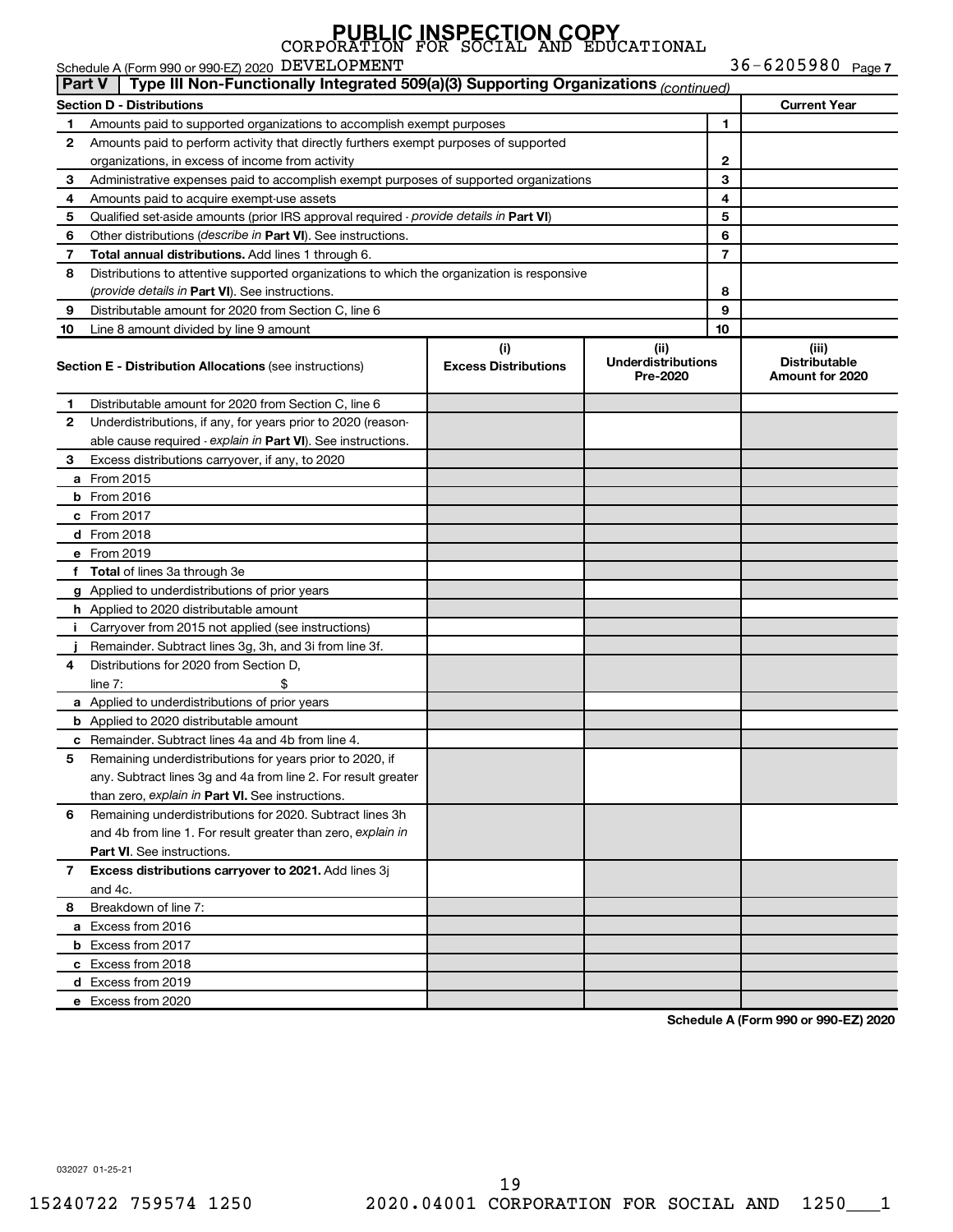|                                                                                           |                                                                                                                                 | <b>PUBLIC INSPECTION COPY</b> | EDUCATIONAL |                                                                                                                                                                                                                                                                                                                                                                                                                                                        |
|-------------------------------------------------------------------------------------------|---------------------------------------------------------------------------------------------------------------------------------|-------------------------------|-------------|--------------------------------------------------------------------------------------------------------------------------------------------------------------------------------------------------------------------------------------------------------------------------------------------------------------------------------------------------------------------------------------------------------------------------------------------------------|
| Schedule A (Form 990 or 990-EZ) 2020 DEVELOPMENT<br><b>Part VI</b><br>(See instructions.) | Section D, lines 5, 6, and 8; and Part V, Section E, lines 2, 5, and 6. Also complete this part for any additional information. |                               |             | 36-6205980 Page 8<br>Supplemental Information. Provide the explanations required by Part II, line 10; Part II, line 17a or 17b; Part III, line 12;<br>Part IV, Section A, lines 1, 2, 3b, 3c, 4b, 4c, 5a, 6, 9a, 9b, 9c, 11a, 11b, and 11c; Part IV, Section B, lines 1 and 2; Part IV, Section C,<br>line 1; Part IV, Section D, lines 2 and 3; Part IV, Section E, lines 1c, 2a, 2b, 3a, and 3b; Part V, line 1; Part V, Section B, line 1e; Part V, |
| SCHEDULE A, PART III, LINE 12, EXPLANATION FOR OTHER INCOME:                              |                                                                                                                                 |                               |             |                                                                                                                                                                                                                                                                                                                                                                                                                                                        |
| <b>MISCELLANEOUS</b>                                                                      |                                                                                                                                 |                               |             |                                                                                                                                                                                                                                                                                                                                                                                                                                                        |
| 2016 AMOUNT:<br>\$                                                                        | 5,051.                                                                                                                          |                               |             |                                                                                                                                                                                                                                                                                                                                                                                                                                                        |
| 2017 AMOUNT:<br>\$                                                                        | 9,909.                                                                                                                          |                               |             |                                                                                                                                                                                                                                                                                                                                                                                                                                                        |
| 2018 AMOUNT:<br>\$                                                                        | 15,280.                                                                                                                         |                               |             |                                                                                                                                                                                                                                                                                                                                                                                                                                                        |
| 2019 AMOUNT:<br>\$                                                                        | 7,106.                                                                                                                          |                               |             |                                                                                                                                                                                                                                                                                                                                                                                                                                                        |
| 2020 AMOUNT:<br>\$                                                                        | 19.                                                                                                                             |                               |             |                                                                                                                                                                                                                                                                                                                                                                                                                                                        |
|                                                                                           |                                                                                                                                 |                               |             |                                                                                                                                                                                                                                                                                                                                                                                                                                                        |
|                                                                                           |                                                                                                                                 |                               |             |                                                                                                                                                                                                                                                                                                                                                                                                                                                        |
|                                                                                           |                                                                                                                                 |                               |             |                                                                                                                                                                                                                                                                                                                                                                                                                                                        |
|                                                                                           |                                                                                                                                 |                               |             |                                                                                                                                                                                                                                                                                                                                                                                                                                                        |
|                                                                                           |                                                                                                                                 |                               |             |                                                                                                                                                                                                                                                                                                                                                                                                                                                        |
|                                                                                           |                                                                                                                                 |                               |             |                                                                                                                                                                                                                                                                                                                                                                                                                                                        |
|                                                                                           |                                                                                                                                 |                               |             |                                                                                                                                                                                                                                                                                                                                                                                                                                                        |
|                                                                                           |                                                                                                                                 |                               |             |                                                                                                                                                                                                                                                                                                                                                                                                                                                        |
|                                                                                           |                                                                                                                                 |                               |             |                                                                                                                                                                                                                                                                                                                                                                                                                                                        |
|                                                                                           |                                                                                                                                 |                               |             |                                                                                                                                                                                                                                                                                                                                                                                                                                                        |
|                                                                                           |                                                                                                                                 |                               |             |                                                                                                                                                                                                                                                                                                                                                                                                                                                        |
|                                                                                           |                                                                                                                                 |                               |             |                                                                                                                                                                                                                                                                                                                                                                                                                                                        |
|                                                                                           |                                                                                                                                 |                               |             |                                                                                                                                                                                                                                                                                                                                                                                                                                                        |
|                                                                                           |                                                                                                                                 |                               |             |                                                                                                                                                                                                                                                                                                                                                                                                                                                        |
|                                                                                           |                                                                                                                                 |                               |             |                                                                                                                                                                                                                                                                                                                                                                                                                                                        |
|                                                                                           |                                                                                                                                 |                               |             |                                                                                                                                                                                                                                                                                                                                                                                                                                                        |
|                                                                                           |                                                                                                                                 |                               |             |                                                                                                                                                                                                                                                                                                                                                                                                                                                        |
|                                                                                           |                                                                                                                                 |                               |             |                                                                                                                                                                                                                                                                                                                                                                                                                                                        |
|                                                                                           |                                                                                                                                 |                               |             |                                                                                                                                                                                                                                                                                                                                                                                                                                                        |
|                                                                                           |                                                                                                                                 |                               |             |                                                                                                                                                                                                                                                                                                                                                                                                                                                        |
| 032028 01-25-21                                                                           |                                                                                                                                 | 20                            |             | Schedule A (Form 990 or 990-EZ) 2020                                                                                                                                                                                                                                                                                                                                                                                                                   |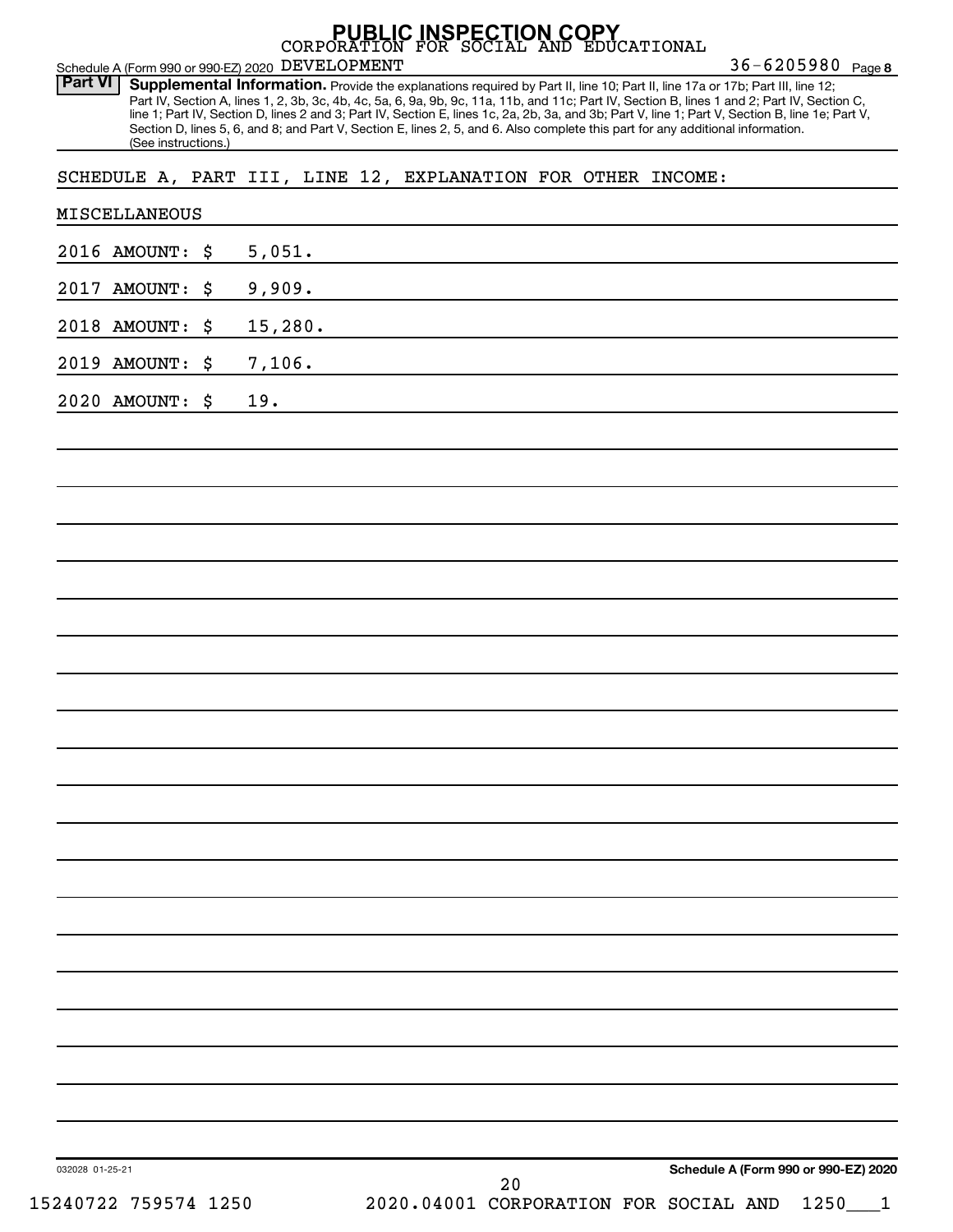|                                                                                                             |                                                                                                                                          |                                                                                                        | <b>PUBLIC INSPECTION COPY</b>                                                                                                                                                                                                                                                     |                         |                                                          |  |  |  |  |  |  |
|-------------------------------------------------------------------------------------------------------------|------------------------------------------------------------------------------------------------------------------------------------------|--------------------------------------------------------------------------------------------------------|-----------------------------------------------------------------------------------------------------------------------------------------------------------------------------------------------------------------------------------------------------------------------------------|-------------------------|----------------------------------------------------------|--|--|--|--|--|--|
|                                                                                                             | <b>SCHEDULE D</b><br>(Form 990)<br>Department of the Treasury<br>Internal Revenue Service                                                |                                                                                                        | <b>Supplemental Financial Statements</b><br>Complete if the organization answered "Yes" on Form 990,<br>Part IV, line 6, 7, 8, 9, 10, 11a, 11b, 11c, 11d, 11e, 11f, 12a, or 12b.<br>Attach to Form 990.<br>Go to www.irs.gov/Form990 for instructions and the latest information. |                         | OMB No. 1545-0047<br><b>Open to Public</b><br>Inspection |  |  |  |  |  |  |
|                                                                                                             | CORPORATION FOR SOCIAL AND EDUCATIONAL<br>Name of the organization<br><b>Employer identification number</b><br>36-6205980<br>DEVELOPMENT |                                                                                                        |                                                                                                                                                                                                                                                                                   |                         |                                                          |  |  |  |  |  |  |
| Organizations Maintaining Donor Advised Funds or Other Similar Funds or Accounts. Complete if the<br>Part I |                                                                                                                                          |                                                                                                        |                                                                                                                                                                                                                                                                                   |                         |                                                          |  |  |  |  |  |  |
|                                                                                                             |                                                                                                                                          | organization answered "Yes" on Form 990, Part IV, line 6.                                              |                                                                                                                                                                                                                                                                                   |                         |                                                          |  |  |  |  |  |  |
|                                                                                                             |                                                                                                                                          |                                                                                                        | (a) Donor advised funds                                                                                                                                                                                                                                                           |                         | (b) Funds and other accounts                             |  |  |  |  |  |  |
| 1                                                                                                           |                                                                                                                                          |                                                                                                        |                                                                                                                                                                                                                                                                                   |                         |                                                          |  |  |  |  |  |  |
| 2                                                                                                           |                                                                                                                                          | Aggregate value of contributions to (during year)                                                      |                                                                                                                                                                                                                                                                                   |                         |                                                          |  |  |  |  |  |  |
| з                                                                                                           |                                                                                                                                          | Aggregate value of grants from (during year)                                                           |                                                                                                                                                                                                                                                                                   |                         |                                                          |  |  |  |  |  |  |
| 4                                                                                                           |                                                                                                                                          |                                                                                                        |                                                                                                                                                                                                                                                                                   |                         |                                                          |  |  |  |  |  |  |
| 5                                                                                                           |                                                                                                                                          |                                                                                                        | Did the organization inform all donors and donor advisors in writing that the assets held in donor advised funds                                                                                                                                                                  |                         |                                                          |  |  |  |  |  |  |
| 6                                                                                                           |                                                                                                                                          |                                                                                                        | Did the organization inform all grantees, donors, and donor advisors in writing that grant funds can be used only                                                                                                                                                                 |                         | Yes<br>No                                                |  |  |  |  |  |  |
|                                                                                                             |                                                                                                                                          |                                                                                                        | for charitable purposes and not for the benefit of the donor or donor advisor, or for any other purpose conferring                                                                                                                                                                |                         |                                                          |  |  |  |  |  |  |
|                                                                                                             | impermissible private benefit?                                                                                                           |                                                                                                        |                                                                                                                                                                                                                                                                                   |                         | Yes<br><b>No</b>                                         |  |  |  |  |  |  |
|                                                                                                             | Part II                                                                                                                                  |                                                                                                        | Conservation Easements. Complete if the organization answered "Yes" on Form 990, Part IV, line 7.                                                                                                                                                                                 |                         |                                                          |  |  |  |  |  |  |
| 1.                                                                                                          |                                                                                                                                          | Purpose(s) of conservation easements held by the organization (check all that apply).                  |                                                                                                                                                                                                                                                                                   |                         |                                                          |  |  |  |  |  |  |
|                                                                                                             |                                                                                                                                          | Preservation of land for public use (for example, recreation or education)                             | Preservation of a historically important land area                                                                                                                                                                                                                                |                         |                                                          |  |  |  |  |  |  |
|                                                                                                             |                                                                                                                                          | Protection of natural habitat                                                                          | Preservation of a certified historic structure                                                                                                                                                                                                                                    |                         |                                                          |  |  |  |  |  |  |
|                                                                                                             |                                                                                                                                          | Preservation of open space                                                                             |                                                                                                                                                                                                                                                                                   |                         |                                                          |  |  |  |  |  |  |
| 2                                                                                                           |                                                                                                                                          |                                                                                                        | Complete lines 2a through 2d if the organization held a qualified conservation contribution in the form of a conservation easement on the last                                                                                                                                    |                         |                                                          |  |  |  |  |  |  |
|                                                                                                             | day of the tax year.                                                                                                                     |                                                                                                        |                                                                                                                                                                                                                                                                                   | 2a                      | Held at the End of the Tax Year                          |  |  |  |  |  |  |
| а                                                                                                           |                                                                                                                                          | Total acreage restricted by conservation easements                                                     |                                                                                                                                                                                                                                                                                   | 2 <sub>b</sub>          |                                                          |  |  |  |  |  |  |
|                                                                                                             |                                                                                                                                          |                                                                                                        |                                                                                                                                                                                                                                                                                   | 2c                      |                                                          |  |  |  |  |  |  |
|                                                                                                             |                                                                                                                                          |                                                                                                        | d Number of conservation easements included in (c) acquired after 7/25/06, and not on a historic structure                                                                                                                                                                        |                         |                                                          |  |  |  |  |  |  |
|                                                                                                             |                                                                                                                                          |                                                                                                        |                                                                                                                                                                                                                                                                                   | 2d                      |                                                          |  |  |  |  |  |  |
| 3                                                                                                           |                                                                                                                                          |                                                                                                        | Number of conservation easements modified, transferred, released, extinguished, or terminated by the organization during the tax                                                                                                                                                  |                         |                                                          |  |  |  |  |  |  |
|                                                                                                             | $\vee$ ear $\blacktriangleright$                                                                                                         |                                                                                                        |                                                                                                                                                                                                                                                                                   |                         |                                                          |  |  |  |  |  |  |
| 4                                                                                                           |                                                                                                                                          | Number of states where property subject to conservation easement is located >                          |                                                                                                                                                                                                                                                                                   |                         |                                                          |  |  |  |  |  |  |
| 5                                                                                                           |                                                                                                                                          | Does the organization have a written policy regarding the periodic monitoring, inspection, handling of |                                                                                                                                                                                                                                                                                   |                         |                                                          |  |  |  |  |  |  |
|                                                                                                             |                                                                                                                                          | violations, and enforcement of the conservation easements it holds?                                    |                                                                                                                                                                                                                                                                                   |                         | Yes<br>No                                                |  |  |  |  |  |  |
| 6                                                                                                           |                                                                                                                                          |                                                                                                        | Staff and volunteer hours devoted to monitoring, inspecting, handling of violations, and enforcing conservation easements during the year                                                                                                                                         |                         |                                                          |  |  |  |  |  |  |
| 7                                                                                                           |                                                                                                                                          |                                                                                                        | Amount of expenses incurred in monitoring, inspecting, handling of violations, and enforcing conservation easements during the year                                                                                                                                               |                         |                                                          |  |  |  |  |  |  |
|                                                                                                             | ▶ \$                                                                                                                                     |                                                                                                        |                                                                                                                                                                                                                                                                                   |                         |                                                          |  |  |  |  |  |  |
| 8                                                                                                           |                                                                                                                                          |                                                                                                        | Does each conservation easement reported on line 2(d) above satisfy the requirements of section 170(h)(4)(B)(i)                                                                                                                                                                   |                         |                                                          |  |  |  |  |  |  |
|                                                                                                             |                                                                                                                                          |                                                                                                        |                                                                                                                                                                                                                                                                                   |                         | Yes<br>No                                                |  |  |  |  |  |  |
| 9                                                                                                           |                                                                                                                                          |                                                                                                        | In Part XIII, describe how the organization reports conservation easements in its revenue and expense statement and                                                                                                                                                               |                         |                                                          |  |  |  |  |  |  |
|                                                                                                             |                                                                                                                                          |                                                                                                        | balance sheet, and include, if applicable, the text of the footnote to the organization's financial statements that describes the                                                                                                                                                 |                         |                                                          |  |  |  |  |  |  |
|                                                                                                             |                                                                                                                                          | organization's accounting for conservation easements.                                                  |                                                                                                                                                                                                                                                                                   |                         |                                                          |  |  |  |  |  |  |
|                                                                                                             | Part III                                                                                                                                 | Complete if the organization answered "Yes" on Form 990, Part IV, line 8.                              | Organizations Maintaining Collections of Art, Historical Treasures, or Other Similar Assets.                                                                                                                                                                                      |                         |                                                          |  |  |  |  |  |  |
|                                                                                                             |                                                                                                                                          |                                                                                                        |                                                                                                                                                                                                                                                                                   |                         |                                                          |  |  |  |  |  |  |
|                                                                                                             |                                                                                                                                          |                                                                                                        | 1a If the organization elected, as permitted under FASB ASC 958, not to report in its revenue statement and balance sheet works<br>of art, historical treasures, or other similar assets held for public exhibition, education, or research in furtherance of public              |                         |                                                          |  |  |  |  |  |  |
|                                                                                                             |                                                                                                                                          |                                                                                                        | service, provide in Part XIII the text of the footnote to its financial statements that describes these items.                                                                                                                                                                    |                         |                                                          |  |  |  |  |  |  |
|                                                                                                             |                                                                                                                                          |                                                                                                        | <b>b</b> If the organization elected, as permitted under FASB ASC 958, to report in its revenue statement and balance sheet works of                                                                                                                                              |                         |                                                          |  |  |  |  |  |  |
|                                                                                                             |                                                                                                                                          |                                                                                                        | art, historical treasures, or other similar assets held for public exhibition, education, or research in furtherance of public service,                                                                                                                                           |                         |                                                          |  |  |  |  |  |  |
|                                                                                                             |                                                                                                                                          | provide the following amounts relating to these items:                                                 |                                                                                                                                                                                                                                                                                   |                         |                                                          |  |  |  |  |  |  |
|                                                                                                             |                                                                                                                                          |                                                                                                        |                                                                                                                                                                                                                                                                                   |                         |                                                          |  |  |  |  |  |  |
|                                                                                                             |                                                                                                                                          | (ii) Assets included in Form 990, Part X                                                               |                                                                                                                                                                                                                                                                                   | $\blacktriangleright$ s |                                                          |  |  |  |  |  |  |
| 2                                                                                                           |                                                                                                                                          |                                                                                                        | If the organization received or held works of art, historical treasures, or other similar assets for financial gain, provide                                                                                                                                                      |                         |                                                          |  |  |  |  |  |  |
|                                                                                                             |                                                                                                                                          | the following amounts required to be reported under FASB ASC 958 relating to these items:              |                                                                                                                                                                                                                                                                                   |                         |                                                          |  |  |  |  |  |  |
|                                                                                                             |                                                                                                                                          |                                                                                                        |                                                                                                                                                                                                                                                                                   |                         |                                                          |  |  |  |  |  |  |
|                                                                                                             |                                                                                                                                          |                                                                                                        |                                                                                                                                                                                                                                                                                   | $\blacktriangleright$ s |                                                          |  |  |  |  |  |  |
|                                                                                                             | 032051 12-01-20                                                                                                                          | LHA For Paperwork Reduction Act Notice, see the Instructions for Form 990.                             |                                                                                                                                                                                                                                                                                   |                         | Schedule D (Form 990) 2020                               |  |  |  |  |  |  |
|                                                                                                             |                                                                                                                                          |                                                                                                        | 29                                                                                                                                                                                                                                                                                |                         |                                                          |  |  |  |  |  |  |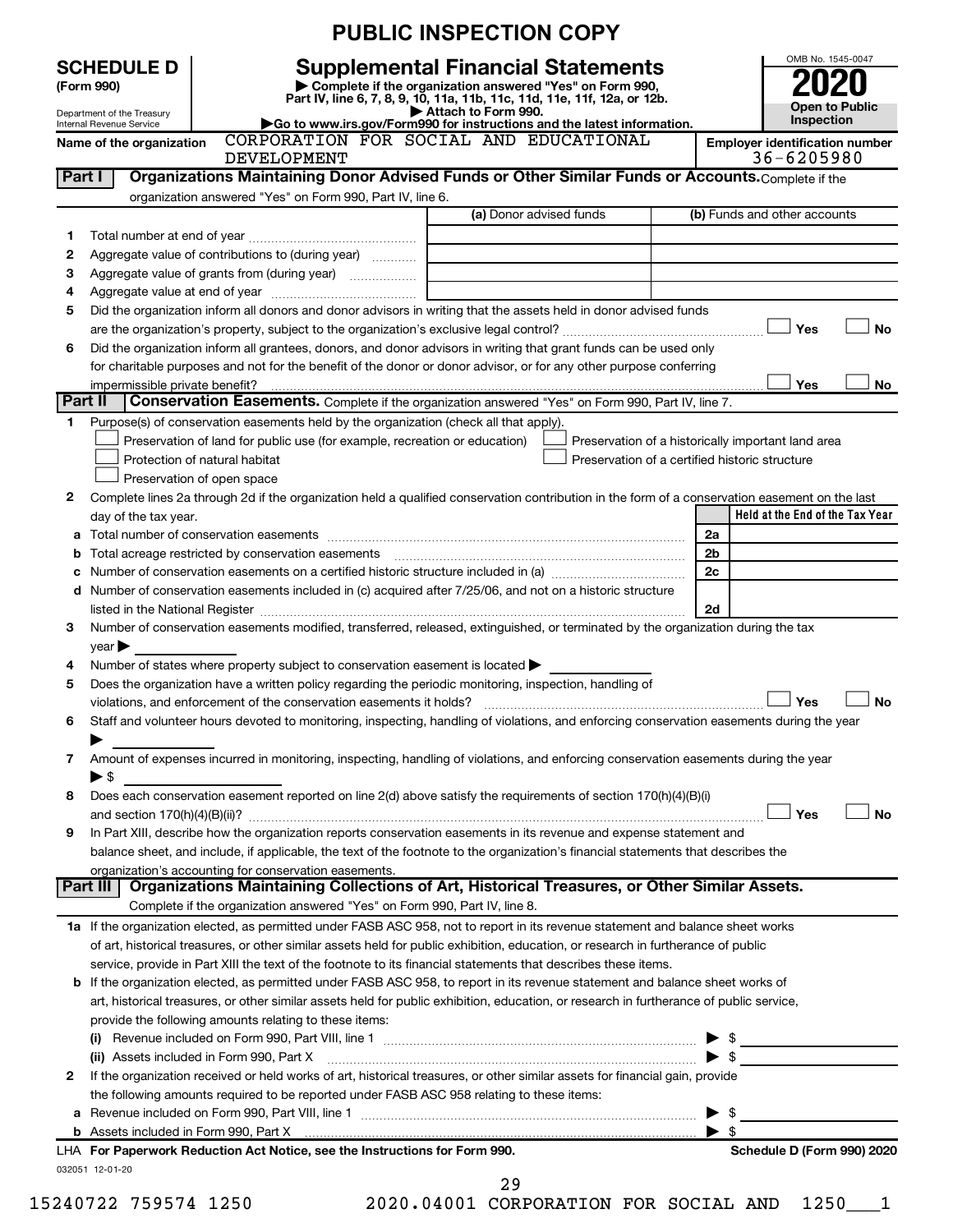|        | CORPORATION                                                                                                                                                                                                                         | <b>PUBLIC INSPECTION COPY</b>           |                |                                    | ATIONAL |                                 |                                                                             |            |
|--------|-------------------------------------------------------------------------------------------------------------------------------------------------------------------------------------------------------------------------------------|-----------------------------------------|----------------|------------------------------------|---------|---------------------------------|-----------------------------------------------------------------------------|------------|
|        | <b>DEVELOPMENT</b><br>Schedule D (Form 990) 2020                                                                                                                                                                                    |                                         |                |                                    |         |                                 | 36-6205980 Page 2                                                           |            |
|        | Part III<br>Organizations Maintaining Collections of Art, Historical Treasures, or Other Similar Assets(continued)                                                                                                                  |                                         |                |                                    |         |                                 |                                                                             |            |
| з      | Using the organization's acquisition, accession, and other records, check any of the following that make significant use of its<br>collection items (check all that apply):                                                         |                                         |                |                                    |         |                                 |                                                                             |            |
| a      | Public exhibition                                                                                                                                                                                                                   |                                         |                | Loan or exchange program           |         |                                 |                                                                             |            |
| b      | Scholarly research                                                                                                                                                                                                                  |                                         | Other          |                                    |         |                                 |                                                                             |            |
| c      | Preservation for future generations                                                                                                                                                                                                 |                                         |                |                                    |         |                                 |                                                                             |            |
|        | Provide a description of the organization's collections and explain how they further the organization's exempt purpose in Part XIII.                                                                                                |                                         |                |                                    |         |                                 |                                                                             |            |
| 5      | During the year, did the organization solicit or receive donations of art, historical treasures, or other similar assets                                                                                                            |                                         |                |                                    |         |                                 | Yes                                                                         | No         |
|        | <b>Part IV</b><br>Escrow and Custodial Arrangements. Complete if the organization answered "Yes" on Form 990, Part IV, line 9, or<br>reported an amount on Form 990, Part X, line 21.                                               |                                         |                |                                    |         |                                 |                                                                             |            |
|        | 1a Is the organization an agent, trustee, custodian or other intermediary for contributions or other assets not included                                                                                                            |                                         |                |                                    |         |                                 | Yes                                                                         | <b>No</b>  |
|        | b If "Yes," explain the arrangement in Part XIII and complete the following table:                                                                                                                                                  |                                         |                |                                    |         |                                 |                                                                             |            |
|        |                                                                                                                                                                                                                                     |                                         |                |                                    |         |                                 | Amount                                                                      |            |
|        | c Beginning balance <b>communications</b> and a construction of the construction of the construction of the construction of the construction of the construction of the construction of the construction of the construction of the |                                         |                |                                    |         | 1c                              |                                                                             |            |
|        |                                                                                                                                                                                                                                     |                                         |                |                                    |         | 1d                              |                                                                             |            |
|        | e Distributions during the year manufactured and contained and contained and contained and contained and contained and contained and contained and contained and contained and contained and contained and contained and conta      |                                         |                |                                    |         | 1e                              |                                                                             |            |
|        |                                                                                                                                                                                                                                     |                                         |                |                                    |         | 1f                              |                                                                             |            |
|        | 2a Did the organization include an amount on Form 990, Part X, line 21, for escrow or custodial account liability?                                                                                                                  |                                         |                |                                    |         |                                 | <b>Yes</b>                                                                  | No         |
|        | <b>b</b> If "Yes," explain the arrangement in Part XIII. Check here if the explanation has been provided on Part XIII                                                                                                               |                                         |                |                                    |         |                                 |                                                                             |            |
| Part V | <b>Endowment Funds.</b> Complete if the organization answered "Yes" on Form 990, Part IV, line 10.                                                                                                                                  |                                         |                |                                    |         |                                 |                                                                             |            |
|        |                                                                                                                                                                                                                                     | (a) Current year                        | (b) Prior year |                                    |         |                                 | (c) Two years back $\vert$ (d) Three years back $\vert$ (e) Four years back |            |
| 1a     | Beginning of year balance                                                                                                                                                                                                           |                                         |                |                                    |         |                                 |                                                                             |            |
|        | Net investment earnings, gains, and losses                                                                                                                                                                                          |                                         |                |                                    |         |                                 |                                                                             |            |
|        |                                                                                                                                                                                                                                     |                                         |                |                                    |         |                                 |                                                                             |            |
|        | e Other expenditures for facilities                                                                                                                                                                                                 |                                         |                |                                    |         |                                 |                                                                             |            |
|        | and programs                                                                                                                                                                                                                        |                                         |                |                                    |         |                                 |                                                                             |            |
|        | f Administrative expenses                                                                                                                                                                                                           |                                         |                |                                    |         |                                 |                                                                             |            |
|        |                                                                                                                                                                                                                                     |                                         |                |                                    |         |                                 |                                                                             |            |
|        | Provide the estimated percentage of the current year end balance (line 1g, column (a)) held as:                                                                                                                                     |                                         |                |                                    |         |                                 |                                                                             |            |
|        | Board designated or quasi-endowment                                                                                                                                                                                                 |                                         | %              |                                    |         |                                 |                                                                             |            |
|        | <b>b</b> Permanent endowment $\blacktriangleright$                                                                                                                                                                                  | %                                       |                |                                    |         |                                 |                                                                             |            |
| с      | Term endowment $\blacktriangleright$                                                                                                                                                                                                |                                         |                |                                    |         |                                 |                                                                             |            |
|        | The percentages on lines 2a, 2b, and 2c should equal 100%.                                                                                                                                                                          |                                         |                |                                    |         |                                 |                                                                             |            |
|        | 3a Are there endowment funds not in the possession of the organization that are held and administered for the organization                                                                                                          |                                         |                |                                    |         |                                 |                                                                             |            |
|        | by:                                                                                                                                                                                                                                 |                                         |                |                                    |         |                                 |                                                                             | Yes<br>No  |
|        |                                                                                                                                                                                                                                     |                                         |                |                                    |         |                                 | 3a(i)                                                                       |            |
|        |                                                                                                                                                                                                                                     |                                         |                |                                    |         |                                 | 3a(ii)                                                                      |            |
|        |                                                                                                                                                                                                                                     |                                         |                |                                    |         |                                 | 3b                                                                          |            |
|        | Describe in Part XIII the intended uses of the organization's endowment funds.                                                                                                                                                      |                                         |                |                                    |         |                                 |                                                                             |            |
|        | <b>Part VI</b><br><b>Land, Buildings, and Equipment.</b>                                                                                                                                                                            |                                         |                |                                    |         |                                 |                                                                             |            |
|        | Complete if the organization answered "Yes" on Form 990, Part IV, line 11a. See Form 990, Part X, line 10.                                                                                                                          |                                         |                |                                    |         |                                 |                                                                             |            |
|        | Description of property                                                                                                                                                                                                             | (a) Cost or other<br>basis (investment) |                | (b) Cost or other<br>basis (other) |         | (c) Accumulated<br>depreciation | (d) Book value                                                              |            |
|        |                                                                                                                                                                                                                                     |                                         |                | 219,981.                           |         |                                 |                                                                             | 219,981.   |
|        |                                                                                                                                                                                                                                     |                                         |                | 7,054,187.                         |         | 3,070,400.                      |                                                                             | 3,983,787. |
|        |                                                                                                                                                                                                                                     |                                         |                |                                    |         |                                 |                                                                             |            |
|        |                                                                                                                                                                                                                                     |                                         |                |                                    |         |                                 |                                                                             |            |
|        |                                                                                                                                                                                                                                     |                                         |                |                                    |         |                                 |                                                                             |            |
|        | Total. Add lines 1a through 1e. (Column (d) must equal Form 990, Part X, column (B), line 10c.)                                                                                                                                     |                                         |                |                                    |         |                                 |                                                                             | 4,203,768. |
|        |                                                                                                                                                                                                                                     |                                         |                |                                    |         |                                 |                                                                             |            |

**Schedule D (Form 990) 2020**

032052 12-01-20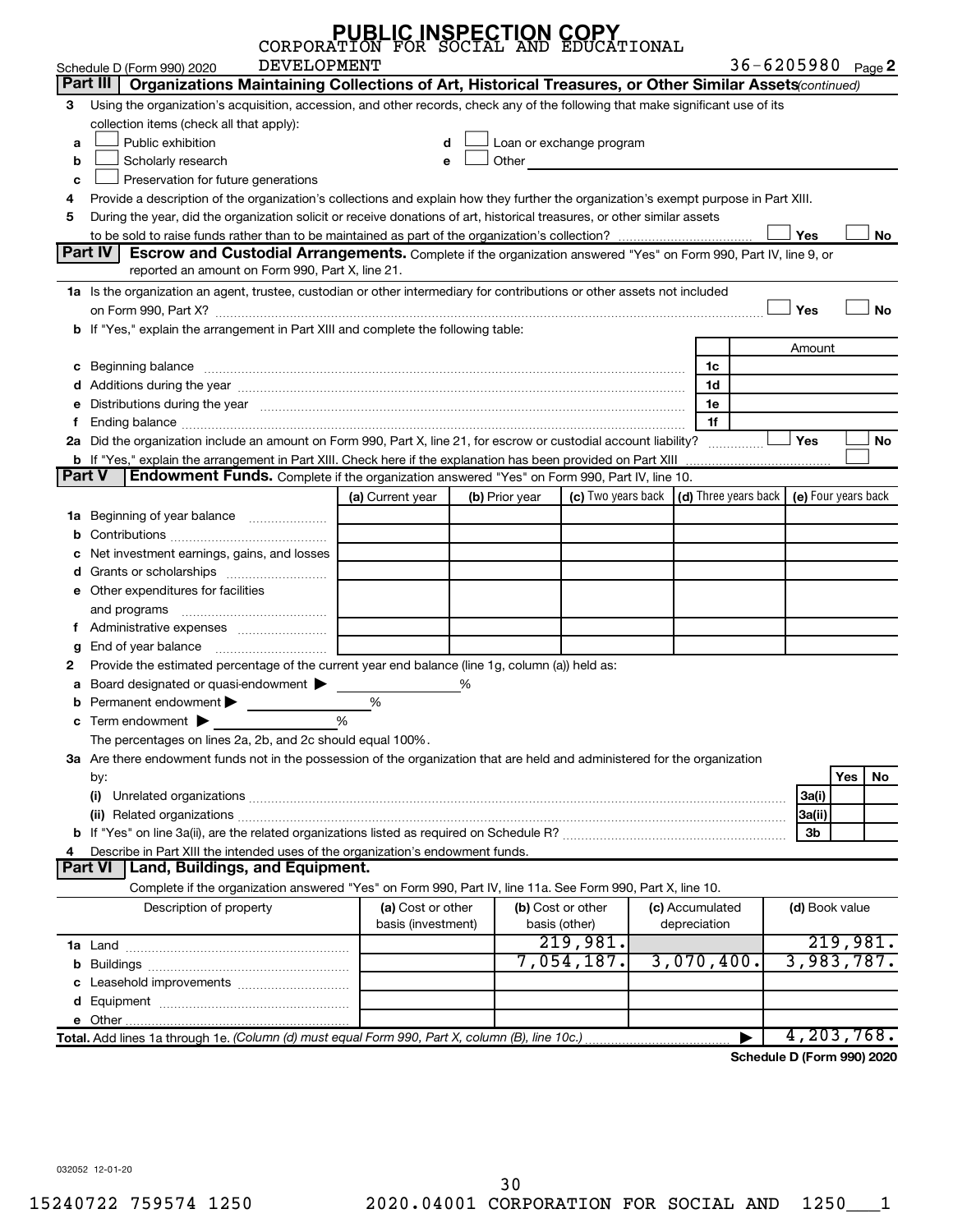| Part VII Investments - Other Securities.                                                                          |                 |                                                           |                |
|-------------------------------------------------------------------------------------------------------------------|-----------------|-----------------------------------------------------------|----------------|
| Complete if the organization answered "Yes" on Form 990, Part IV, line 11b. See Form 990, Part X, line 12.        |                 |                                                           |                |
| (a) Description of security or category (including name of security)                                              | (b) Book value  | (c) Method of valuation: Cost or end-of-year market value |                |
|                                                                                                                   |                 |                                                           |                |
|                                                                                                                   |                 |                                                           |                |
| (3) Other                                                                                                         |                 |                                                           |                |
| (A)                                                                                                               |                 |                                                           |                |
| (B)                                                                                                               |                 |                                                           |                |
| (C)                                                                                                               |                 |                                                           |                |
| (D)                                                                                                               |                 |                                                           |                |
| (E)                                                                                                               |                 |                                                           |                |
| (F)                                                                                                               |                 |                                                           |                |
| (G)                                                                                                               |                 |                                                           |                |
| (H)                                                                                                               |                 |                                                           |                |
| Total. (Col. (b) must equal Form 990, Part X, col. (B) line 12.) $\blacktriangleright$                            |                 |                                                           |                |
| Part VIII Investments - Program Related.                                                                          |                 |                                                           |                |
| Complete if the organization answered "Yes" on Form 990, Part IV, line 11c. See Form 990, Part X, line 13.        |                 |                                                           |                |
| (a) Description of investment                                                                                     | (b) Book value  | (c) Method of valuation: Cost or end-of-year market value |                |
| (1)                                                                                                               |                 |                                                           |                |
| (2)                                                                                                               |                 |                                                           |                |
| (3)                                                                                                               |                 |                                                           |                |
| (4)                                                                                                               |                 |                                                           |                |
| (5)                                                                                                               |                 |                                                           |                |
| (6)                                                                                                               |                 |                                                           |                |
| (7)                                                                                                               |                 |                                                           |                |
| (8)                                                                                                               |                 |                                                           |                |
| (9)                                                                                                               |                 |                                                           |                |
| Total. (Col. (b) must equal Form 990, Part X, col. (B) line 13.)                                                  |                 |                                                           |                |
| Part IX<br><b>Other Assets.</b>                                                                                   |                 |                                                           |                |
| Complete if the organization answered "Yes" on Form 990, Part IV, line 11d. See Form 990, Part X, line 15.        |                 |                                                           |                |
|                                                                                                                   | (a) Description |                                                           | (b) Book value |
| (1)                                                                                                               |                 |                                                           |                |
| (2)                                                                                                               |                 |                                                           |                |
| (3)                                                                                                               |                 |                                                           |                |
| (4)                                                                                                               |                 |                                                           |                |
| (5)                                                                                                               |                 |                                                           |                |
| (6)                                                                                                               |                 |                                                           |                |
| (7)                                                                                                               |                 |                                                           |                |
| (8)                                                                                                               |                 |                                                           |                |
| (9)                                                                                                               |                 |                                                           |                |
| Total. (Column (b) must equal Form 990, Part X, col. (B) line 15.)                                                |                 |                                                           |                |
| Part X<br><b>Other Liabilities.</b>                                                                               |                 |                                                           |                |
| Complete if the organization answered "Yes" on Form 990, Part IV, line 11e or 11f. See Form 990, Part X, line 25. |                 |                                                           |                |
| (a) Description of liability<br>1.                                                                                |                 |                                                           | (b) Book value |
| (1)<br>Federal income taxes                                                                                       |                 |                                                           |                |
| (2)                                                                                                               |                 |                                                           |                |
| (3)                                                                                                               |                 |                                                           |                |
| (4)                                                                                                               |                 |                                                           |                |
| (5)                                                                                                               |                 |                                                           |                |
| (6)                                                                                                               |                 |                                                           |                |
| (7)                                                                                                               |                 |                                                           |                |
| (8)                                                                                                               |                 |                                                           |                |
|                                                                                                                   |                 |                                                           |                |

DEVELOPMENT

**Total.**  *(Column (b) must equal Form 990, Part X, col. (B) line 25.)* (9)

**2.** | Liability for uncertain tax positions. In Part XIII, provide the text of the footnote to the organization's financial statements that reports the

organization's liability for uncertain tax positions under FASB ASC 740. Check here if the text of the footnote has been provided in Part XIII ...  $\fbox{\bf X}$ 

36-6205980 Page 3

Schedule D (Form 990) 2020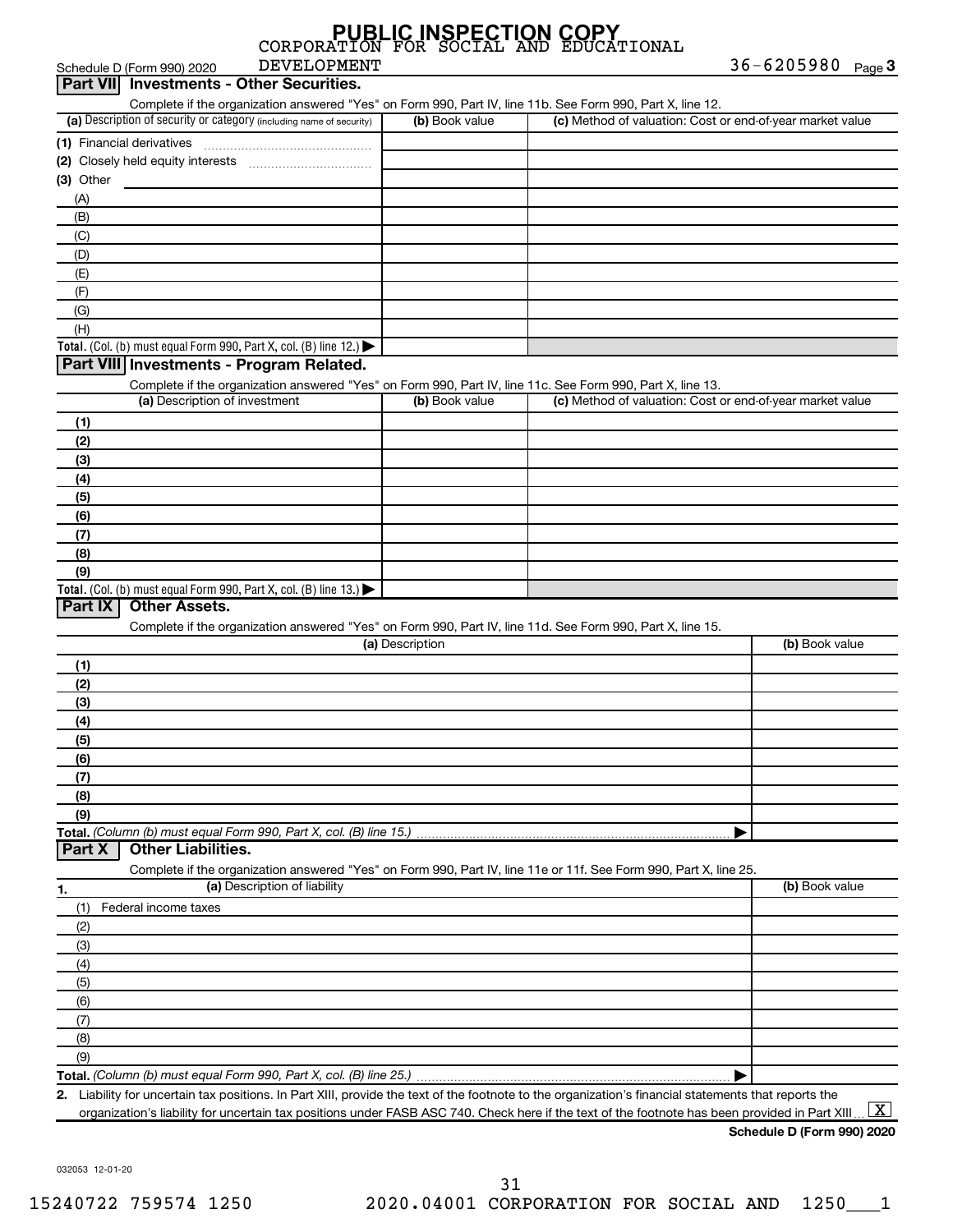|              | CORPORATION FOR SOCIAL AND EDUCATIONAL                                                                                                                                                                                              |                |        |                |                   |        |
|--------------|-------------------------------------------------------------------------------------------------------------------------------------------------------------------------------------------------------------------------------------|----------------|--------|----------------|-------------------|--------|
|              | <b>DEVELOPMENT</b><br>Schedule D (Form 990) 2020                                                                                                                                                                                    |                |        |                | 36-6205980 Page 4 |        |
|              | Reconciliation of Revenue per Audited Financial Statements With Revenue per Return.<br><b>Part XI</b>                                                                                                                               |                |        |                |                   |        |
|              | Complete if the organization answered "Yes" on Form 990, Part IV, line 12a.                                                                                                                                                         |                |        |                |                   |        |
| 1            | Total revenue, gains, and other support per audited financial statements                                                                                                                                                            |                |        | $\blacksquare$ | 1,712,680.        |        |
| $\mathbf{2}$ | Amounts included on line 1 but not on Form 990, Part VIII, line 12:                                                                                                                                                                 |                |        |                |                   |        |
| a            |                                                                                                                                                                                                                                     | 2a             |        |                |                   |        |
|              |                                                                                                                                                                                                                                     | 2 <sub>b</sub> | 1,295. |                |                   |        |
| с            |                                                                                                                                                                                                                                     | 2c             |        |                |                   |        |
| d            |                                                                                                                                                                                                                                     | 2d             |        |                |                   |        |
| e            | Add lines 2a through 2d                                                                                                                                                                                                             |                |        | 2е             |                   | 1,295. |
| з            |                                                                                                                                                                                                                                     |                |        | 3              | 1,711,385.        |        |
| 4            | Amounts included on Form 990, Part VIII, line 12, but not on line 1:                                                                                                                                                                |                |        |                |                   |        |
| a            |                                                                                                                                                                                                                                     | 4а             |        |                |                   |        |
| b            |                                                                                                                                                                                                                                     | 4h             |        |                |                   |        |
|              | Add lines 4a and 4b                                                                                                                                                                                                                 |                |        | 4с             |                   | 0.     |
| 5.           |                                                                                                                                                                                                                                     |                |        | 5              | 1,711,385.        |        |
|              | Part XII   Reconciliation of Expenses per Audited Financial Statements With Expenses per Return.                                                                                                                                    |                |        |                |                   |        |
|              | Complete if the organization answered "Yes" on Form 990, Part IV, line 12a.                                                                                                                                                         |                |        |                |                   |        |
| 1            |                                                                                                                                                                                                                                     |                |        | $\mathbf{1}$   | 1,015,266.        |        |
| 2            | Amounts included on line 1 but not on Form 990, Part IX, line 25:                                                                                                                                                                   |                |        |                |                   |        |
| a            |                                                                                                                                                                                                                                     | 2a             | 1,295. |                |                   |        |
| b            |                                                                                                                                                                                                                                     | 2 <sub>b</sub> |        |                |                   |        |
|              |                                                                                                                                                                                                                                     | 2c             |        |                |                   |        |
|              | Other (Describe in Part XIII.) <b>Example 20</b> Note that the contract of the contract of the contract of the contract of the contract of the contract of the contract of the contract of the contract of the contract of the cont | 2d             |        |                |                   |        |
| e            | Add lines 2a through 2d <b>contained a contained a contained a contained a</b> contained a contained a contained a contained a contained a contained a contained a contained a contained a contained a contained a contained a cont |                |        | 2e             | 1,013,971.        | 1,295. |
| з            |                                                                                                                                                                                                                                     |                |        | 3              |                   |        |
| 4            | Amounts included on Form 990, Part IX, line 25, but not on line 1:                                                                                                                                                                  |                |        |                |                   |        |
| a            |                                                                                                                                                                                                                                     | 4a             |        |                |                   |        |
| b            |                                                                                                                                                                                                                                     | 4h             |        |                |                   |        |
| C.           | Add lines 4a and 4b                                                                                                                                                                                                                 |                |        | 4с             |                   |        |
|              |                                                                                                                                                                                                                                     |                |        | 5              | 1,013,971.        |        |
|              | Part XIII Supplemental Information.                                                                                                                                                                                                 |                |        |                |                   |        |

**PUBLIC INSPECTION COPY**

Provide the descriptions required for Part II, lines 3, 5, and 9; Part III, lines 1a and 4; Part IV, lines 1b and 2b; Part V, line 4; Part X, line 2; Part XI, lines 2d and 4b; and Part XII, lines 2d and 4b. Also complete this part to provide any additional information.

PART X, LINE 2:

| THE ORGANIZATION FILES INFORMATIONAL RETURNS IN THE U.S. FEDERAL           |
|----------------------------------------------------------------------------|
| JURISDICTION, ILLINOIS, MISSOURI AND WISCONSIN. WITH FEW EXCEPTIONS, THE   |
| ORGANIZATION IS NO LONGER SUBJECT TO U.S. FEDERAL, STATE AND LOCAL, OR     |
| NON-U.S. INCOME TAX EXAMINATIONS BY TAX AUTHORITIES FOR YEARS BEFORE 2017. |
| THE ORGANIZATION DOES NOT EXPECT A MATERIAL NET CHANGE IN UNRECOGNIZED TAX |
| BENEFITS IN THE NEXT TWELVE MONTHS.                                        |
|                                                                            |

032054 12-01-20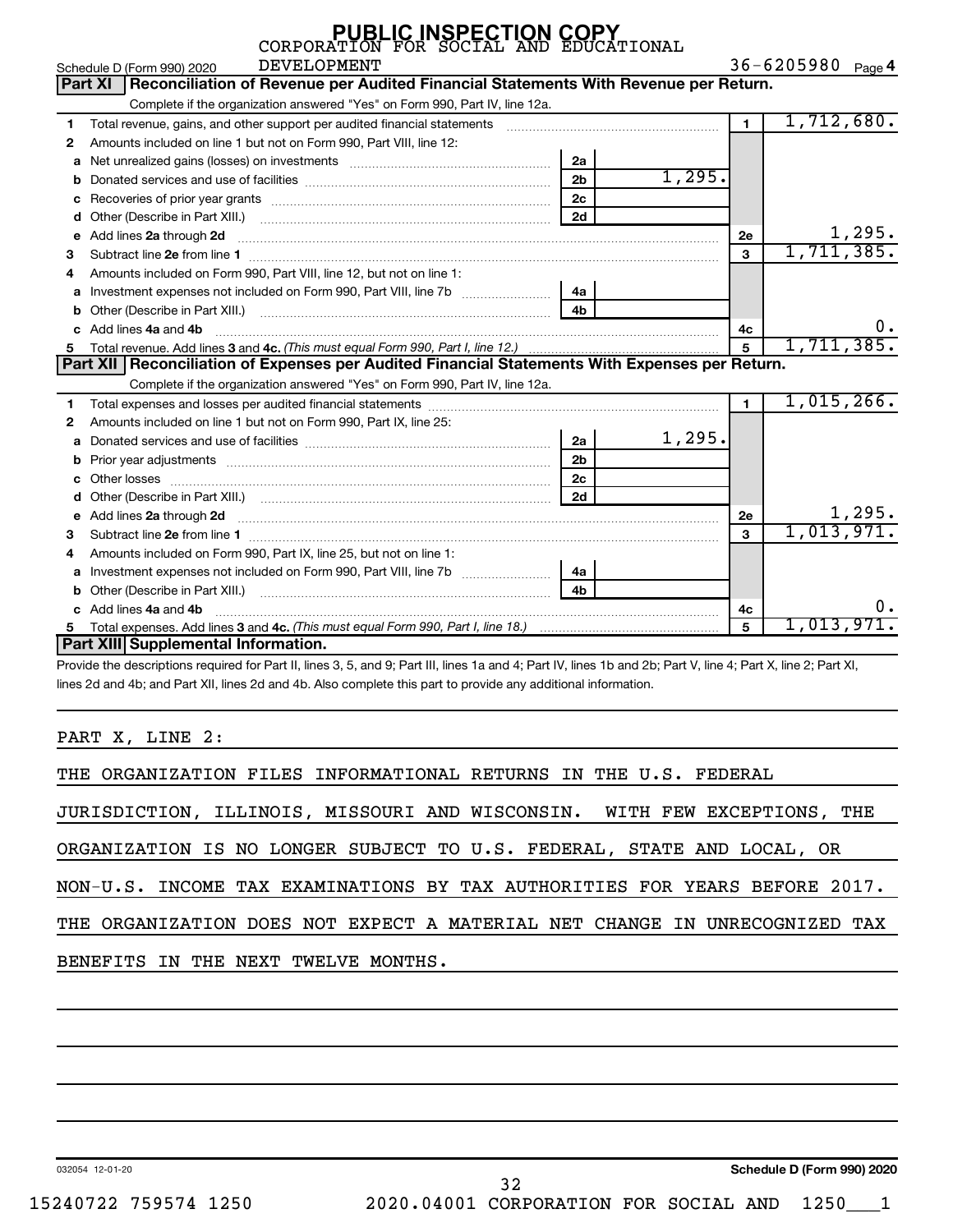| <b>SCHEDULE I</b><br>(Form 990)<br>Department of the Treasury<br>Internal Revenue Service                                                                                                                                                                                                                      |            | <b>Grants and Other Assistance to Organizations,</b><br>Governments, and Individuals in the United States<br>Complete if the organization answered "Yes" on Form 990, Part IV, line 21 or 22. | Attach to Form 990.<br>Go to www.irs.gov/Form990 for the latest information. |                                         |                                                                |                                          | OMB No. 1545-0047<br>2020<br><b>Open to Public</b><br>Inspection |      |
|----------------------------------------------------------------------------------------------------------------------------------------------------------------------------------------------------------------------------------------------------------------------------------------------------------------|------------|-----------------------------------------------------------------------------------------------------------------------------------------------------------------------------------------------|------------------------------------------------------------------------------|-----------------------------------------|----------------------------------------------------------------|------------------------------------------|------------------------------------------------------------------|------|
| Name of the organization                                                                                                                                                                                                                                                                                       |            | CORPORATION FOR SOCIAL AND EDUCATIONAL                                                                                                                                                        |                                                                              |                                         |                                                                |                                          | <b>Employer identification number</b>                            |      |
| <b>DEVELOPMENT</b><br>Part I<br><b>General Information on Grants and Assistance</b>                                                                                                                                                                                                                            |            |                                                                                                                                                                                               |                                                                              |                                         |                                                                |                                          | 36-6205980                                                       |      |
| Does the organization maintain records to substantiate the amount of the grants or assistance, the grantees' eligibility for the grants or assistance, and the selection<br>1<br>Describe in Part IV the organization's procedures for monitoring the use of grant funds in the United States.<br>$\mathbf{2}$ |            |                                                                                                                                                                                               |                                                                              |                                         |                                                                |                                          | $\boxed{\text{X}}$ Yes                                           | l No |
| Part II<br>Grants and Other Assistance to Domestic Organizations and Domestic Governments. Complete if the organization answered "Yes" on Form 990, Part IV, line 21, for any                                                                                                                                  |            |                                                                                                                                                                                               |                                                                              |                                         |                                                                |                                          |                                                                  |      |
| recipient that received more than \$5,000. Part II can be duplicated if additional space is needed.<br>1 (a) Name and address of organization<br>or government                                                                                                                                                 | (b) EIN    | (c) IRC section<br>(if applicable)                                                                                                                                                            | (d) Amount of<br>cash grant                                                  | (e) Amount of<br>non-cash<br>assistance | (f) Method of<br>valuation (book,<br>FMV, appraisal,<br>other) | (g) Description of<br>noncash assistance | (h) Purpose of grant<br>or assistance                            |      |
| ELMS UNIVERSITY CENTER<br>310 S PEORIA STREET<br>CHICAGO, IL 60607                                                                                                                                                                                                                                             | 82-5264666 | 501(C)3                                                                                                                                                                                       | 138,600                                                                      | $\mathbf{0}$                            |                                                                |                                          | SUPPORT                                                          |      |
| SHERLAKE CULTURAL CENTER<br>210 SOUTH AVENUE<br>GLENCOE, IL 60022                                                                                                                                                                                                                                              | 82-5308264 | 501(C)3                                                                                                                                                                                       | 13,206.                                                                      | 0                                       |                                                                |                                          | SUPPORT                                                          |      |
| SHELLBOURNE INC<br>359 WEST 200 NORTH<br>VALPARAISO, IN 46385                                                                                                                                                                                                                                                  | 34-1266330 | 501(C)3                                                                                                                                                                                       | 76,800                                                                       | 0                                       |                                                                |                                          | <b>SUPPORT</b>                                                   |      |
| LEXINGTON CENTER INC<br>6321 N AVONDALE<br>CHICAGO, IL 60631                                                                                                                                                                                                                                                   | 36-3993814 | 501(C)3                                                                                                                                                                                       | 12,000                                                                       | 0                                       |                                                                |                                          | <b>SUPPORT</b>                                                   |      |
|                                                                                                                                                                                                                                                                                                                |            |                                                                                                                                                                                               |                                                                              |                                         |                                                                |                                          |                                                                  |      |
| Enter total number of other organizations listed in the line 1 table<br>3                                                                                                                                                                                                                                      |            |                                                                                                                                                                                               |                                                                              |                                         |                                                                |                                          |                                                                  | 4.   |

**For Paperwork Reduction Act Notice, see the Instructions for Form 990. Schedule I (Form 990) 2020** LHA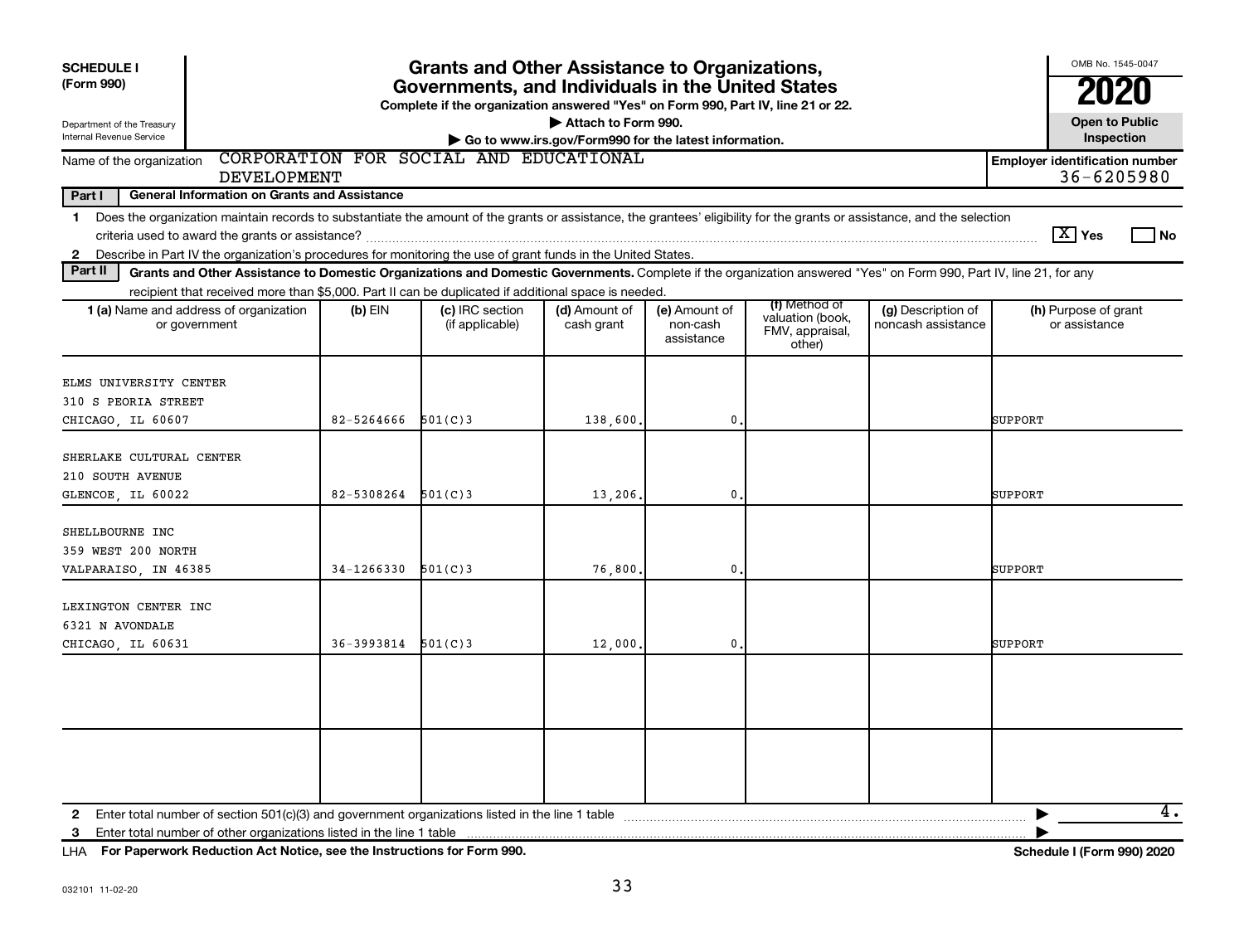### CORPORATION FOR SOCIAL AND EDUCATIONAL

DEVELOPMENT

**2**

Part III | Grants and Other Assistance to Domestic Individuals. Complete if the organization answered "Yes" on Form 990, Part IV, line 22. Part III can be duplicated if additional space is needed.

| (a) Type of grant or assistance | (b) Number of<br>recipients | (c) Amount of<br>cash grant | (d) Amount of non-<br>cash assistance | (e) Method of valuation<br>(book, FMV, appraisal, other) | (f) Description of noncash assistance |
|---------------------------------|-----------------------------|-----------------------------|---------------------------------------|----------------------------------------------------------|---------------------------------------|
|                                 |                             |                             |                                       |                                                          |                                       |
|                                 |                             |                             |                                       |                                                          |                                       |
|                                 |                             |                             |                                       |                                                          |                                       |
|                                 |                             |                             |                                       |                                                          |                                       |
|                                 |                             |                             |                                       |                                                          |                                       |
|                                 |                             |                             |                                       |                                                          |                                       |
|                                 |                             |                             |                                       |                                                          |                                       |
|                                 |                             |                             |                                       |                                                          |                                       |
|                                 |                             |                             |                                       |                                                          |                                       |
|                                 |                             |                             |                                       |                                                          |                                       |
| the company of the company of   |                             |                             |                                       |                                                          |                                       |

Part IV | Supplemental Information. Provide the information required in Part I, line 2; Part III, column (b); and any other additional information.

PART I, LINE 2:

OFFICERS OF CSED MONITOR THE GRANTS BY REVIEW OF THE MONTHLY OR QUARTERLY

FINANCIAL ACTIVITY REPORTS, SUMMARIES OF SIGNIGICANT DECISIONS AND FORM 990

RECEIVED FROM THE ORGANIZATIONS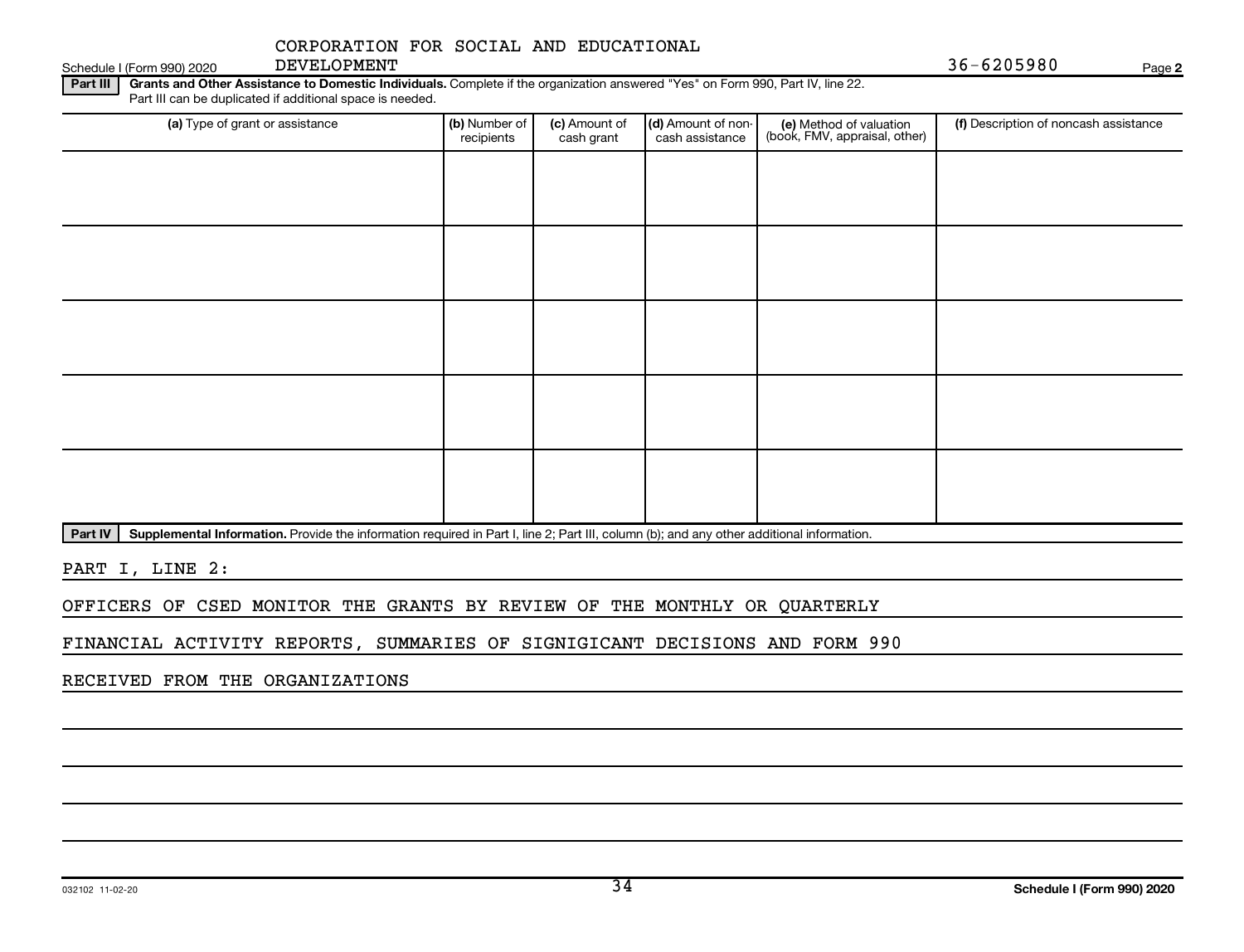|  | <b>PUBLIC INSPECTION COPY</b> |  |
|--|-------------------------------|--|
|--|-------------------------------|--|

**(Form 990 or 990-EZ)**

Department of the Treasury Internal Revenue Service Name of the organization

**Complete to provide information for responses to specific questions on Form 990 or 990-EZ or to provide any additional information. | Attach to Form 990 or 990-EZ. | Go to www.irs.gov/Form990 for the latest information. SCHEDULE O Supplemental Information to Form 990 or 990-EZ 2020**<br>(Form 990 or 990-EZ) Complete to provide information for responses to specific questions on CORPORATION FOR SOCIAL AND EDUCATIONAL



DEVELOPMENT 36-6205980

#### FORM 990, PART VI, SECTION B, LINE 11B:

THE BOARD PRESIDENT AND TREASURER REVIEW FORM 990 BEFORE IT IS FILED. THE

REST OF THE BOARD MEMBERS REVIEW IT PRIOR TO THE FOLLOWING BOARD MEETING.

THE BOARD MEMBERS ALSO KNOW THEY CAN INSPECT IT UPON REQUEST EARLIER IF

THEY WISH.

FORM 990, PART VI, SECTION B, LINE 12C:

OFFICE STAFF AND THE TREASURER MONITOR RECEIPT OF THE ANNUAL DISCLOSURE

FORM AND VERIFY THAT NO POTENTIALLY COMPROMISING DEALINGS ARE IN PROCESS

WITH THE ENTITIES THE BOARD MEMBERS REPORT.

FORM 990, PART VI, SECTION B, LINE 15:

15A - NONE OF THE SALARIED EMPLOYEES ARE BEING PAID FOR CORPORATE

MANAGEMENT WORK OR FOR BEING AN OFFICER. THE PRESIDENT AND TREASURER ARE

ALSO ACTIVE PROGRAM DIRECTORS AND RECEIVE A NOMINAL SALARY FOR THEIR WORK.

THE BOARD APPROVES COMPENSATION DURING BUDGETING BY COMPARING SIMILAR

AMOUNTS FOR P.D. IN RELATED PROGRAMS IN OTHER CITIES.

15B - PROPOSED SALARIES OR HOURLY RATES ARE INCLUDED IN ANNUAL BUDGETS

REVIEWED BY THE EXECUTIVE COMMITTEE.

FORM 990, PART VI, SECTION C, LINE 19:

ORGANIZATION'S FORMS ARE KEPT ON FILE IN THE MAIN OFFICE AND COPIES ARE

MAILED UPON REQUEST.

|  |  |  |  |  |  | FORM 990, PART IX, LINE 11G, OTHER FEES: |  |  |
|--|--|--|--|--|--|------------------------------------------|--|--|
|--|--|--|--|--|--|------------------------------------------|--|--|

032211 11-20-20 **For Paperwork Reduction Act Notice, see the Instructions for Form 990 or 990-EZ. Schedule O (Form 990 or 990-EZ) 2020** LHA

35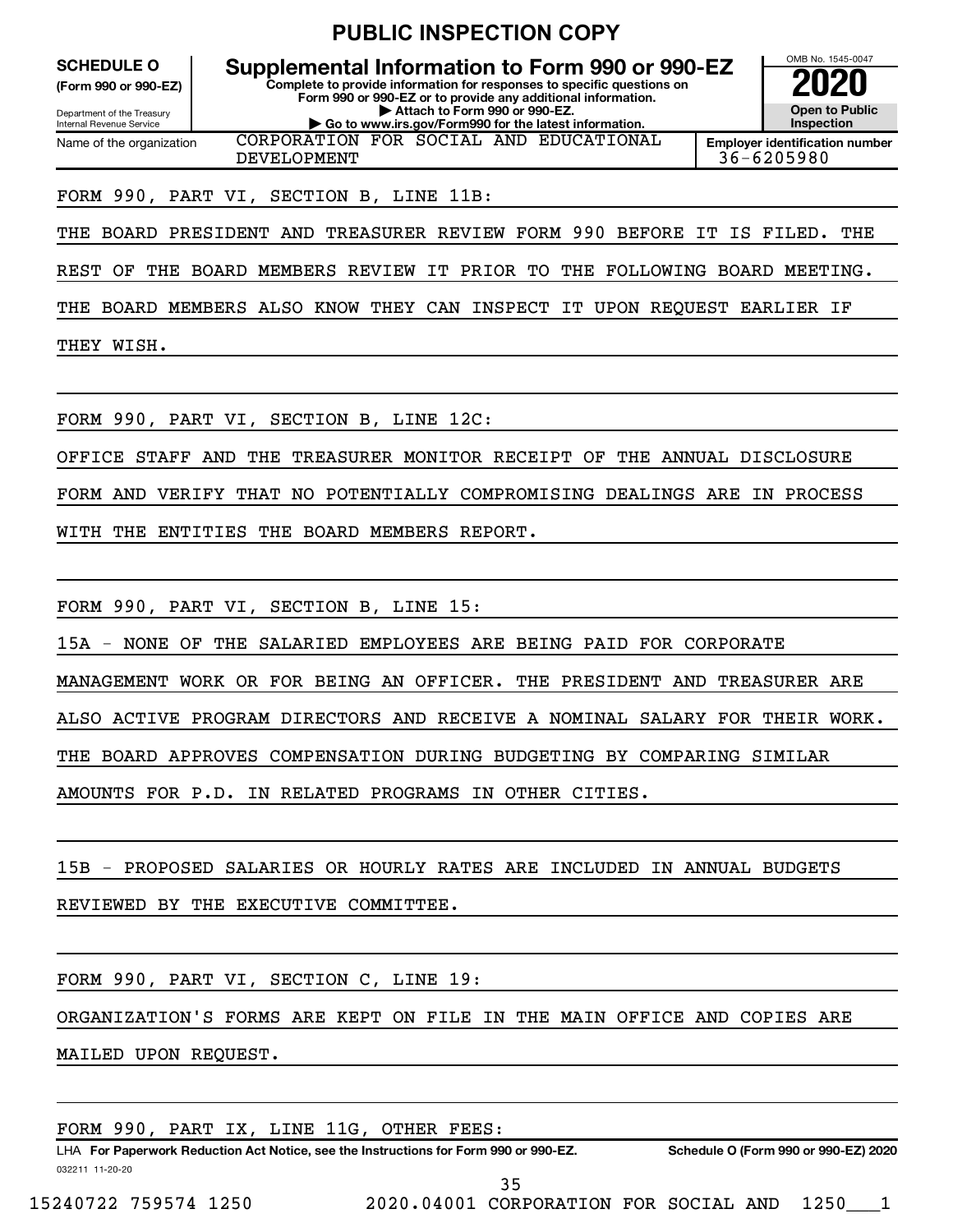### **PUBLIC INSPECTION COPY**

| Schedule O (Form 990 or 990-EZ) 2020<br>Name of the organization CORPORATION FOR SOCIAL AND EDUCATIONAL<br><b>DEVELOPMENT</b> | Page 2<br><b>Employer identification number</b><br>36-6205980 |
|-------------------------------------------------------------------------------------------------------------------------------|---------------------------------------------------------------|
| <b>CONSULTANT FEES:</b>                                                                                                       |                                                               |
| PROGRAM SERVICE EXPENSES                                                                                                      | 18,325.                                                       |
| MANAGEMENT AND GENERAL EXPENSES                                                                                               | 18,325.                                                       |
| FUNDRAISING EXPENSES                                                                                                          | 0.                                                            |
| TOTAL EXPENSES                                                                                                                | 36,650.                                                       |
| <b>OUTSIDE SERVICES:</b>                                                                                                      |                                                               |
| PROGRAM SERVICE EXPENSES                                                                                                      | 18,329.                                                       |
| MANAGEMENT AND GENERAL EXPENSES                                                                                               | 0.                                                            |
| FUNDRAISING EXPENSES                                                                                                          | $\mathbf 0$ .                                                 |
| TOTAL EXPENSES                                                                                                                | 18,329.                                                       |
| TOTAL OTHER FEES ON FORM 990, PART IX, LINE 11G, COL A                                                                        | 54,979.                                                       |
| FORM 990, PART IX, LINE 24E, ALL OTHER FUNCTIONAL EXPENSES:                                                                   |                                                               |
| MISCELLANEOUS:                                                                                                                |                                                               |
| PROGRAM SERVICE EXPENSES                                                                                                      | 325.                                                          |
| MANAGEMENT AND GENERAL EXPENSES                                                                                               | 0.                                                            |
| FUNDRAISING EXPENSES                                                                                                          | 0.                                                            |
| TOTAL EXPENSES                                                                                                                | 325.                                                          |
| TOTAL OTHER EXPENSES ON FORM 990, PART IX, LINE 24E, COL A                                                                    | 325.                                                          |
| FORM 990, PART XII, LINE 2C:                                                                                                  |                                                               |
| COMMITTEE ASSUMES RESPONSIBILITY FOR OVERSIGHT OF AUDIT. THE PROCESS                                                          |                                                               |
| HAS NOT CHANGED FROM PREVIOUS YEARS.                                                                                          |                                                               |
|                                                                                                                               |                                                               |
|                                                                                                                               |                                                               |
|                                                                                                                               |                                                               |

032212 11-20-20